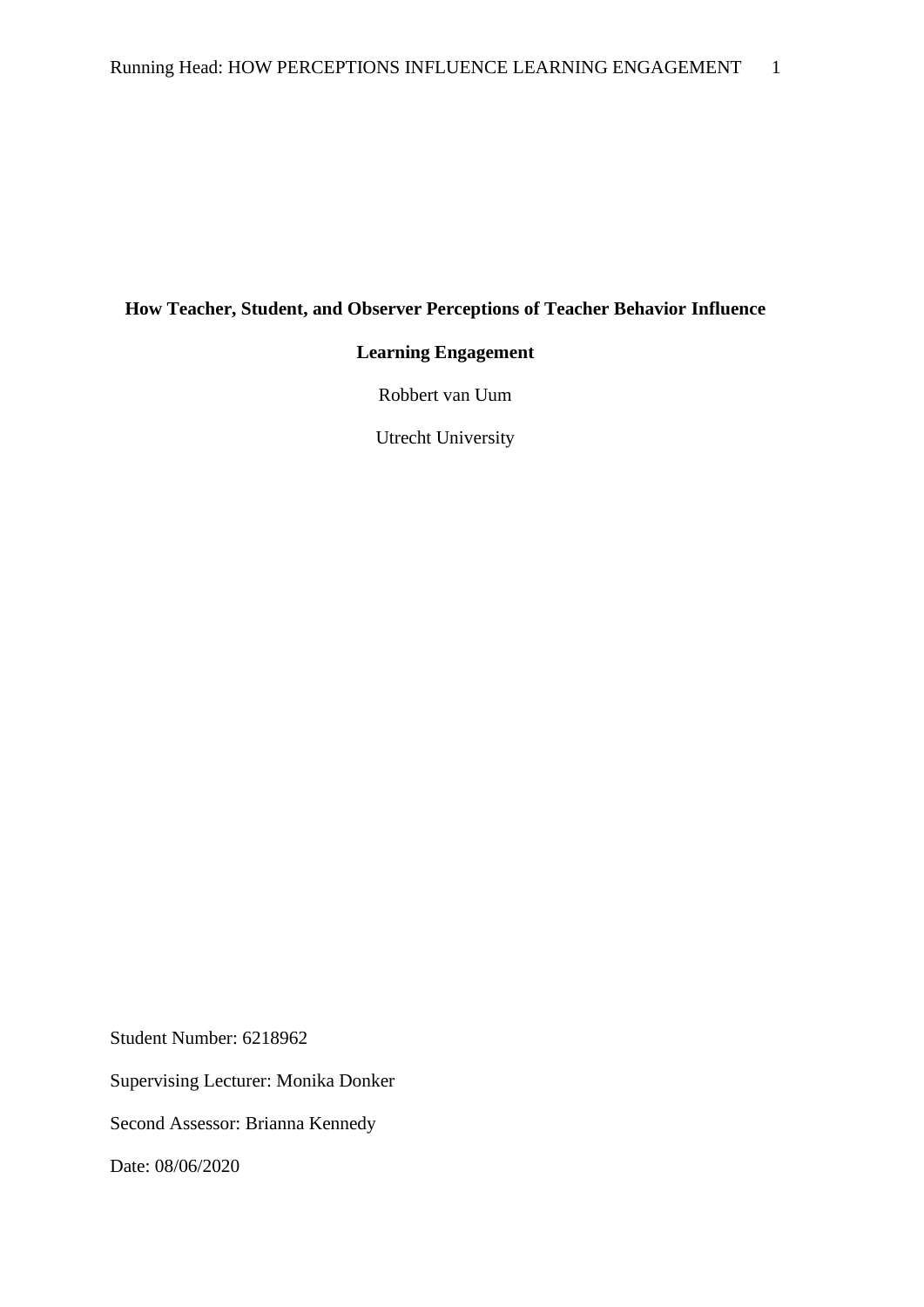#### **Abstract**

Perceptions of teachers, students, and external observers of interpersonal teacher behavior give insight into what occurs in the classroom. Previous research shows that these perceptions of interpersonal teacher behavior do not always match with each other. This study measures and compares relationships between teachers' self-, student-, and observers' perceptions of interpersonal teacher behavior. In this study, 80 teachers and 1762 students filled in questionnaires about interpersonal teacher behavior. Observers analyzed 80 videos of those teachers and students in the secondary school classroom context. This research uses the Interpersonal Circle for Teachers (IPC-T, Wubbels et al., 2012) to measure different types of interpersonal teacher behavior. A correlational research design examines which parts of the IPC-T of teachers' self-perceptions, students' perceptions, and observers' perceptions relate to each other. Furthermore, this study examines which parts of the IPC-T predict student learning engagement. This prediction of student learning engagement is also examined between teacher, student, and observers' perceptions of interpersonal teacher behavior. Results of this study show that student perceptions correlate strong with observer perceptions and weak with teacher perceptions. Teachers and observers do not perceive interpersonal teacher behavior the same way. Furthermore, learning engagement is only predicted by student perceptions of helpful and uncertain interpersonal teacher behavior.

*Keywords:* interpersonal teacher behavior, teacher perceptions, student perceptions, observer perceptions, learning engagement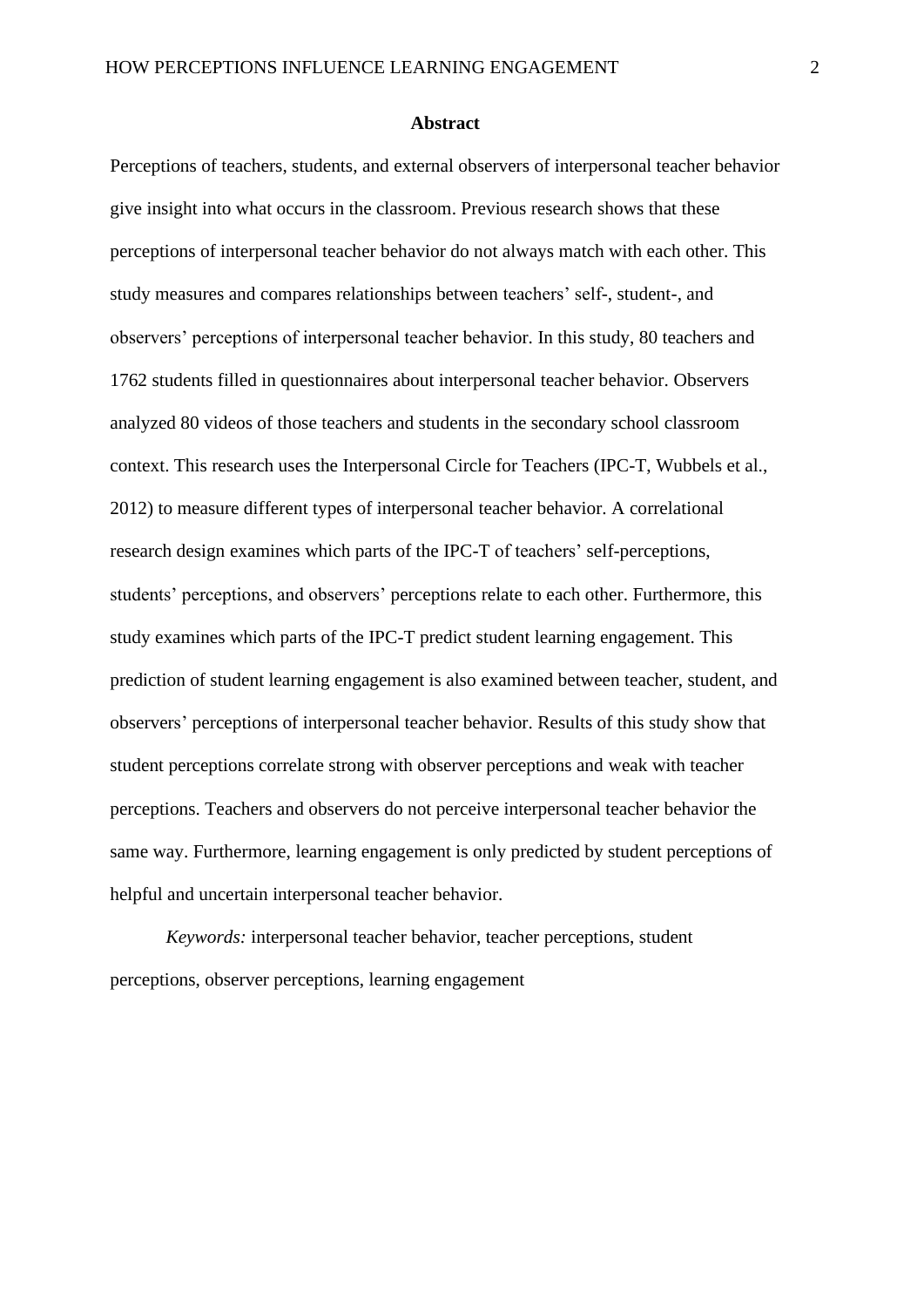There is a relationship between interpersonal teacher behavior; i.e. behavior that occurs when the teacher and students interact, and learning engagement (Khine & Atputhasamy, 2005). Positive and helpful teacher-student relationships are linked to social and responsible student behavior and student learning engagement (Wentzel, 1998). Also, a good teacher-student relationship enhances teachers' classroom management and can avoid negative classroom interruptions (Bear, 2015). The teacher organizes and produces the right learning conditions for his or her students. This must be acknowledged by the students with the accomplishment and the efficiency relying upon both groups (Fend, 2002). However, there is a noticeable dissimilarity between the manner teachers and students perceive the teacher's behavior in the classroom context (Wubbels & Levy, 1993). Because of their different positions, teacher and students have different experiences, preferences, and views of classroom processes. "Fully understanding their perspectives should allow us to create better learning environments for both students and teachers" (Woolfolk Hoy & Weinstein 2006, p. 181). Researchers often reveal that classroom analyses should contain different perspectives; i.e. teacher, student, and observer perceptions, and aim attention at discrepancies between these perceptions to enhance teaching and learning (den Brok, Bergen, & Brekelmans, 2006; Helmke & Lenske 2013). First, this current study examines the relationship between teacher self-perception, student perception, and observer perception of teacher behavior. Second, it is examined to what extent these perceptions predict learning engagement of students.

### **Interpersonal Teacher Behavior**

Teacher behavior can be described according to the *Model for Interpersonal Teacher Behavior* by Wubbels, Créton, Levy, and Hooymayers (1993). This general model for interpersonal relationships between students and teachers is derived from a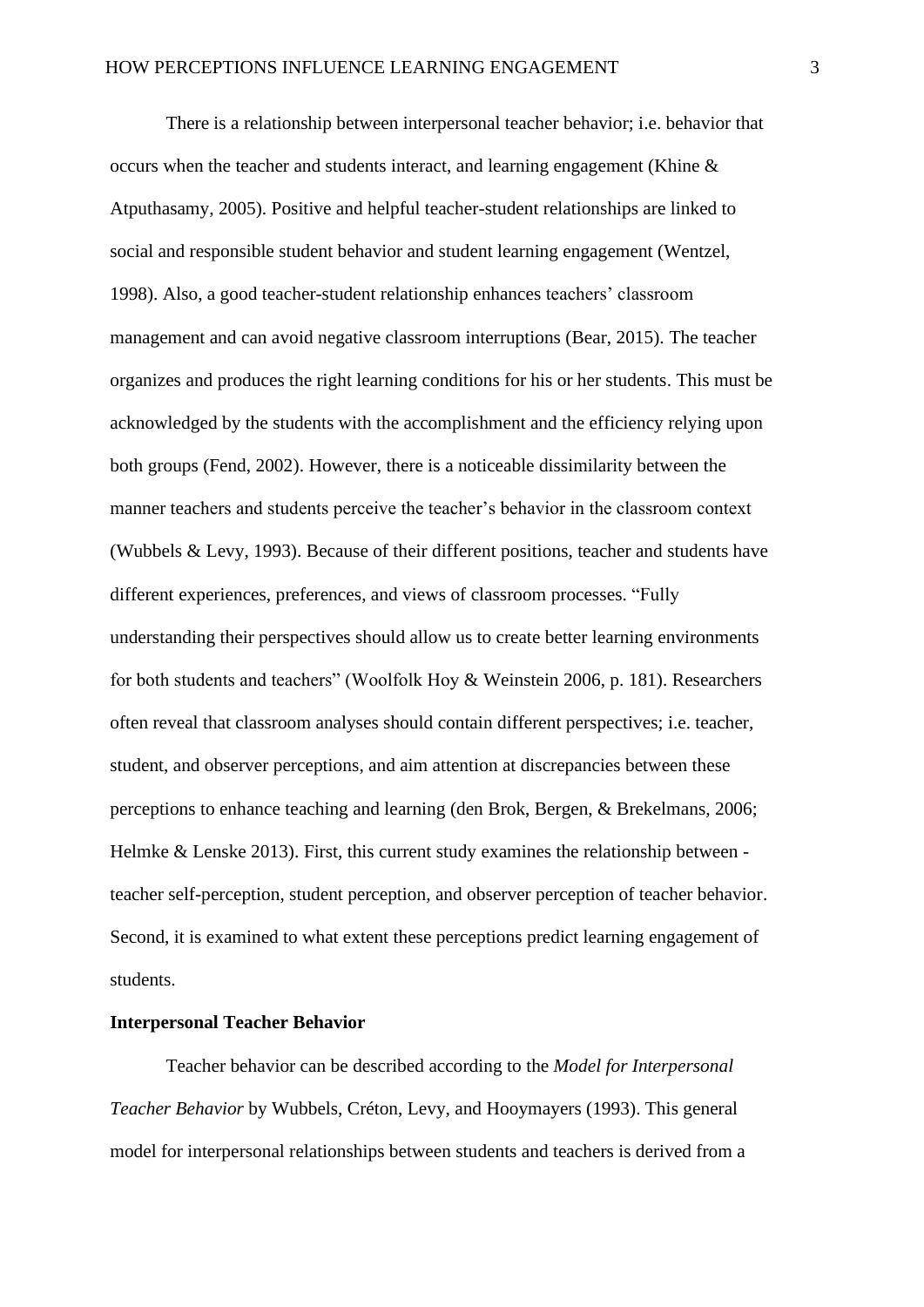model designed by Leary (1957). The Leary model (1957) has proved to be quite exhaustive to specify interpersonal relationships and was later transferred to the educational context. In the Model of Interpersonal Teacher Behavior, the two dimensions of Leary's model were labeled as Agency (Dominance – Submission), and Communion (Cooperation – Opposition). The Agency dimension points out who is authoritative or commanding in communication. The Communion dimension shows the degree of collaboration or nearness between the persons communicating. This structure of perceptions results in four behavior sections: Directive/Helpful,

Understanding/Compliant, Uncertain/Dissatisfied, Confrontational/Imposing. This structure is illustrated in the *Interpersonal Circle for Teachers* (IPC-T; Figure 1; Wubbels et al., 2012).



*Figure 1.* The Interpersonal Circle for Teachers (IPC-T; Wubbels et al., 2012)

In this present study, the IPC-T is used to determine self-, student-, and observerperceptions of teachers' interpersonal behavior via the *Questionnaire of Teacher Interaction* (QTI; Wubbels, Créton, & Hooymayers, 1985). Previous studies have shown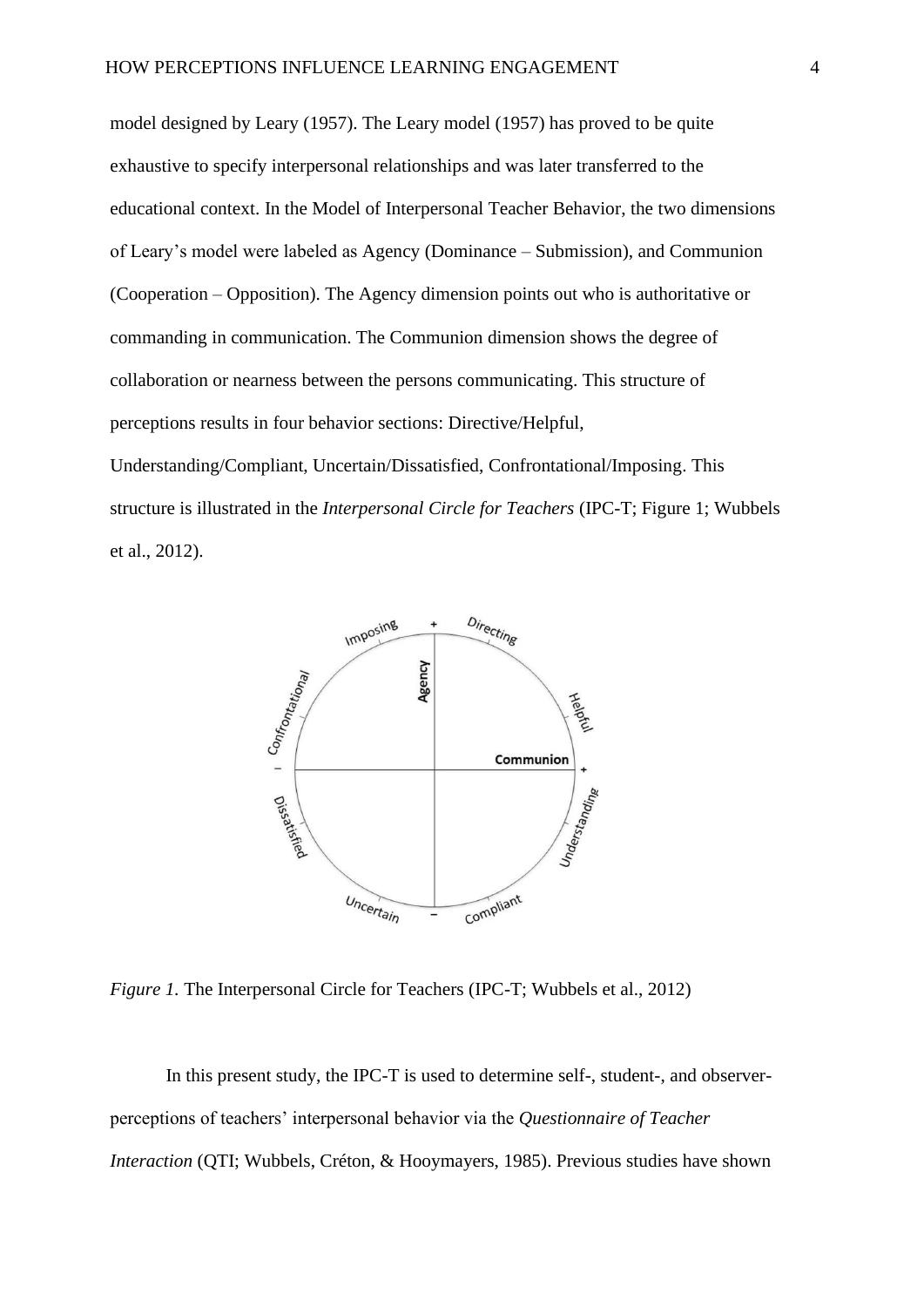that teacher behavior with high levels of Agency and Communion (behavior that is helpful and directing) is favored by both students and teachers (Mainhard, Oudman, Hornstra, Bosker, & Goetz, 2018). Also, research into teacher behavior shows that a combination of high levels of Agency and Communion may lead to higher levels of students' learning engagement (Mainhard, Pennings, Wubbels, & Brekelmans, 2012).

### **Teacher Self-, Student-, and Observers-Perception of Teacher Behavior**

According to Bem (1972), self-perception is all about how "individuals come to 'know' their own attitudes, emotions, and other internal states partially by inferring them from observations of their own overt behavior and/or the circumstances in which this behavior occurs" (p.1). Self-perception is about when individuals' internal states, which only the individual himself has access to, become explicit (Bem, 1972). According to Wubbels and Levy (1993), teacher self-perceptions emerge more from their ideals than from their real demonstrated behavior in the classroom. In practice teachers are not always capable to match their behavior to their ideals because of restricting factors as, for example, the teaching context like dealing with students, instructional issues, or other unforeseen circumstances (Wubbels, Brekelmans, & Hooymayers, 1992).

How students perceive interpersonal behavior of a teacher is regarded as an important element of the social climate in the classroom context (Mainhard, Wubbels, & Brekelmans, 2014). According to Kenny (1994), interpersonal perceptions are views that persons have about other persons. These perceptions are assumptions about traits or characteristics of the observed person, observations of behavior, which are matched to personal beliefs of the perceiver. Furthermore, students who are well acquainted with their teacher presumably define new experienced circumstances on the foundation of what they already know about their teacher (Sherman & Klein, 1994). The impact on the student's perception of what the teacher does, quickly decreases with better acquaintance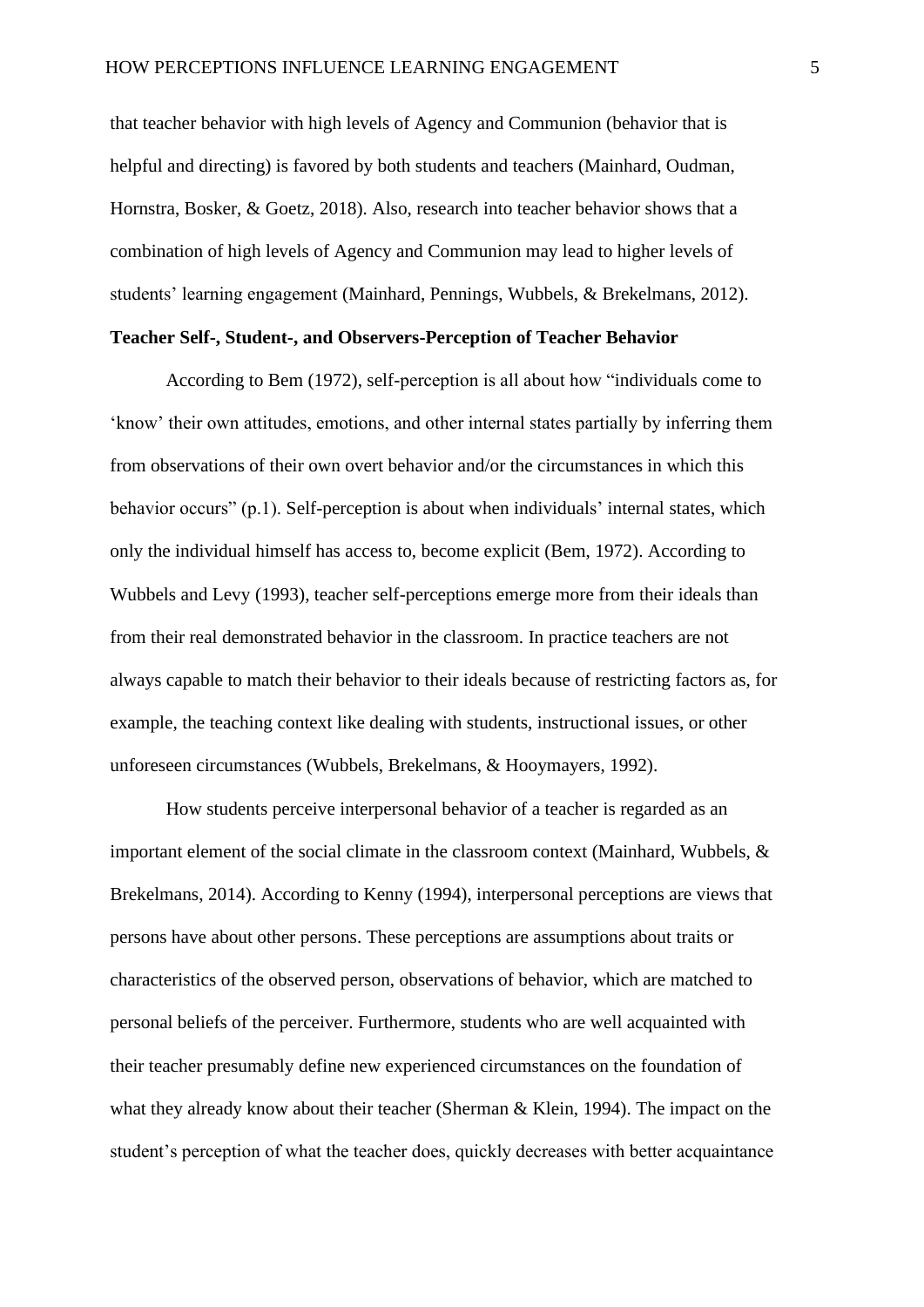(Kenny, 2004). The better the acquaintance, the less importance is assigned to the teacher's observed behavior. After a while, only the teacher's traits and characteristics predominate. The more behavioral information experienced by students, the less probable new information influences confirmed impressions (Mainhard et al., 2014). The teacher's perception about the students evenly addresses the stable perceptions of the students about the teacher's behavior (Blumenfeld & Meece, 1985). Once these perceptions have stabilized, it is difficult to adjust these ideas.

There are several arguments that substantiate the use of student perceptions to measure teacher behavior. First, psychological research shows that the impact teachers have on students is mainly defined by students' psychological reactions to how the teacher behaves (Doyle, 1979; Shuell, 1996; Shulman, 1986). The manner in which students perceive and process information (containing content and social processes) in the classroom context is critical in what the students will learn (Shuell, 1996). Second, the experiences students have with certain teachers' behavior is frequently founded on a vast quantity of lessons (Den Brok, 2001; Fraser, 1998). For that reason, student perceptions may explain the past aspects of the classroom situation (Doyle, 1986; Shuell, 1996). Third, student perceptions frequently exist of the combined judgement of multiple students in one class. So, the average student perception of a class is resistant to mood swings and other individual or situational factors (Den Brok, 2001). Fourth, Van Tartwijk, Brekelmans, Wubbels, Fisher and Fraser (1998) state that it is beneficial to use student perceptions to judge classroom contexts and teacher behavior. Students encounter a lot of different classroom situations which may improve describing a diverse picture. Above all, research has shown that students are capable of providing scores of teacher behavior that are adequately reliable, valid, stable, and are predictive for evaluation of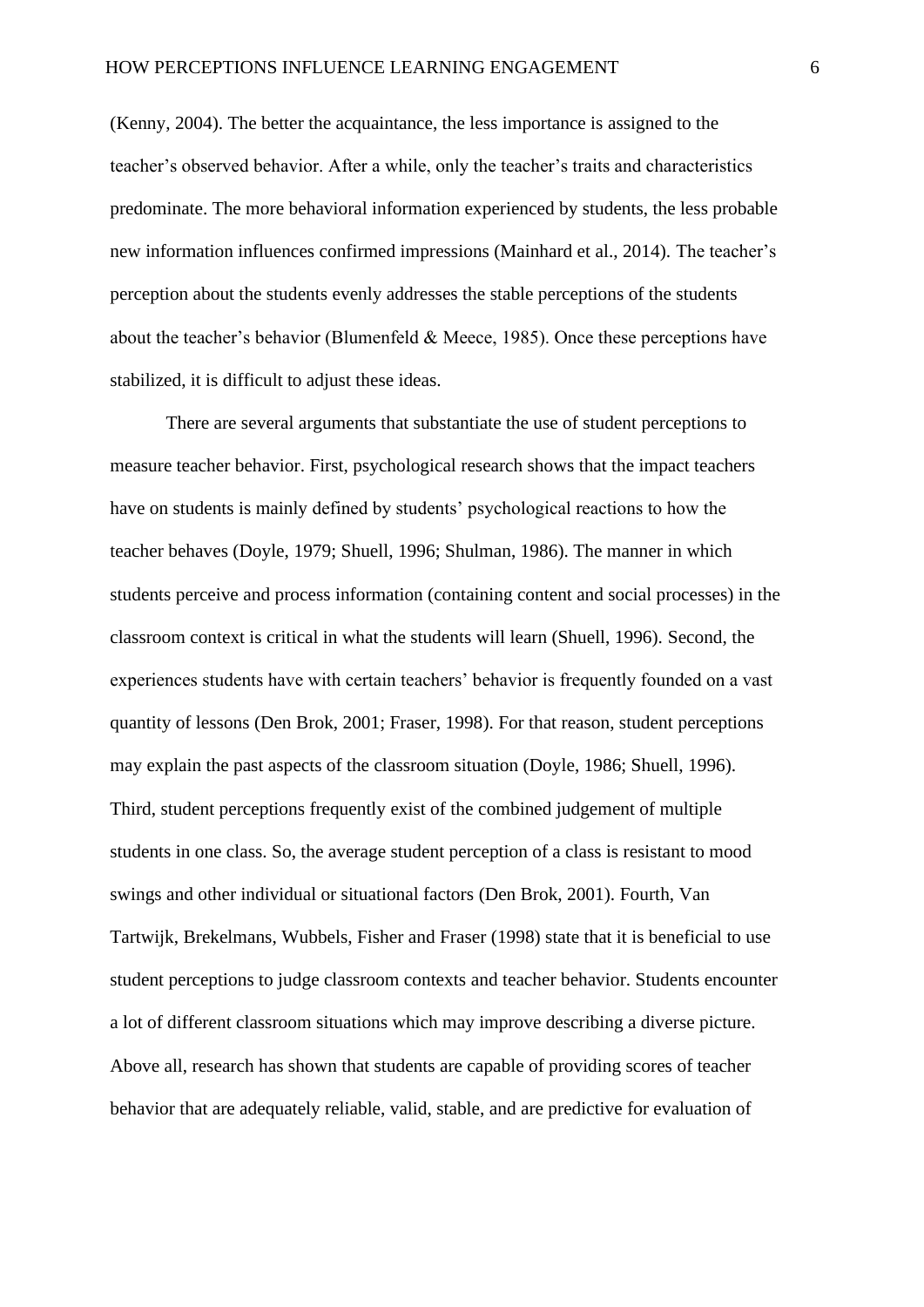teachers and research objectives (Driscoll, Peterson, Crow, & Larson, 1985; Peterson & Stevens, 1988; Taba, Tylor, & Smith, 1998).

Teacher and student perceptions of interpersonal teacher behavior can be supplemented by the perception of an external observer. External observers can compare various classes and draw explicit conclusions guided by clear procedures (Lawrenz, Huffman, & Robey, 2003). Observations in the classroom are, in comparison with student and teacher perceptions, regarded as one of the most objective methods of measuring interpersonal teacher behavior (Worthen, Sanders, & Fitzpatrick, 1997). Judgements of external observers are assumed to not be affected by the student-teacher relationship in the classroom context (Lawrenz et al., 2003). Observers do not participate in the interaction between teachers and students and can therefore take a more 'objective' perspective on interpersonal teacher behavior (Praetorius, Helmke, & Lenske, 2012). As stated earlier, because routine class behavior practically cannot be changed, it can be considered that observer perceptions add valuable information about interpersonal teacher behavior. In addition, in the procedure of perceiving teacher behavior and processing this behavior, misinterpretation may occur by students (Wubbels et al., 1992). This misinterpretation may be caused by, for example, selective perception by students (i.e. the process by which persons perceive what they want to perceive). Selective perception by students may occur when the acquaintance with the teacher becomes more stable; the less importance is assigned to the teacher's observed behavior (Kenny, 2004). For this reason, there might be inconsistency between teachers' self-perception and student perception. Therefore, next to teacher self-perceptions and student perceptions, observer perceptions are taken into account. Observers may have a more objective perception of teacher behavior, because they are not acquainted with the teachers involved.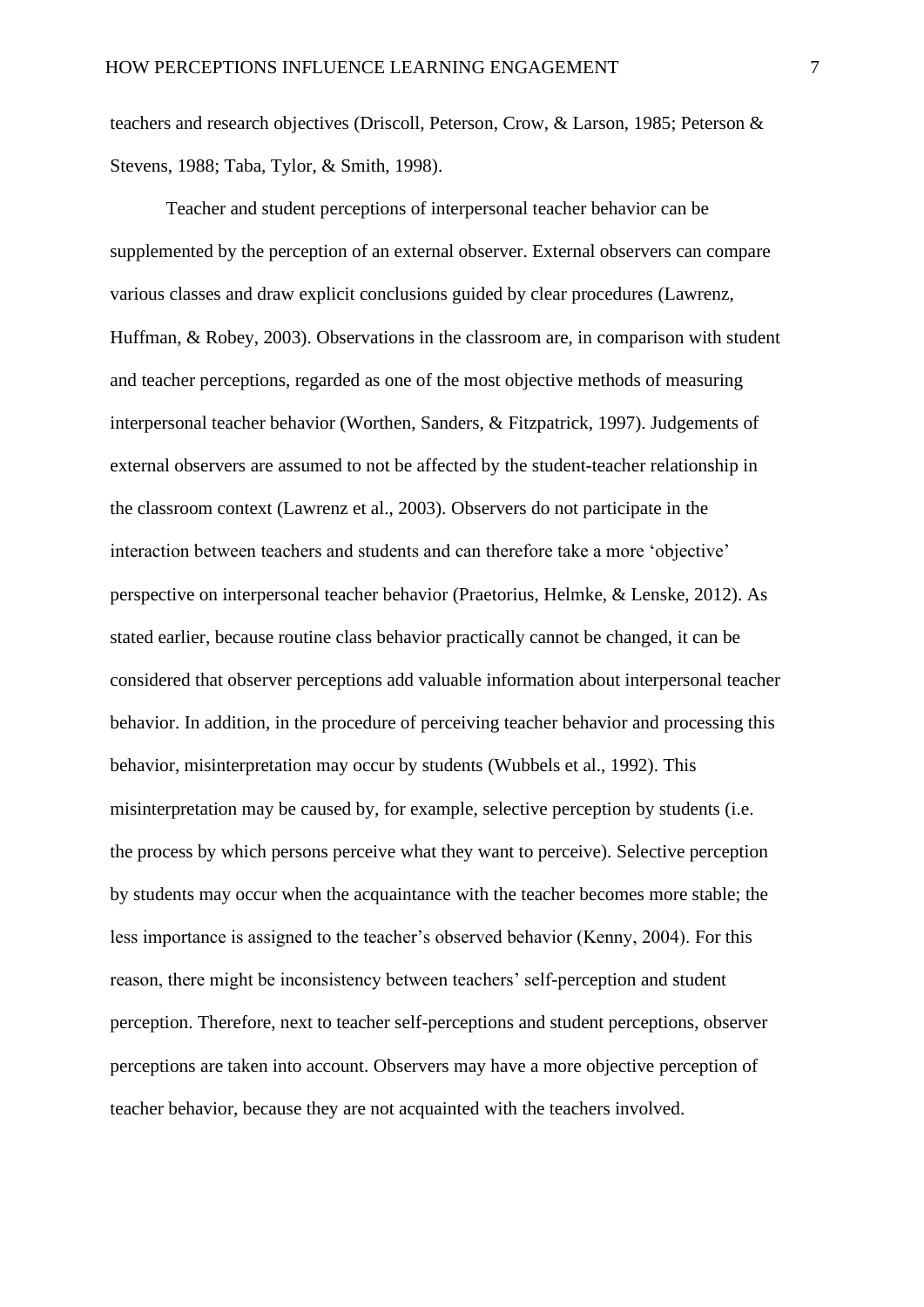According to Wubbels and Levy (1993), student perceptions of teacher behavior agree more with observational data; i.e. observers' perception of teacher behavior, than teacher perceptions. In addition, Mayer (1999) discovered a 0.85 correlation between student survey data and classroom observations. Furthermore, Scherzinger and Wettstein (2019) found a weak correlation between teacher and student perceptions of the teacherstudent relationship. Teachers' perceptions of their teaching styles are largely based on their ideals rather than their real behavior in the classroom (Wubbels & Levy, 1993).

### **Learning Engagement**

The condition of teacher-student relationships, in terms of caring, supportive collaboration, is an essential predictor of learning engagement (Skinner, Furrer, Marchand, & Kindermann, 2008). Learning engagement concerns engagement to goaldirected, constructive, flexible, persistent, active, focused interaction with learning activities (Skinner et al., 2008). High levels of learning engagement emerge from behaviors and emotions that demonstrate motivation to understand learning material (Skinner et al., 2008). The behavioral dimension of learning engagement refers to students' attention, persistence and effort during the performance of learning tasks. The emotional dimension concerns students' emotional states in the course of learning activities, for example enthusiasm and enjoyment (Meyer & Turner, 2002). So, learning engagement consists of a behavioral and an emotional dimension, but also of negative engagement known as disaffection with learning (Connell & Wellborn, 1991; Skinner, Kindermann, & Furrer, 2009; Wellborn, 1991). Because this study focuses on interpersonal teacher behavior, only the behavioral dimension (behavior of students) of learning engagement is taken into account. According to Deci and Ryan (1985), engaged emotions encourage engaged behavior and vice versa. For example, if students become frustrated about their learning activities, this probably weakens their behavioral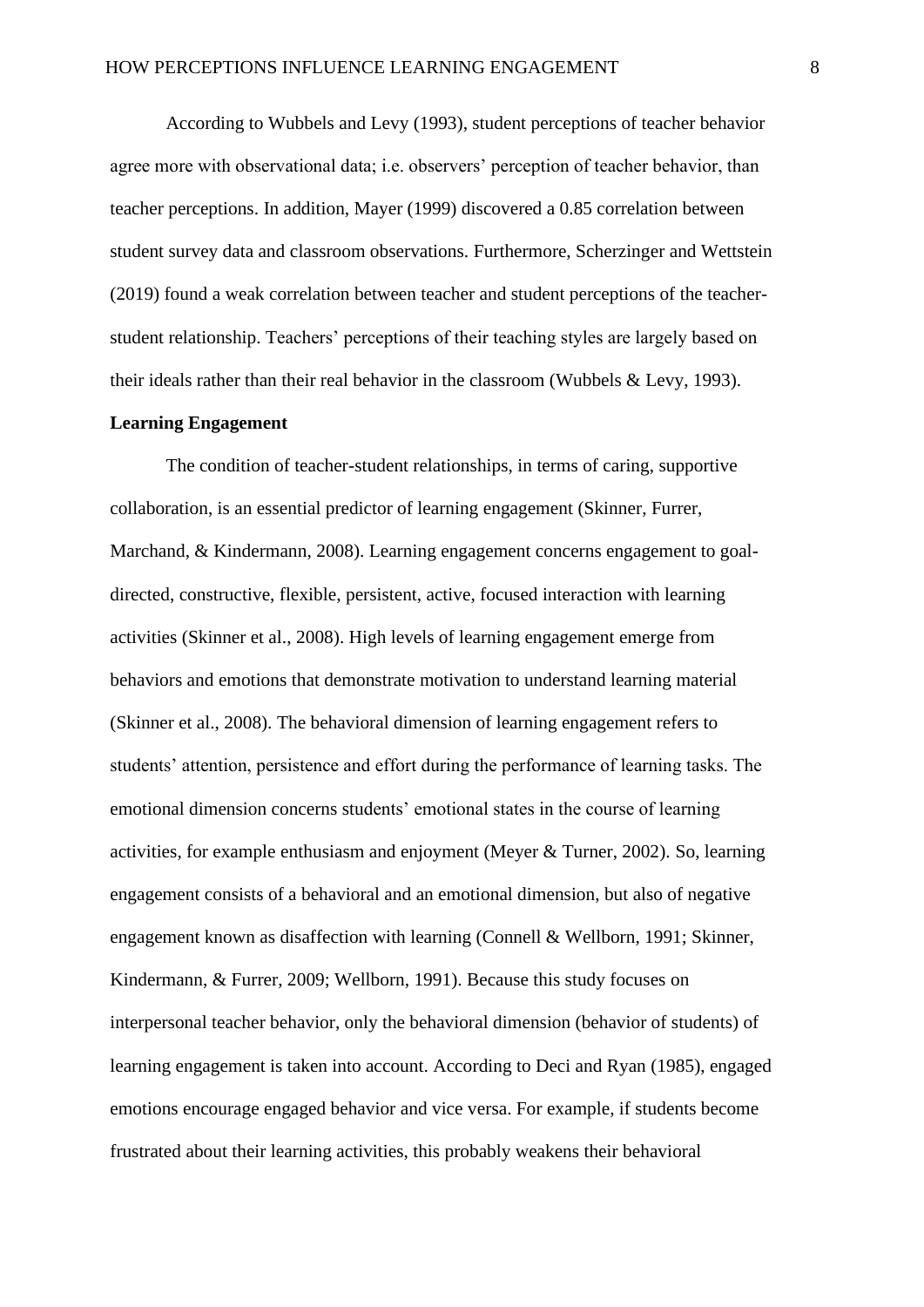participation in these learning activities and leads to active behavioral disaffection in the classroom. As well as boredom, a more passive emotion, might result in less behavioral engagement. Furthermore, Skinner et al. (2008) state that a more supportive classroom context stimulates positive student perceptions, and positive student perceptions in turn promotes student learning engagement. Vice versa, a lower supportive classroom context weakens positive student perceptions, which then fuels disaffection with learning. Furthermore, disaffection with learning has a behavioral element which comprises passivity and retraction from participating in learning tasks. It has been found that disaffection with learning is a predictor of low performance scores, low student grades, and possible student drop-out (Connell, Halpen-Felsher, Clifford, Crichlow, & Usinger, 1995).

This study tries to discover whether there is a relationship between interpersonal teacher behavior perceived by teachers, students, and observers, and student learning engagement. Previous studies showed significant relations between teacher interpersonal behavior and students' learning engagement (Bergin & Bergin, 2009; Davis, 2003). These analyses unveiled positive relations between positive (Directing/Helpful, Understanding/Compliant) interpersonal teacher behavior and student engagement, and negative relationships between negative (Uncertain/Dissatisfied, Confrontational/Imposing) behavior and learning engagement (Birch & Ladd, 1997).

#### **Research Questions**

This study gives an answer to two research questions. The first research question is: 'To what extent do teacher self-perceptions, student perceptions, and observer perceptions of teacher behavior relate to each other?' Hypotheses are derived from the statement that student perceptions of teacher behavior agree more with observational data than teacher perceptions (Wubbels & Levy 1993). However, weak correlations between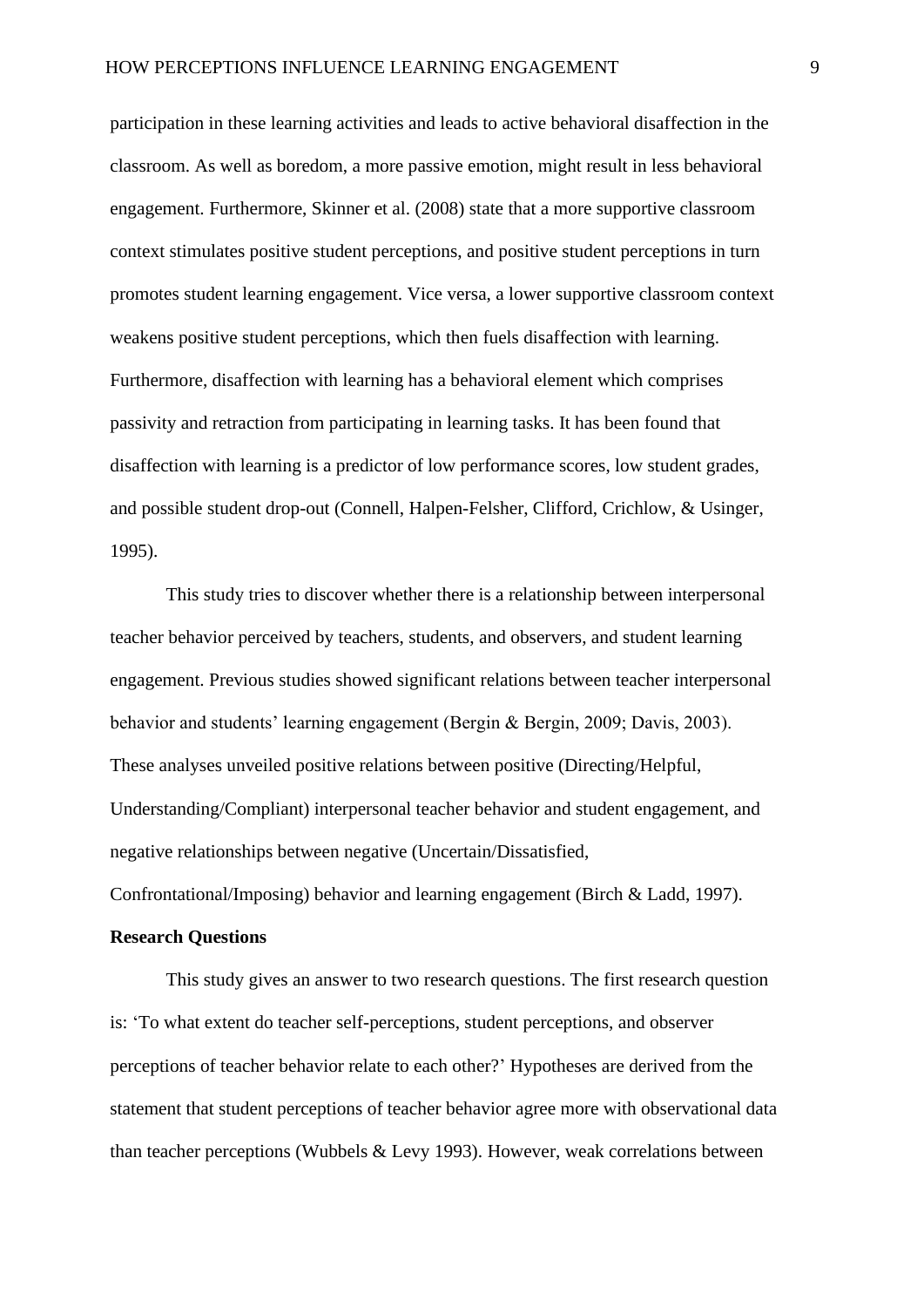student and teacher perceptions of the teacher-student relationship were found in a study of Scherzinger and Wettstein (2019). The first hypothesis states that student and observer perceptions relate to each other. The second hypothesis states that student perceptions and teacher self-perceptions have a weak relationship with each other, and the third hypothesis states that observer perceptions and teacher self-perceptions do not relate.

The second research question is: 'To what extent are teacher self-perceptions, student perceptions, and observer perceptions of teacher behavior, derived from interpersonal circle for teachers, predictors of student learning engagement?' It is examined whether the parts of the IPC-T are predictors of student learning engagement for all three perceptions. Student perception regarding Directing/Helpful and Understanding/Compliant behavior is expected to be a predictor of student learning engagement. Insecure/Dissatisfied and Confrontational/Imposing teacher behavior is expected to predict student learning disengagement for every perception (Bergin & Bergin, 2009; Davis, 2003).

#### **Method**

### **Research Design**

This study has a descriptive quantitative survey research-design: patterns and relationships of teacher, student, and observer perception, and student learning engagement has been analyzed. Teachers and students filled in the QTI (Wubbels & Levy, 1993). Students also filled in a learning engagement questionnaire (Skinner et al., 2008). Also, this study has a quantitative observational research design: non-verbal and verbal interpersonal teacher behavior has been analyzed. Four observers watched a total of 80 videos of teachers and students of secondary schools in a classroom context. Every video was watched twice; every observer separately watched 40 videos. After every video the observers also filled in the QTI (Wubbels & Levy, 1993). Interpersonal teacher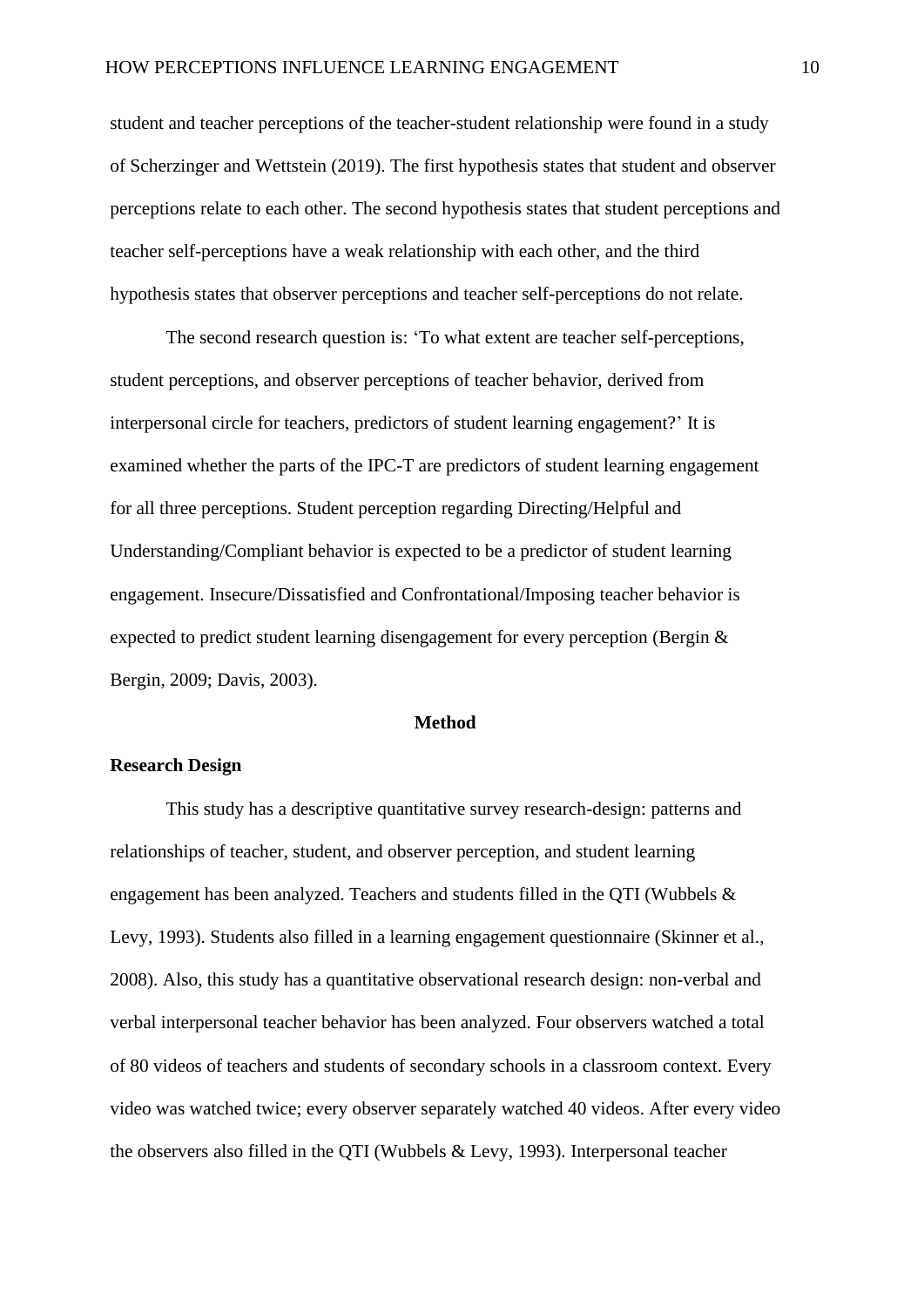behavior has been coded by filling in the perception questionnaire. A reliability-analysis was conducted after the questionnaire has been filled in.

### **Participants**

In this study 80 teachers and 1762 students participated from multiple classrooms of different secondary schools in the Netherlands. The teachers-sample existed of 41 female and 39 male teachers. The teachers were all between 24 years and 63 years old  $(M<sub>age</sub> = 43.71, SD = 11.50)$ . Teachers taught across four educational levels; four teachers educated at the VMBO-bk level, 15 at the VMBO-tl level, 39 at the HAVO level, and 22 at the VWO/Gymnasium level. The students-sample existed of 842 male and 852 female students; 68 students' gender data was missing. The students were all between 13 years and 18 years old ( $M_{\text{age}} = 15.18$ ,  $SD = 1.14$ ).

### **Instruments**

To measure teacher self-perception, student perception, and observer perception, this study made use of the Teacher Self-Perception and Student-Perception questionnaire derived from the QTI (Wubbels & Levy, 1993). The perception questionnaires are both the same and existed of 24 questions to measure interpersonal teacher behavior. All the questions of the Teacher Self-Perception-questionnaire begin with 'What do you think as yourself as a teacher?'. The questions of the Student-Perception-questionnaire begin with 'What do you think of this teacher?'. Asked questions are for example; This teacher '…threatens with punishment', '… has authority', or '… has a sense of humor'. A 5 point Likert scale was used, where 1 means (almost) never, and 5 means (almost) always. Also, a reliability analyses were conducted.

**Teacher perception.** The Teacher Self-Perception-questionnaire is a reliable questionnaire. For this questionnaire a reliability analysis with Cronbach's alpha was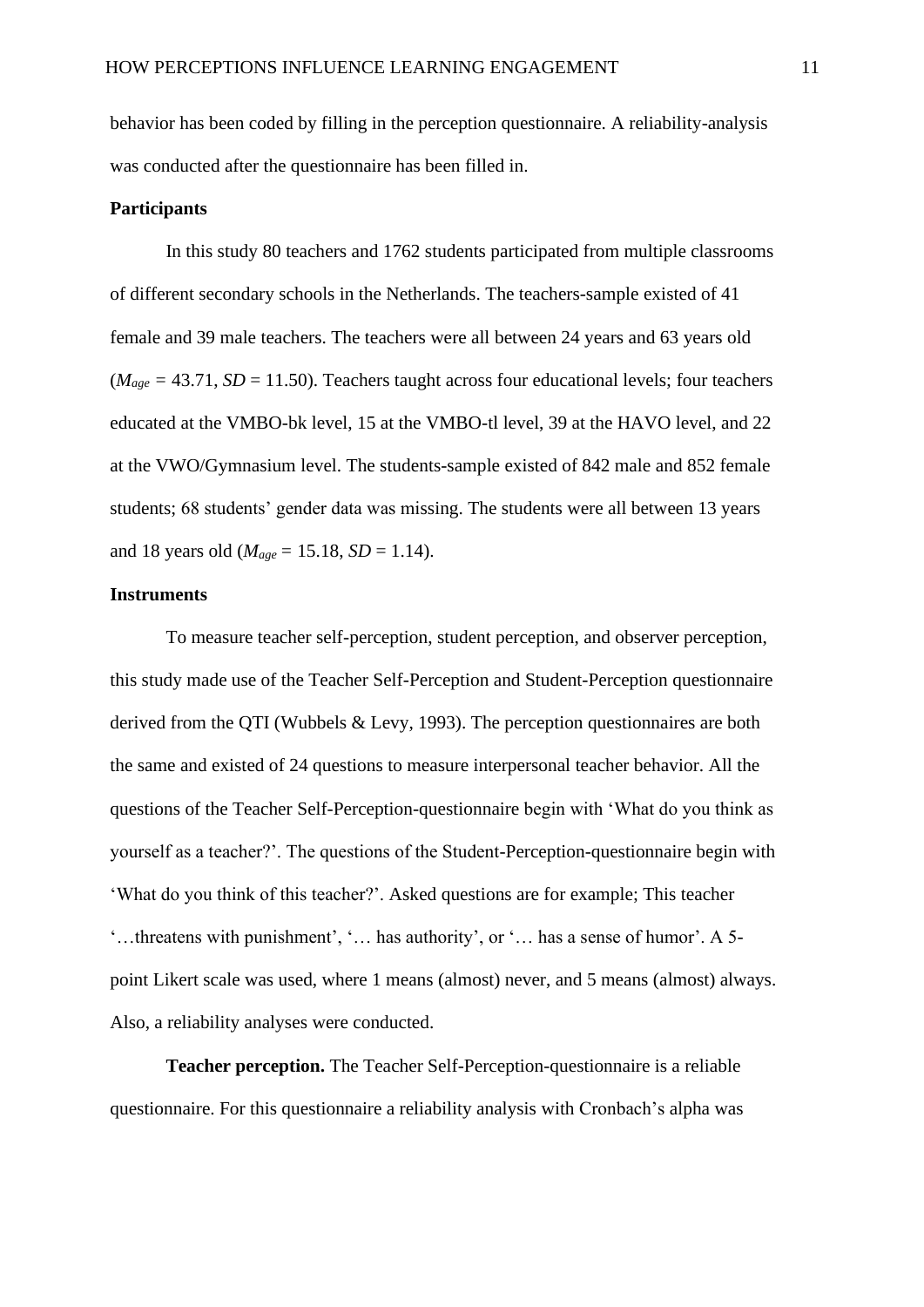conducted for every part of the IPC-T. As shown in Table 1, every part of the IPC-T has a level higher than .70, except for the Confrontational/Imposing part.

**Student perception.** The Student-Perception questionnaire turned out to be even a more reliable questionnaire. A reliability analysis with Cronbach's alpha was conducted for every part of the IPC-T, as shown in Table 1. Every part of the IPC-T has a level of .80 or higher, except for the Confrontational/Imposing part.

**Observer perception.** The observers who analyzed teacher behavior to measure observer perceptions were four master-students from the study program Educational Sciences of Utrecht University in the Netherlands. The observers' perception of teacher behavior was also measured with the QTI (Wubbels & Levy, 1993), in combination with analyzing 80 educational videos. After watching 40 videos twice by the observers, the QTI (Wubbels & Levy, 1993) was filled in. For each video an Intraclass-Correlation-Coefficient (ICC) was computed. Every video with an ICC below .60 was deleted, which resulted in 68 videos with a minimum ICC of .60 and a maximum of .97. Also, a reliability analysis with Cronbach's alpha was conducted for every part of the IPC-T, as shown in Table 1. The Directing/Helpful and Uncertain/Dissatisfied parts of the IPC-T have levels higher than .90.

## Table 1

| OUSCIVER L'ENCEPTIONS      |               |               |               |
|----------------------------|---------------|---------------|---------------|
| <b>IPC-T</b> / Perceptions | Teacher       | Student       | Observer      |
| Directing / Helpful        | $\alpha = 80$ | $\alpha = 84$ | $\alpha = 91$ |
| Understanding / Compliant  | $\alpha = 71$ | $\alpha = 81$ | $\alpha = 79$ |
| Uncertain / Dissatisfied   | $\alpha = 75$ | $\alpha = 80$ | $\alpha = 93$ |
| Confrontational / Imposing | $\alpha = 55$ | $\alpha = 72$ | $\alpha = 64$ |

*Reliability Analyses with Cronbach's Alpha of the QTI for Teacher, Student and Observer Perceptions*

*Note.* Student perception is aggregated to class-level.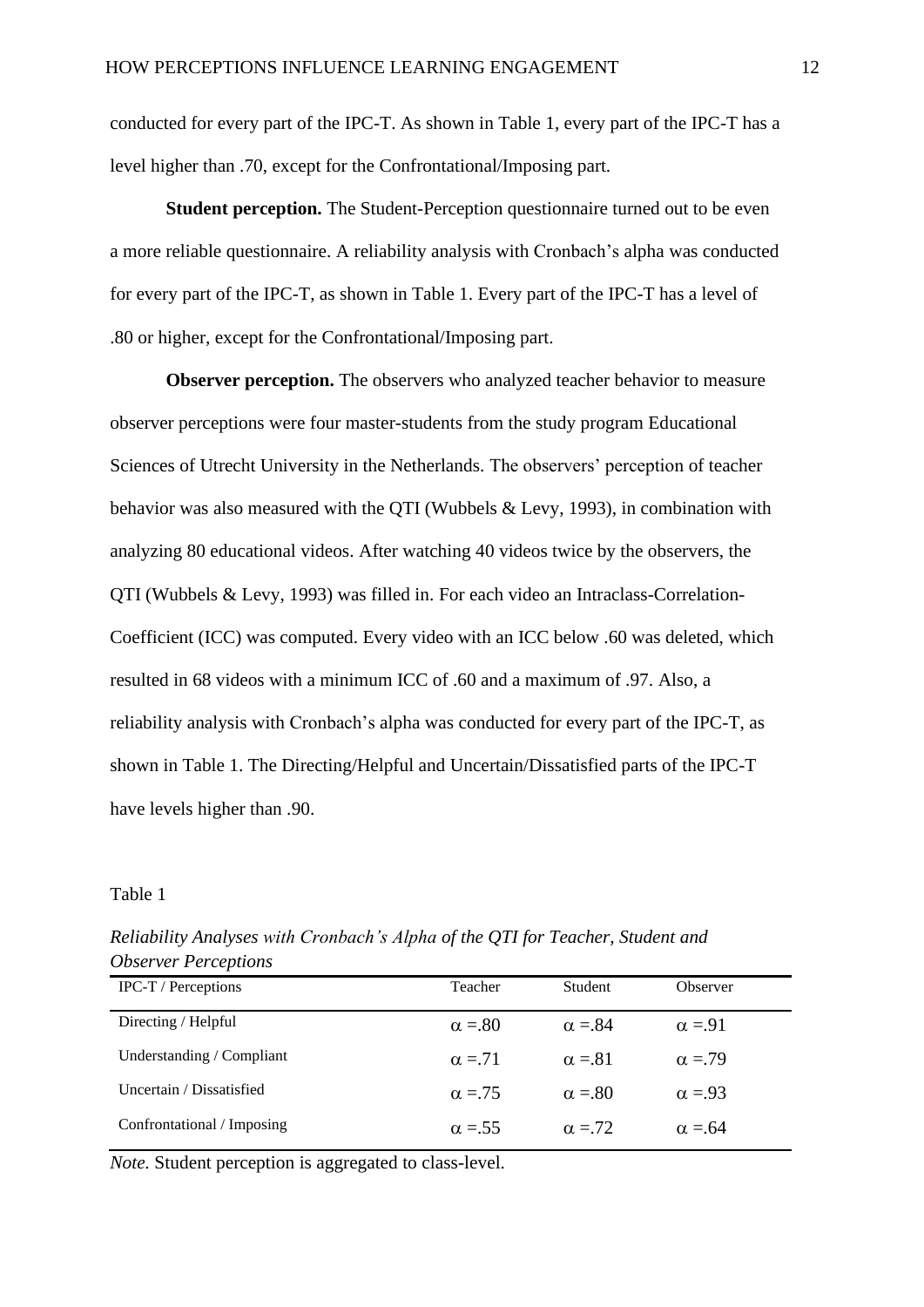Student learning engagement was measured by the Engagement versus Disaffection with Learning-questionnaire (Skinner et al., 2008) which measured behavioral engagement and disaffection with learning. The questionnaire consisted of 10 items. All the questions begin with 'The next questions ask how you experienced the past lesson. During this lesson…'. Asked questions are for example; '… I listened very carefully', '… I just acted like I'm working', and '… I paid attention'. A 5-point Likert scale was used where 1 means disagree, and 5 means agree. Because five items measured 'disaffection with learning', these items were recoded. After the recoding was done, a reliability analysis was conducted. The Engagement versus Disaffection with Learningquestionnaire turned out to be quite a reliable questionnaire ( $\alpha$ = .87).

## **Procedure**

Information about procedures, participation-risks, explanations about how to acquire the research results, voluntary participation, and researchers' contact information, and the purpose of the study were all provided in informed consent forms to both students and teachers. During the lessons, the videos were recorded for observer analysis. After the lessons, the teachers' Self-Perception questionnaire and the Student-Perception questionnaire were administered. Also, the students' 'Engagement versus Disaffection with Learning'-questionnaire was administered. The Ethics Committee of the Faculty of Social and Behavioral Sciences of Utrecht University (FETC16-074) accepted the design of this study. All the teachers and students participating in this study administered written active informed consent. Questionnaire data of students that did not agree to participate in this study were not used in the analyses.

### **Data Analysis**

To run the data-analysis, the software program SPSS version 26.0.0.1 was used. The first aim of this study was to determine to what extent teacher self-perceptions,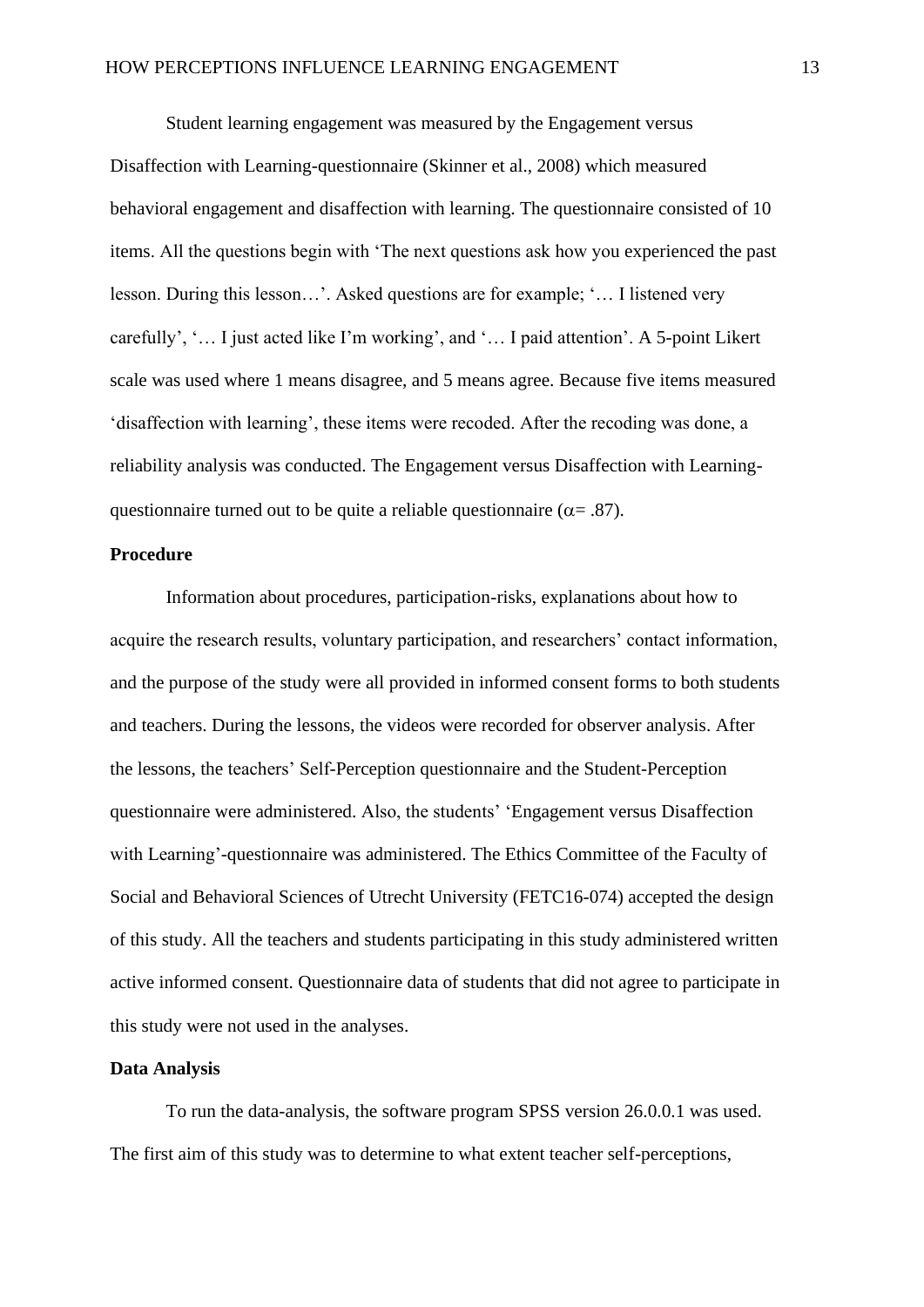student perceptions and observer perceptions relate to each other. To reach this aim, this study made use of a *descriptive correlational research design*. These relations have been measured with *Pearson's correlation coefficient*. The second aim of this study was to determine to what extent these three kinds of perceptions using the interpersonal circle for teachers, are predictors for students' learning engagement. To reach this aim, this study made use of a *multiple regression analysis*. Per perception (teacher self-, student-, and observer-perception), predictor variables of interpersonal behavior (Directive/Helpful, Understanding/Compliant, Uncertain/Dissatisfied, Confrontational/Imposing behavior) on outcome variable learning engagement were analyzed.

### **Results**

The first step in the analysis consisted of computing means, standard deviations, and score ranges for every perception combined with every kind of interpersonal teacher behavior. Student learning engagement is also included. The results of this first exploration are displayed in Table 2. As can be seen, Directing/Helpful teacher behavior scored high in contrast to Uncertain/Dissatisfied teacher behavior.

Understanding/Compliant and Confrontational/Imposing teacher behavior have more averaged scores. This applies to both teachers, students, and observers. Furthermore, teachers have higher scores for all kinds of interpersonal teacher behavior than both students and observers. In addition, observers have the highest deviations in scores, where students have the lowest deviations. Students scored relatively high on learning engagement.

## **Research Question 1**

The second step in the analysis consisted of computing correlations between teacher, student and observer perceptions of every kind of interpersonal teacher behavior.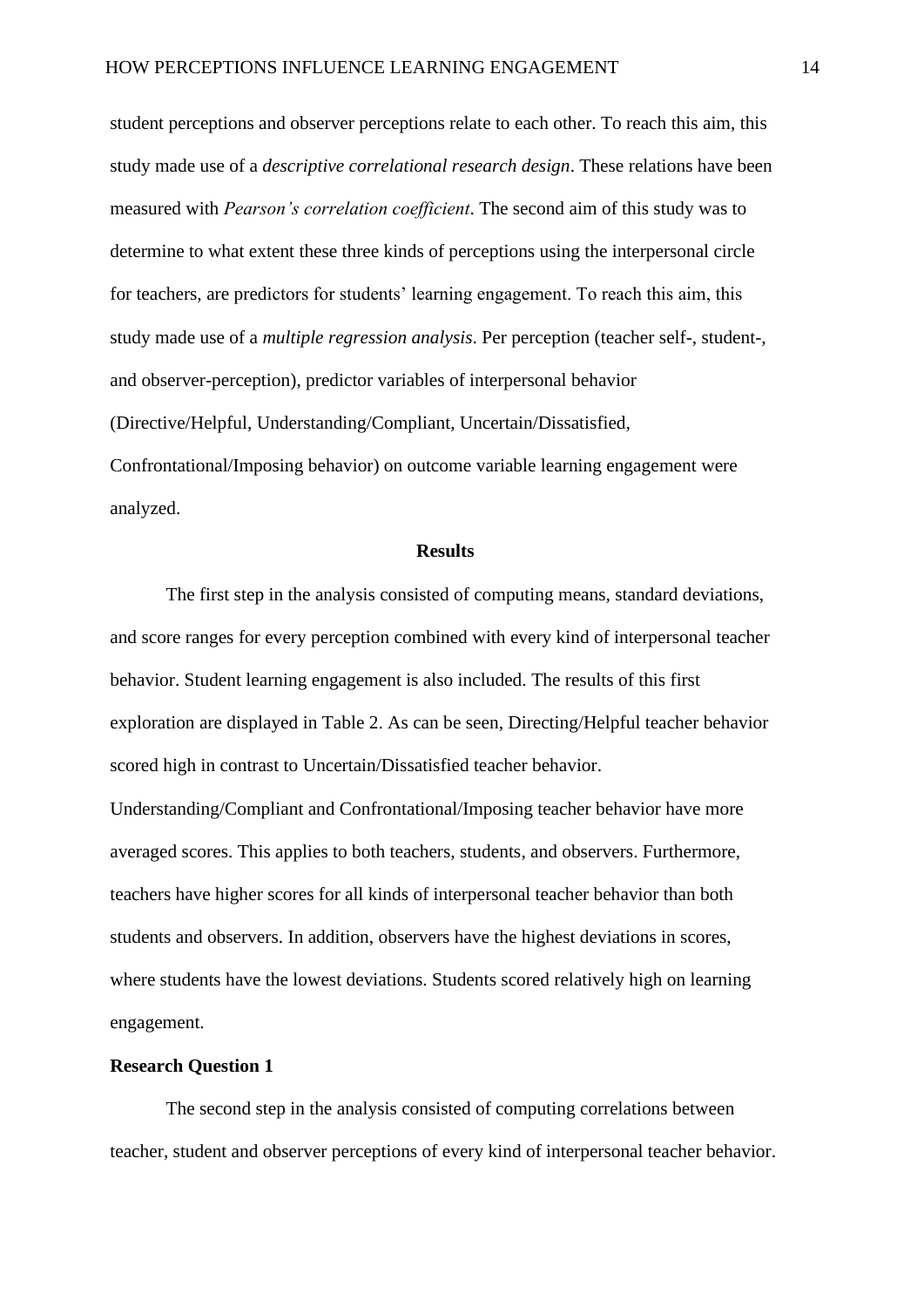Table 2

| Perception / IPC-T         | $\cal M$ | SD  | Min. | Max. | $\boldsymbol{n}$ |
|----------------------------|----------|-----|------|------|------------------|
| <b>Teacher</b>             |          |     |      |      |                  |
| Directing / Helpful        | 3.90     | .50 | 2.17 | 5.00 | 80               |
| Understanding / Compliant  | 3.40     | .46 | 2.17 | 4.33 | 80               |
| Uncertain / Dissatisfied   | 1.99     | .56 | 1.00 | 3.50 | 80               |
| Confrontational / Imposing | 2.62     | .48 | 1.67 | 3.83 | 80               |
| <b>Student</b>             |          |     |      |      |                  |
| Directing / Helpful        | 3.72     | .48 | 2.66 | 4.60 | 80               |
| Understanding / Compliant  | 3.34     | .45 | 1.91 | 4.07 | 80               |
| Uncertain / Dissatisfied   | 1.91     | .43 | 1.18 | 3.17 | 80               |
| Confrontational / Imposing | 2.76     | .48 | 1.66 | 4.12 | 80               |
| Learning Engagement        | 3.29     | .37 | 2.39 | 4.21 | 80               |
| <b>Observer</b>            |          |     |      |      |                  |
| Directing / Helpful        | 3.95     | .73 | 1.25 | 4.83 | 68               |
| Understanding / Compliant  | 3.21     | .53 | 2.17 | 4.50 | 68               |
| Uncertain / Dissatisfied   | 1.86     | .70 | 1.00 | 4.83 | 68               |
| Confrontational / Imposing | 2.52     | .52 | 2.39 | 4.21 | 68               |

*Means and Standard Deviations of the QTI of Teacher, Student, and Observer Perceptions, and Student Learning Engagement.* 

*Note.* Student Perception is aggregated to class-level, Observer Perception has 68 cases due to lack of reliability and complications with video-material.

Table 3 displays correlations between teacher, student, and observer perception of interpersonal teacher behavior.

**Comparing student and observer perceptions.** As shown in Table 3, every part of the IPC-T of student perception correlates significant with the same parts of the IPC-T of observer perception. Furthermore, every part of the IPC-T of student perception has a negative significant correlation with their counterparts, for example Directing/Helpful vs. Uncertain/Dissatisfied -and- Understanding/Compliant vs. Confrontational/Imposing, even in relation to the observer perception.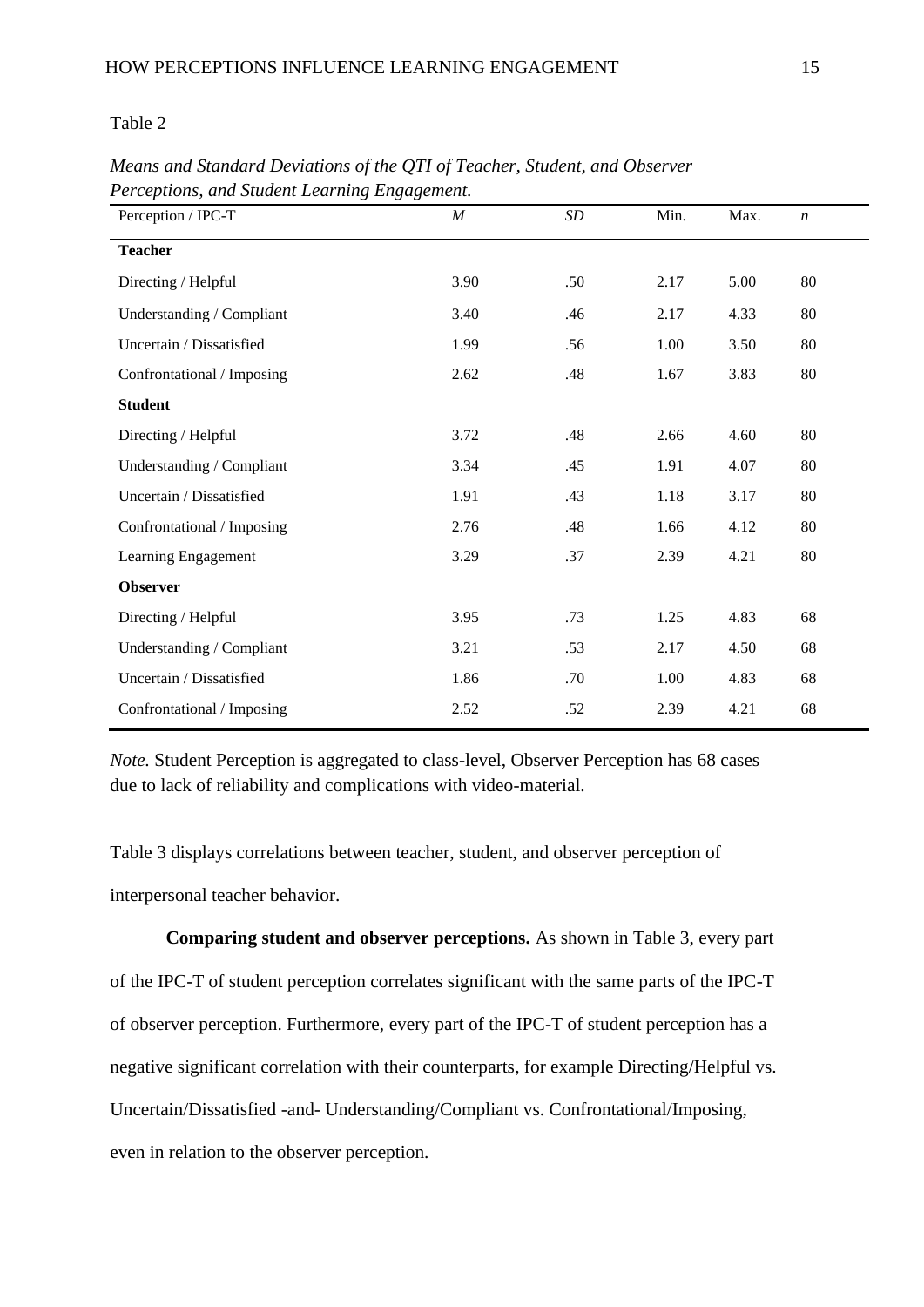**Comparing teacher and student perceptions.** Table 3 also displays the same significant correlations between teacher and student perception as between observer and student perceptions. Every part of the IPC-T correlates significantly between teacher and student perception, and negative correlations were found between their counterparts. However, many of these significant correlations between teacher and student perceptions are weaker than between student and observer perceptions. This indicates that the relation between student and observer perceptions is stronger than the relation between the perceptions of teachers and students.

**Comparing teacher and observer perceptions.** In contrast with the results reported above, teacher and observer perceptions rarely correlate with each other. Significant results were only found between the Understanding/Compliant part of the IPC-T and the Confrontational/Imposing part of the IPC-T. Directing/Helpful and Uncertain/Dissatisfied teacher behavior was not perceived in the same way.

### **Research Question 2**

Table 4 displays four separate multiple regression analyses measuring the predictive value of student learning engagement from interpersonal teacher behavior of teacher, student, and observer perceptions. First, an analysis of assumptions of multiple regression was conducted. The assumption of linear relationship between the IPC-T parts per perception, and learning engagement was met. No outliers were detected. Because the IPC-T is a circular model, not all variables were normally distributed. As shown in Table 3, multicollinearity values were unavoidable. The assumption of homoscedasticity was met; the residual variation of the predictor variables is roughly similar.

As shown in Table 4, the first regression model analyzes Directing/Helpful teacher behavior, which explains a lot of variance predicting student learning engagement  $(R<sup>2</sup> = .50)$ . This regression analysis shows that only the student perception of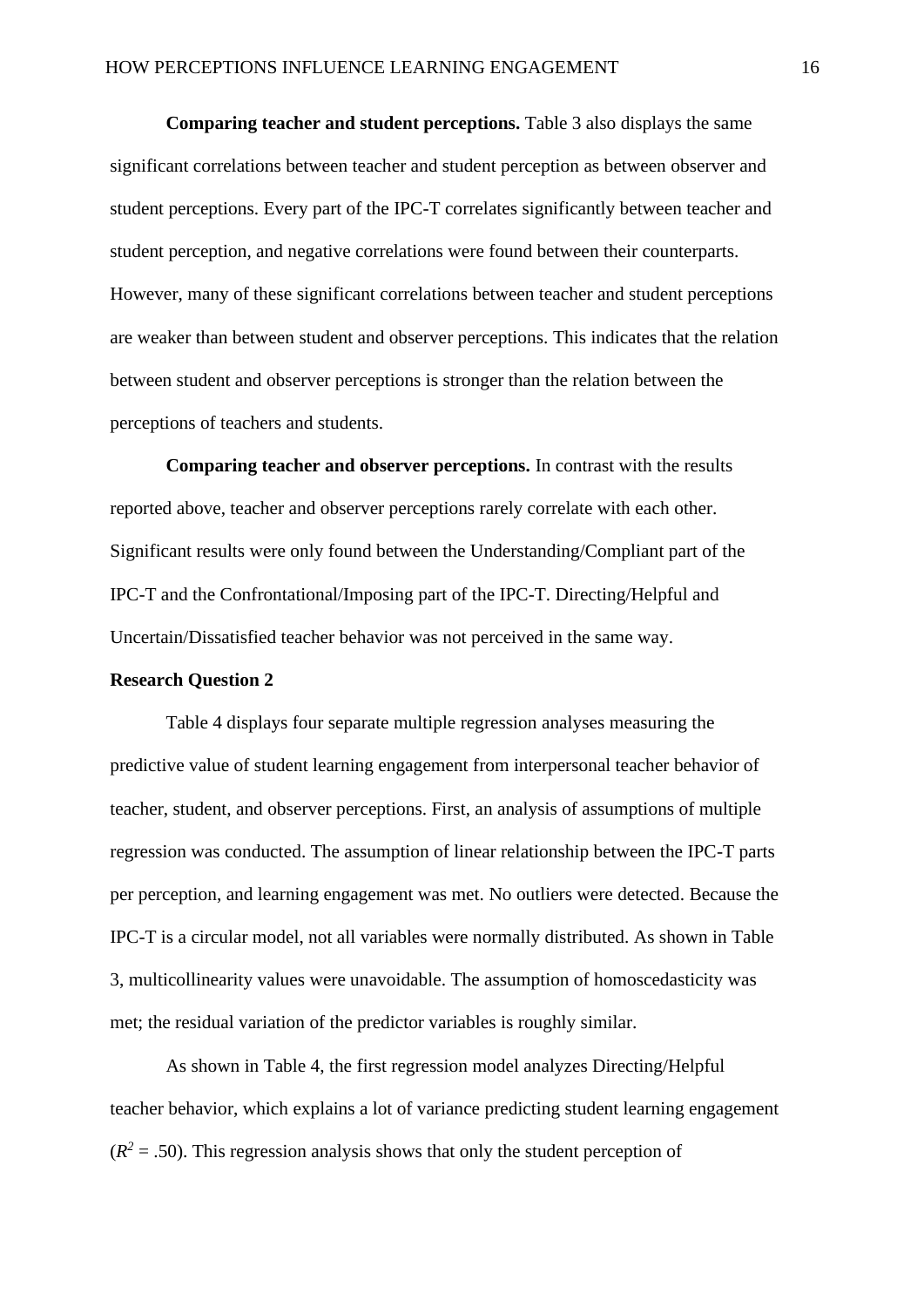Directing/Helpful teacher behavior is a significant predictor of student learning engagement. In contrast, teacher perceptions of their own behavior and observer perceptions of Directing/Helpful teacher behavior do not explain variance to the model, and therefore do not predict student learning engagement.

The Understanding/Compliant part of the IPC-T explains little variance predicting student learning engagement ( $R^2 = .13$ ). The regression analysis shows again that only student perception is a significant predictor of student learning engagement. On the other hand, observer perceptions and teacher perceptions of Understanding/Compliant teacher behavior do not explain variance to the model. Hence, they do not predict student learning engagement.

The Uncertain/Dissatisfied part of the IPC-T explains a lot of variance predicting student learning engagement ( $R^2 = .51$ ). The regression analysis shows that students perceive Uncertain/Dissatisfied teacher behavior as significantly negative for their learning. engagement. In other words; student perceptions of Uncertain/Dissatisfied behavior predict learning disengagement. In contrast, observer perceptions and teacher perceptions of Uncertain/Dissatisfied teacher behavior do not explain variance to the regression model.

Finally, Confrontational/Imposing teacher behavior is not a predictor for student learning engagement from the perspective of teacher, student and observer perceptions  $(R<sup>2</sup> = .03)$ . The regression analysis shows that neither of the three perceptions of Confrontational/Imposing teacher behavior predict student learning engagement.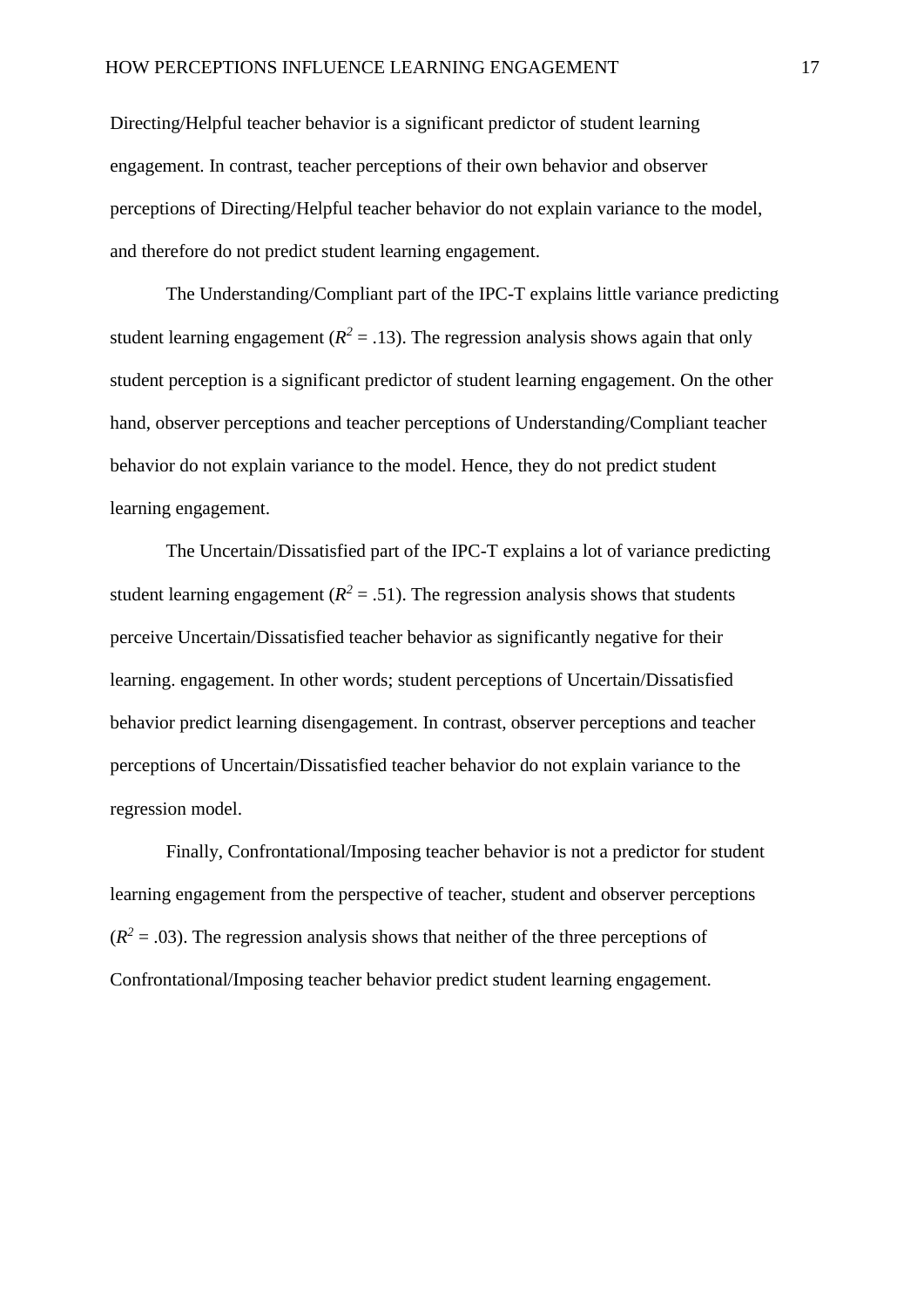## HOW PERCEPTIONS INFLUENCE LEARNING ENGAGEMENT 18

## Table 3

## *Correlations of Teacher, Student, and Observer Perceptions of Interpersonal Teacher Behavior*

|                                              | Teacher<br>Directing<br>/ Helpful | Teacher<br>Understanding<br>/ Compliant | Teacher<br>Uncertain /<br>Dissatisfied | Teacher<br>Confrontational<br>/ Imposing | Student<br>Directing<br>/ Helpful | Student<br>Understanding<br>/ Compliant | Student<br>Uncertain /<br>Dissatisfied | Student<br>Confrontational<br>/ Imposing | Observer<br>Directing<br>/ Helpful | Observer<br>Understanding<br>/ Compliant | Observer<br>Uncertain /<br>Dissatisfied | Observer<br>Confrontational<br>$\sqrt{}$ Imposing |
|----------------------------------------------|-----------------------------------|-----------------------------------------|----------------------------------------|------------------------------------------|-----------------------------------|-----------------------------------------|----------------------------------------|------------------------------------------|------------------------------------|------------------------------------------|-----------------------------------------|---------------------------------------------------|
| Teacher<br>Directing /<br>Helpful<br>Teacher | $\mathbf{1}$                      |                                         |                                        |                                          |                                   |                                         |                                        |                                          |                                    |                                          |                                         |                                                   |
| Understanding<br>/ Compliant<br>Teacher      | $.10\,$                           | -1                                      |                                        |                                          |                                   |                                         |                                        |                                          |                                    |                                          |                                         |                                                   |
| Uncertain /<br>Dissatisfied<br>Teacher       | $-.55**$                          | $-.15$                                  | $\mathbf{1}$                           |                                          |                                   |                                         |                                        |                                          |                                    |                                          |                                         |                                                   |
| Confrontational<br>/ Imposing<br>Student     | $.00\,$                           | $-48**$                                 | $.30**$                                | $\mathbf{1}$                             |                                   |                                         |                                        |                                          |                                    |                                          |                                         |                                                   |
| Directing/<br>Helpful<br>Student             | $.31**$                           | .06                                     | $-.55**$                               | $-.27*$                                  | $\mathbf{1}$                      |                                         |                                        |                                          |                                    |                                          |                                         |                                                   |
| Understanding<br>/ Compliant<br>Student      | $.00\,$                           | $.48**$                                 | $-.26*$                                | $-.55**$                                 | $.54**$                           | 1                                       |                                        |                                          |                                    |                                          |                                         |                                                   |
| Uncertain /<br>Dissatisfied<br>Student       | $-.37**$                          | $\,$ . $01$                             | $.56**$                                | .22                                      | $-.93**$                          | $-.41**$                                | -1                                     |                                          |                                    |                                          |                                         |                                                   |
| Confrontational<br>/ Imposing<br>Observer    | $-.06$                            | $-.54**$                                | $.20\,$                                | $.55**$                                  | $-43**$                           | $-.84**$                                | $.36**$                                | $\mathbf{1}$                             |                                    |                                          |                                         |                                                   |
| Directing/<br>Helpful<br>Observer            | .21                               | $-.04$                                  | $-.15$                                 | $-.08$                                   | $.52**$                           | .14                                     | $-.60**$                               | $-.16$                                   | $\mathbf{1}$                       |                                          |                                         |                                                   |
| Understanding<br>/ Compliant<br>Observer     | $-.13$                            | $.20\,$                                 | $.08\,$                                | $-.18$                                   | $-.14$                            | $.34**$                                 | .16                                    | $-.33**$                                 | $-.32**$                           | $\overline{1}$                           |                                         |                                                   |
| Uncertain /<br>Dissatisfied<br>Observer      | $-.22$                            | $-.04$                                  | $.17$                                  | .11                                      | $-49**$                           | $-.16$                                  | $.59**$                                | .19                                      | $-94**$                            | $.32**$                                  | $\mathbf{1}$                            |                                                   |
| Confrontational<br>/ Imposing                | .02                               | $-.36**$                                | .00.                                   | $.33**$                                  | $-.14$                            | $-.56**$                                | $.08\,$                                | $.56**$                                  | .09                                | $-.77**$                                 | $-.08$                                  | -1                                                |

*Note*. \**p* < .05, \*\**p <* .01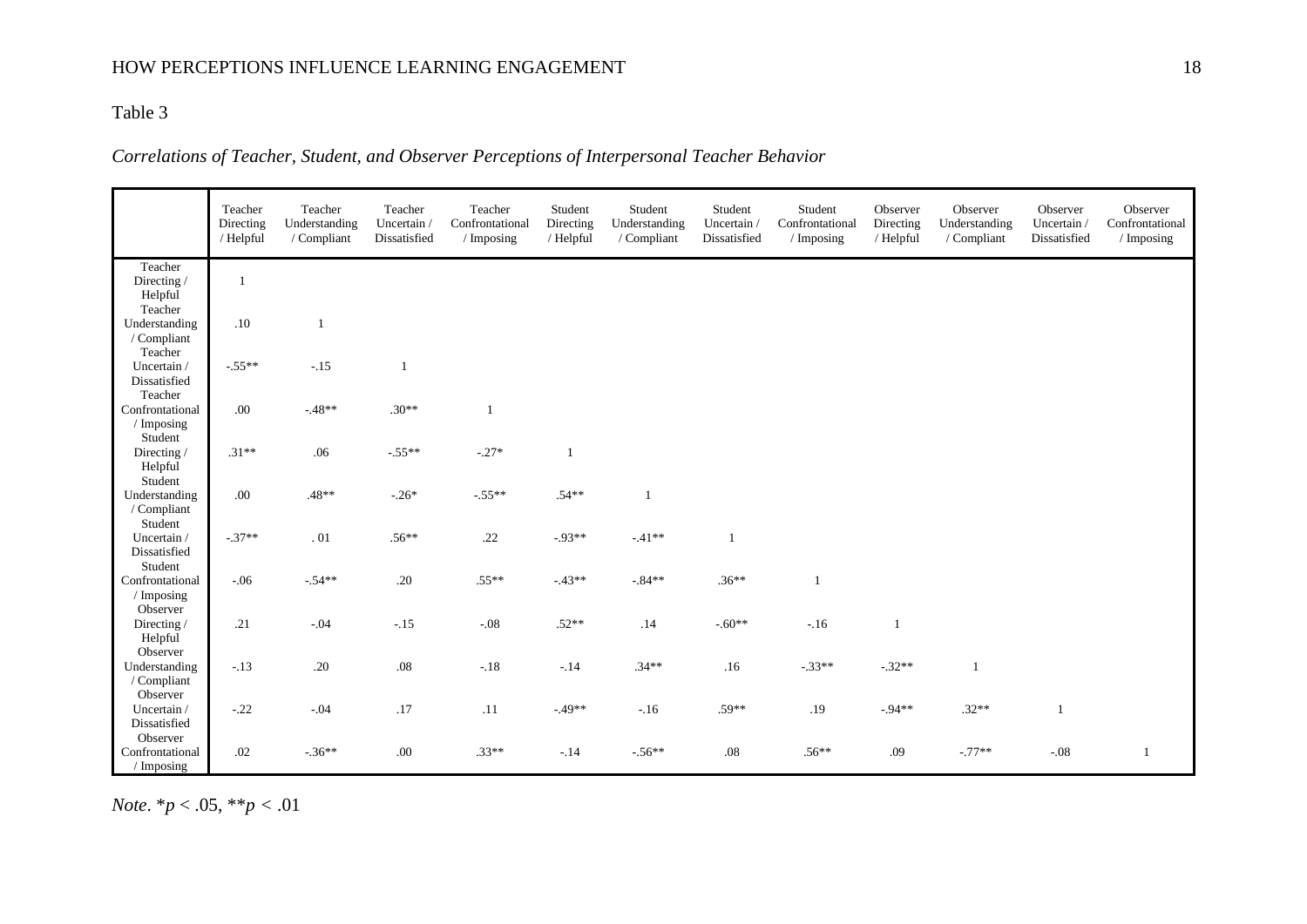#### Table 4

| Predictors                        | $\mathbb{R}^2$ | $\cal F$  | $\beta$  | t       | $\boldsymbol{p}$ |
|-----------------------------------|----------------|-----------|----------|---------|------------------|
| Directing / Helpful               | .50            | 21.14**   |          |         | .00              |
| Teacher                           |                |           | .00      | 0.03    | .97              |
| Student                           |                |           | $.62**$  | 5.92    | .00              |
| Observer                          |                |           | .14      | 1.37    | .18              |
| <b>Understanding / Compliant</b>  | .13            | $3.26*$   |          |         | .03              |
| Teacher                           |                |           | $-.16$   | $-1.20$ | .24              |
| Student                           |                |           | $.41**$  | 2.99    | .00              |
| Observer                          |                |           | $-.21$   | $-1.71$ | .09              |
| <b>Uncertain / Dissatisfied</b>   | .51            | $21.97**$ |          |         | .00              |
| Teacher                           |                |           | .08      | 0.79    | .43              |
| Student                           |                |           | $-.72**$ | $-5.67$ | .00              |
| Observer                          |                |           | $-.05$   | $-0.45$ | .65              |
| <b>Confrontational / Imposing</b> | .03            | .62       |          |         | .61              |
| Teacher                           |                |           | $-.10$   | $-0.66$ | .51              |
| Student                           |                |           | $-.11$   | $-0.63$ | .53              |
| Observer                          |                |           | .01      | 0.10    | .92              |

*Multiple Regression Analyses Predicting Student Learning Engagement from Interpersonal Teacher Behavior Using the IPC-T, of Teacher, Student, and Observer Perceptions.* 

*Note.*  $* p < .05$ ,  $** p < .01$ , Regression analyses are done separately per behavior section of the IPC-T.

### **Discussion**

This study aimed its attention at teachers' self-perception, students' perception, and observers' perception of interpersonal teacher behavior and their influence on students' learning engagement. Teacher, student, and observer perceptions give insight into what occurs in the classroom learning environment. To enhance learning environments for teachers as well as students, it is important to understand their perceptions of interpersonal teacher behavior (Woolfolk Hoy & Weinstein, 2006). In this study, three hypotheses regarding (dis)similarities between teacher, student, and observer perceptions of interpersonal teacher behavior were examined. Also, it was examined if these perceptions of interpersonal teacher behavior are predictors of student learning engagement.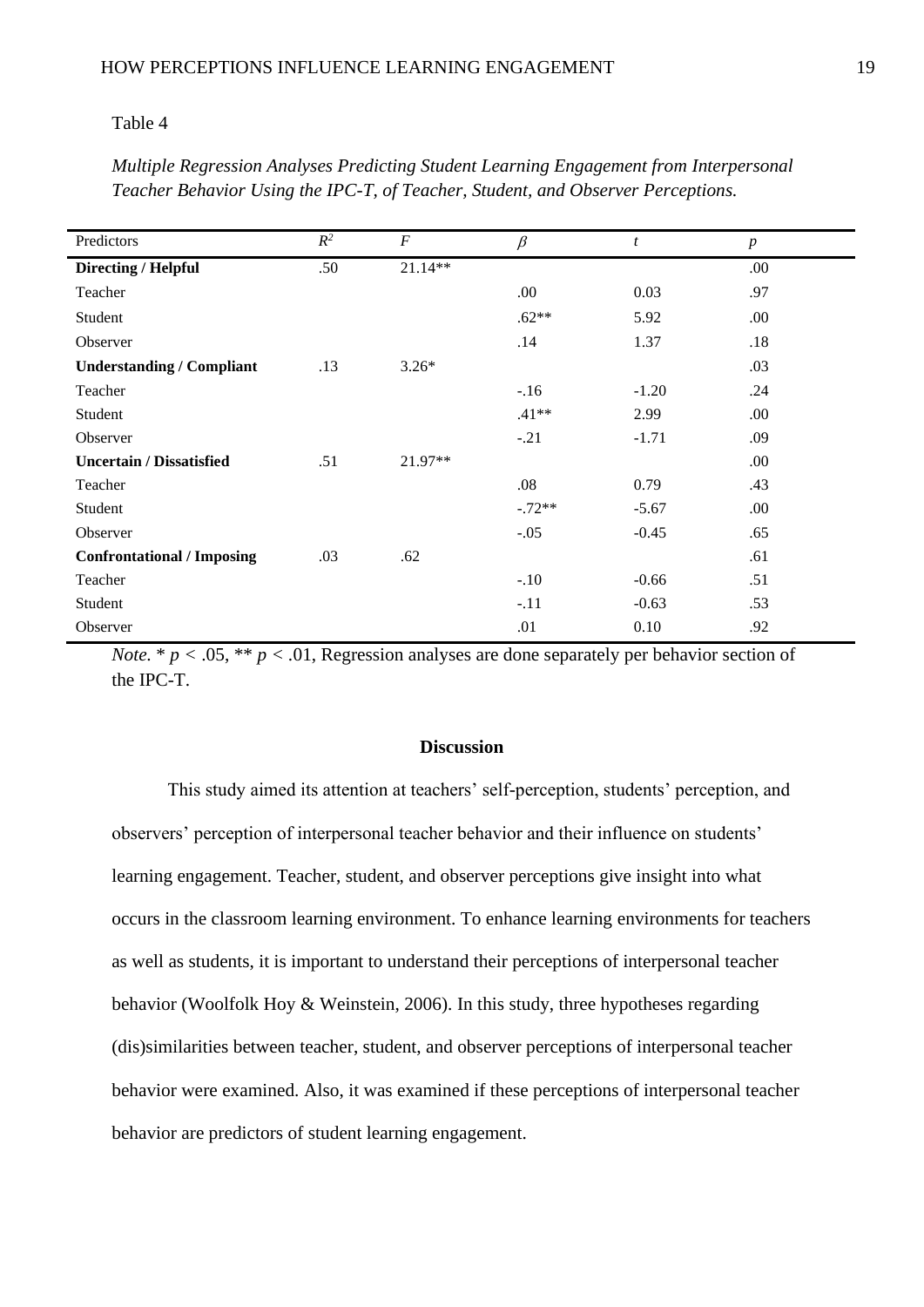According to the first hypothesis, student perception and observer perception of interpersonal teacher behavior relate to each other. This hypothesis is confirmed; student perception agreed on all parts of the IPC-T with observer perception of interpersonal teacher behavior. This result corroborates the findings of the previous work of Scherzinger and Wettstein (2019) and Mayer (1999). In these studies, external observers' ratings of classroom disruptions correspond largely with students' perception ratings. Also, the result found in this study is in line with a study of Wubbels and Levy (1993), who found that student perceptions concur with observational data of teacher behavior.

According to the second hypothesis, student perceptions and teacher self-perceptions have a weak relationship to each other. The findings of the current study support the outcomes of previous research of Scherzinger and Wettstein (2019). Many studies have paid attention to the dissimilarities between teachers' and student' perception pertaining to interpersonal teacher behavior (den Brok, Levy, Rodriguez, & Wubbels, 2002). The most often, important dissimilarities were found between teacher and student perception. Generally, teachers gave higher grades to their own Directing/Helpful and Understanding/Compliant behavior than student perception did. At the same time, teachers noted lower ratings of their own Uncertain/Dissatisfied and Confrontational/Imposing behavior (den Brok et al., 2002). In contrast, few studies show higher ratings of teacher perception than student perception of Confrontational/Imposing behavior and lower ratings of Understanding/Compliant behavior (Fisher & Rickards, 1999). In the current study, correlations between teacher and student perceptions of interpersonal teacher behavior showed significant agreement on all parts of the IPC-T (Directing/Helpful, Understanding/Compliant, Uncertain/Dissatisfied, Confrontational/Imposing). These findings are not in line with previous research where correlations show no agreement between the teacher-student relationship where teachers and students scored very contrasting (den Brok et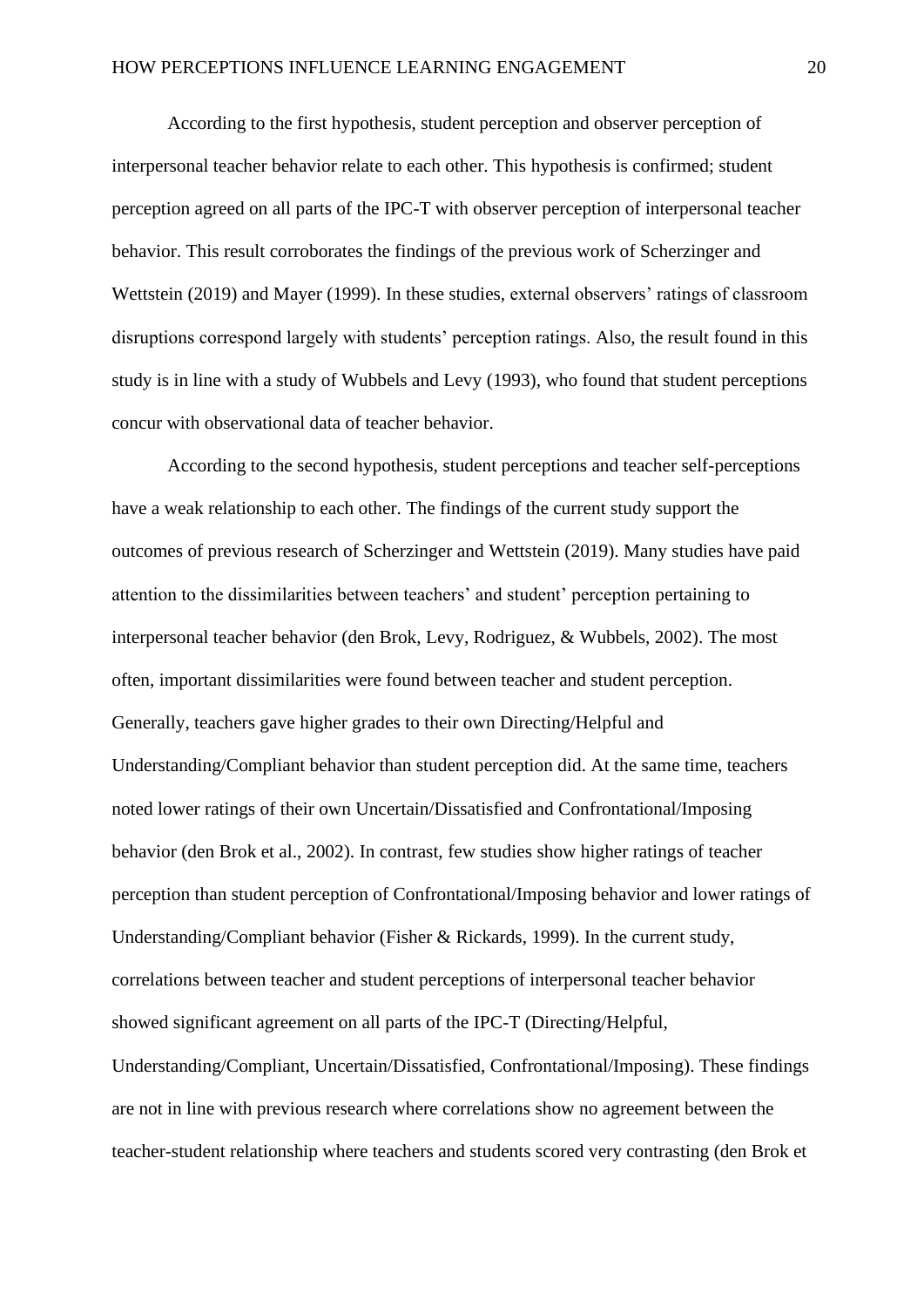al., 2006; Fauth, Decristan, Rieser, Klieme, & Büttner, 2014). Reason for this discrepancy could be the use of the QTI, where observable behavior is measured. Many studies measure teacher behavior focused on complex aspects requiring interpretation, like 'rule clarity' and 'overview of the happenings in the class'; these complex aspects could be interpretable in several ways. This study focused on observable behavior like 'this teacher threatens with punishment' and 'this teacher gives students their way'; the QTI measures pure observable behavior which could be interpreted less unambiguously. A fundamental goal of the QTI is to measure perceptions that represent the four parts (Directing/Helpful,

Understanding/Compliant, Uncertain/Dissatisfied, Confrontational/Imposing) of interpersonal teacher behavior validly (Sun, Mainhard, & Wubbels, 2018). One of the latest versions of the QTI has been used in several Dutch studies (e.g. Mainhard, 2015; Pennings et al., 2014). The items of this version were reworded based on several criteria; describe teacher behavior, focus on interpersonal actions rather than pedagogical concerns, and concentrating on teacher behavior rather than student behavior.

According to the third hypothesis, teacher perception and observer perception do not relate to each other. The results of the current study showed that this hypothesis is true for most parts of the IPC-T. Correlations between teacher perception and observer perception of interpersonal teacher behavior showed differences on all parts of the IPC-T, except for the Confrontational/Imposing part. There are several possible explanations for this result. The dissimilarity found in the data could be assigned to the factor that observers and students have an observational benefit, rather than the teacher; the teacher acts "under pressure to make numerous decisions while staying on top of the classroom's complex happenings" (Scherzinger & Wettstein, 2019, p.113). Another explanation for this result could be that observers and teachers have different roles in the classroom context. According to Watson (1982), teachers consider their behavior as more affected by environmental situations, while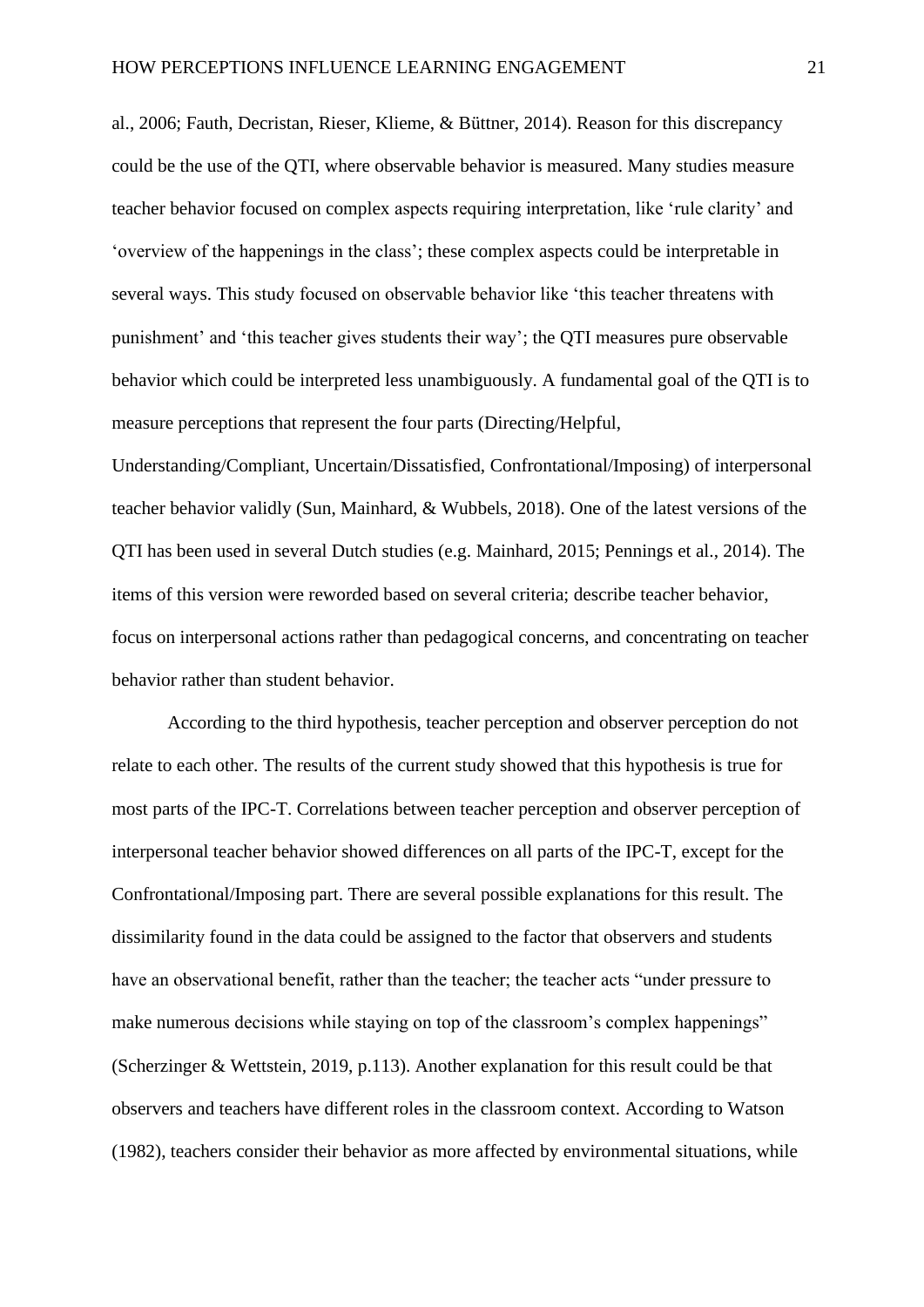observers focus more on comparatively stable personal traits or characteristics. Both teachers and observer may aim attention at different aspects in their observations, resulting in different perceptions of interpersonal teacher behavior. This discrepancy of perceptions between teachers (actors) and observers is also known as 'actor-observer asymmetry' (Jones & Nisbett, 1971). Actor-observer asymmetry clarifies the inaccuracy when making attributions about behavior of others. When individuals examine their own behavior (they are also the actor), they are expected to assign their actions to specific situations than to their personality. Because the actor (teacher) is better acquainted with the circumstantial factors influencing their own decisions, they see the social situation as an important influence of their behavior. In contrast, when observers make attributions about the teacher's behavior, they tend to assign their behavior to the teacher's overall personality rather than to circumstantial factors. These circumstantial effects of the teacher's behavior are less available to the observer; they assign the teacher's behavior to their personality (Miller & Norman, 1975). Furthermore, the lack of relationship between teacher and observer perception is discovered by other researchers in the past. According to Hook and Rosenshine (1979), teacher self-reports in comparison to observations in the classroom show significant differences. Also, Logan (1996) discovered differences between teachers' self-reports and observational data. In US classrooms, contrasting patterns were discovered by observers from self-reports of teachers in mathematics classes (Spillane & Zeuli, 1999).

Thus, teacher perceptions of their own behavior put emphasis on situational factors; how teachers perceive the classroom and why they show certain behaviors in specific situations. Student perceptions of interpersonal teacher behavior are based on everyday experiences during lessons with different teachers. This gives a stable and reliable overview of the teachers' interpersonal behavior according to students, but this view is very rigid; the better the acquaintance, the less importance is assigned to the teacher's observed behavior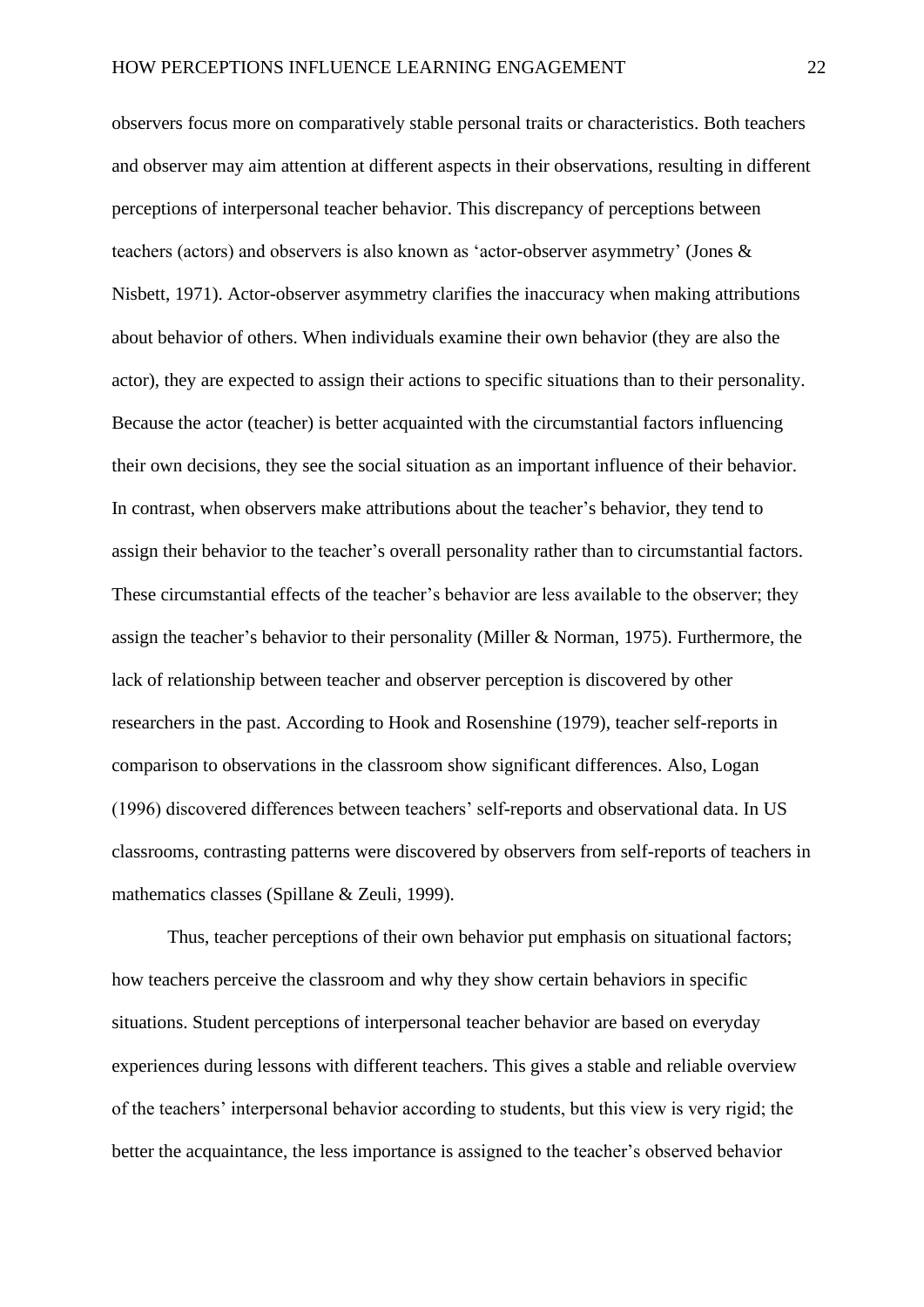(Kenny, 2004). Observer perceptions of teacher behavior emphasize teachers' personal characteristics in the way teachers behave in the classroom context.

Concerning the relationship with student learning engagement in the current study, student perceptions of interpersonal teacher behavior were far more significant than teacher perceptions and observer perceptions. This result agrees with several past studies with predicting aspects of student perceptions on student learning engagement (Kunter & Baumert 2006; Maulana, 2012). These studies demonstrate that agreement between interpersonal teacher behavior and student learning engagement is stronger when teacher behavior and learning engagement are measured from the same perspective. However, one of the main causes of common method bias (bias that is assigned to the method of measurement rather than to the variables of interest), is acquiring both predictor and outcome variables from the same rater (Podsakoff, MacKenzie, Lee, & Podsakoff, 2003). Thus, common method bias could partially explain the correlation between the two measures. One manner to control common method bias is to obtain measures of variables from different sources (Podsakoff et al., 2003).

As shown in Table 4, Directing/Helpful and Uncertain/Dissatisfied interpersonal teacher behavior are far more predicting students' learning engagement than Understanding/Compliant and Confrontational/Imposing teacher behavior. This result is in line with a study of Birch and Ladd (1997), who found the same results. Thus, students who have positive impressions of their teacher perform better and have hardly any problems in the classroom (Crosnoe, Kirkpatrick, Johnson, & Elder, 2004). In addition, Roorda, Koomen, Spilt, and Oort (2011) found that Uncertain/Dissatisfied interpersonal teacher behavior has a stronger effect on student learning (dis)engagement than Directing/Helpful behavior in primary education. On the other hand, Directing/Helpful interpersonal teacher behavior has more effect on student learning engagement in secondary education. Also, Wubbels, Den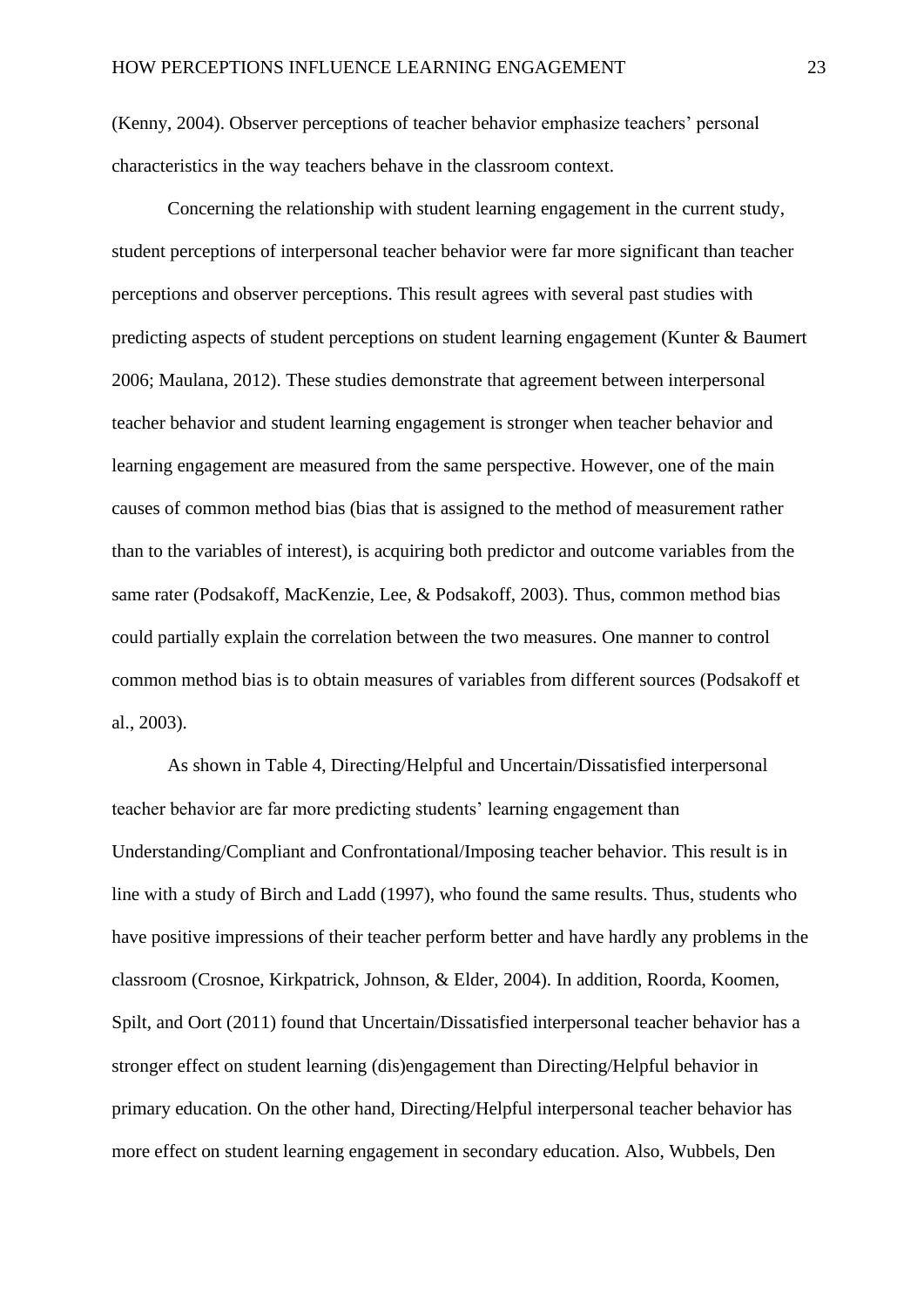Brok, Veldman, and van Tartwijk (2006) found that desirable teacher-student relationships are represented by a high intensity of teacher Agency and Communion, which contains Directing/Helpful teacher behavior. Generally speaking, a positive relationship between teachers and students correlates with students' engagement in academic activities (Wentzel, Battle, Russell, & Looney, 2010).

Research about the relation between student learning engagement and interpersonal teacher behavior have been usually undertaken using teacher and student perception questionnaires. Specially in secondary education, the use of external observers to analyze the relation between teacher behavior and student learning engagement is relatively rare (Virtanen, Lerkkanen, Poikkeus, & Kuorelahti, 2015). In contrast to student perceptions, the current study found that observer perceptions of interpersonal teacher behavior do not significantly predict student learning engagement. This result is not in line with a previous study of Cornelius-White (2007). This study demonstrated that both observer and student perceptions are adequate methods to measure teacher behavior in relation to student learning engagement. They suggest that the addition of observer perceptions is quite useful for examining interpersonal teacher behavior. Furthermore, studies of Allen et al. (2013), and Roorda et al. (2011) show that observed teacher behavior predicts student learning engagement as well. However, according to Lüdtke, Robitzsch, Trautwein, and Kunter (2009), using observer ratings have some disadvantages. For example, in video-based classroom studies, normally one or a few lessons are video recorded. This may endanger the validity of video recorded observer ratings. However, the interclass-correlation coefficient (ICC) was used to guarantee that only reliable observer ratings were used in the analyses.

## **Strengths and Limitations**

This study made use of teacher, student, and observer perceptions of interpersonal teacher behavior. This variety of perceptions provides a comprehensive picture of the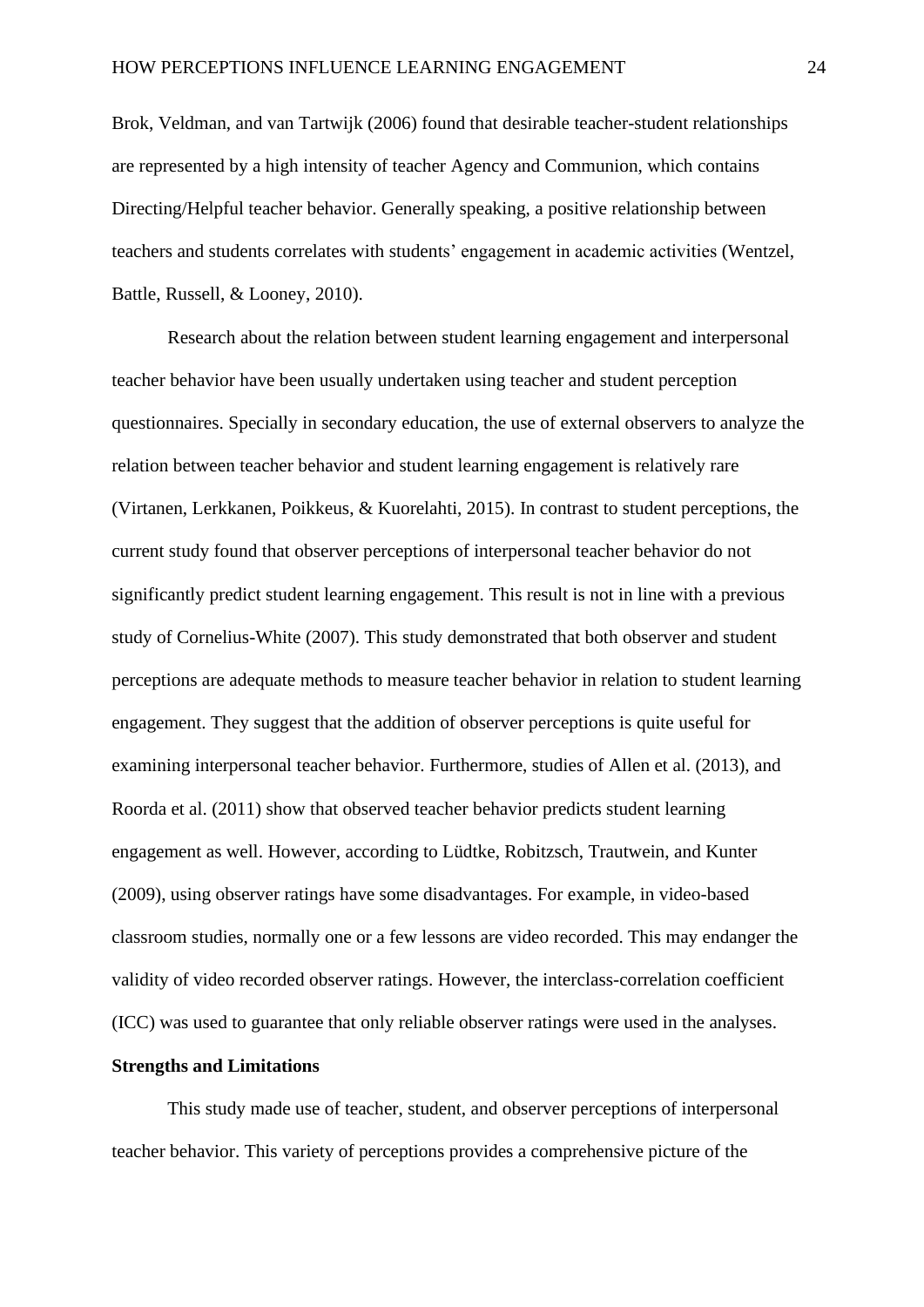differences and similarities between perceptions, and how interpersonal teacher behavior influences students' learning engagement. However, the perceptions of teachers, students and observers could be biased in several ways. In this study teachers volunteered to participate, which could indicate that it is likely that teachers who supply less supportive classroom contexts to students were underrepresented. Another concern is that student perceptions were aggregated to class level, which is acceptable. Although, some of the richness of the data could be lost. While the variability of the student level may be seen as deceiving on processes on class-level, it could support a more accurate picture of interpersonal teacher behavior in the classroom context. Another issue could be that students do not have enough knowledge and skills concerning teaching, which makes it difficult to identify the value of more complex teaching behavior. Furthermore, the presence of external observers may affect the teachers' behavior in the classroom context. This study made use of 80 videos to observe interpersonal teacher behavior which may affect the behavior of the teacher in the classroom context. Nevertheless, videos can be viewed multiple times which is a great advantage of this study. At the same time, observer perceptions of interpersonal teacher behavior are commonly restrained to a limited number of lessons, which may provide a one-sided image of a certain teacher. Also, it could be interesting to place more emphasis on perceptions across different school years, and to investigate how these perceptions about different teachers evolve over time concerning student learning engagement. Perceptions of interpersonal teacher behavior are rather constant during the schoolyear, and hard for teachers to change when they are teaching the same students (Mainhard, 2009).

#### **Conclusion**

This study tried to strengthen the increasing body of research on investigation of how interpersonal teacher behavior influences student learning engagement from a teacher, student, and observer perception. The first aim of this study was to examine to what extent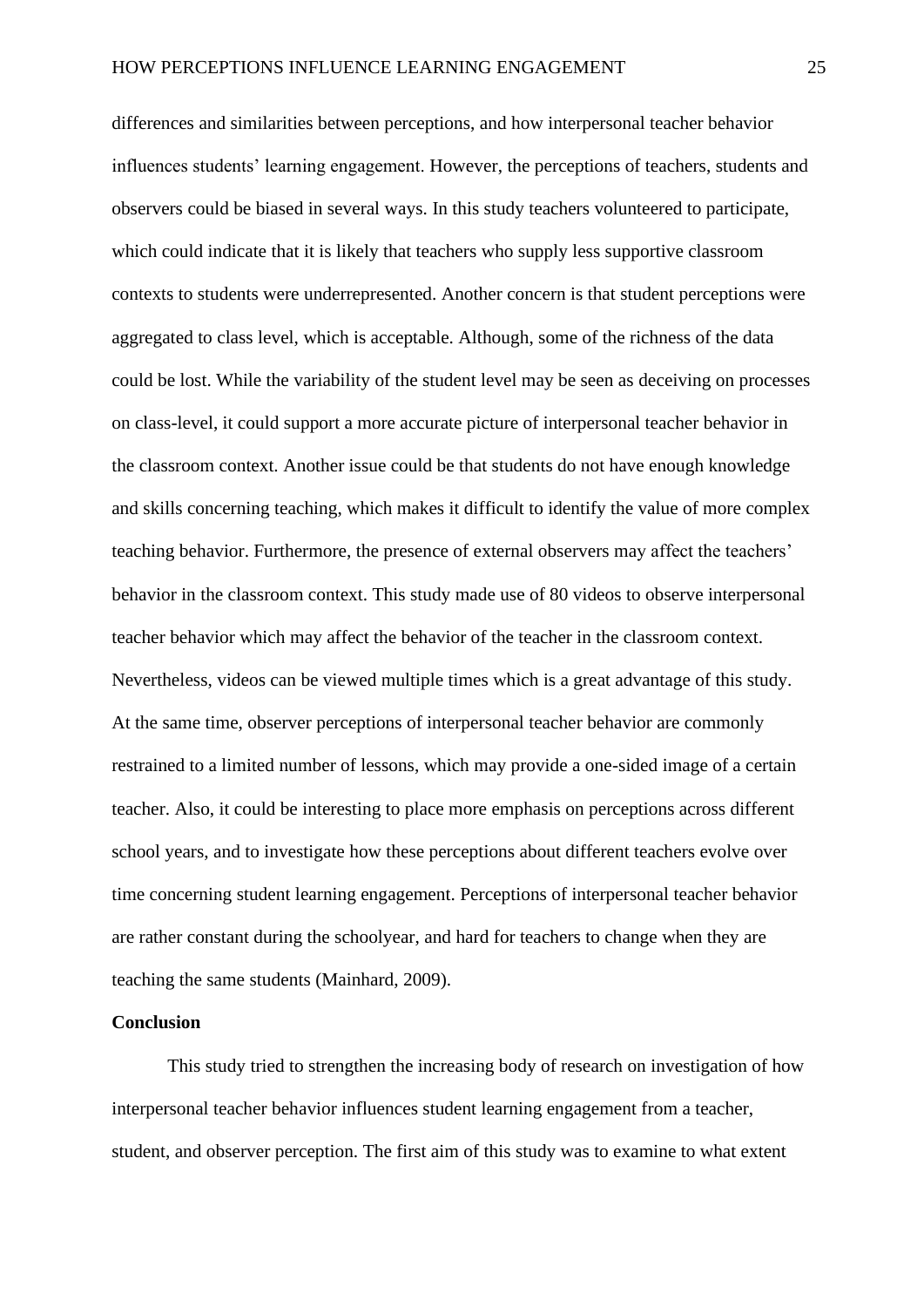teacher, student, and observer perceptions relate to each other. The study showed that students shared the same perception about interpersonal teacher behavior with observers. This result could be assigned to the factor that observers and students have an observational benefit rather than the teacher, who has to make many decisions while acting in the classroom context. In the same way, the results of this study indicate that students share the same perception with their teachers. Reason for this result could be that the QTI measures pure observable behavior which teachers and students perceive in the same way. However, these correlations are less strong than between student and observer perception. The discrepancy between teacher and observer perceptions could be assigned to the fact that observers relate teacher behavior to teachers' personal characteristics, where teachers assign their behavior more to situational factors. In sum, from a student perspective this study shows unambiguous results in relation to teacher and observer perceptions. In addition, this study demonstrated that the perceptions of an external observer complement better with student than teacher perceptions of interpersonal teacher behavior. Furthermore, educational research is greatly typified by the creation and utilization of instruments from teachers' and students' point of view (Cavanagh and Romanoski, 2006). Little is known about the extent how to interpret differences in perceptions of interpersonal teacher behavior measured by teacher and student questionnaires, and external observations. Future research could emphasize this deficiency of interpretations of different perceptions.

The second aim of this study was to determine if teacher, student, and observer perceptions, using the interpersonal circle for teachers, separately predict students' learning engagement. The results of this study indicate that student perceptions of interpersonal teacher behavior predict student learning engagement in contrast to teacher and observer perceptions. These results support the ideas of Kunter & Baumert (2006) and Maulana (2012), that agreement between interpersonal teacher behavior and student learning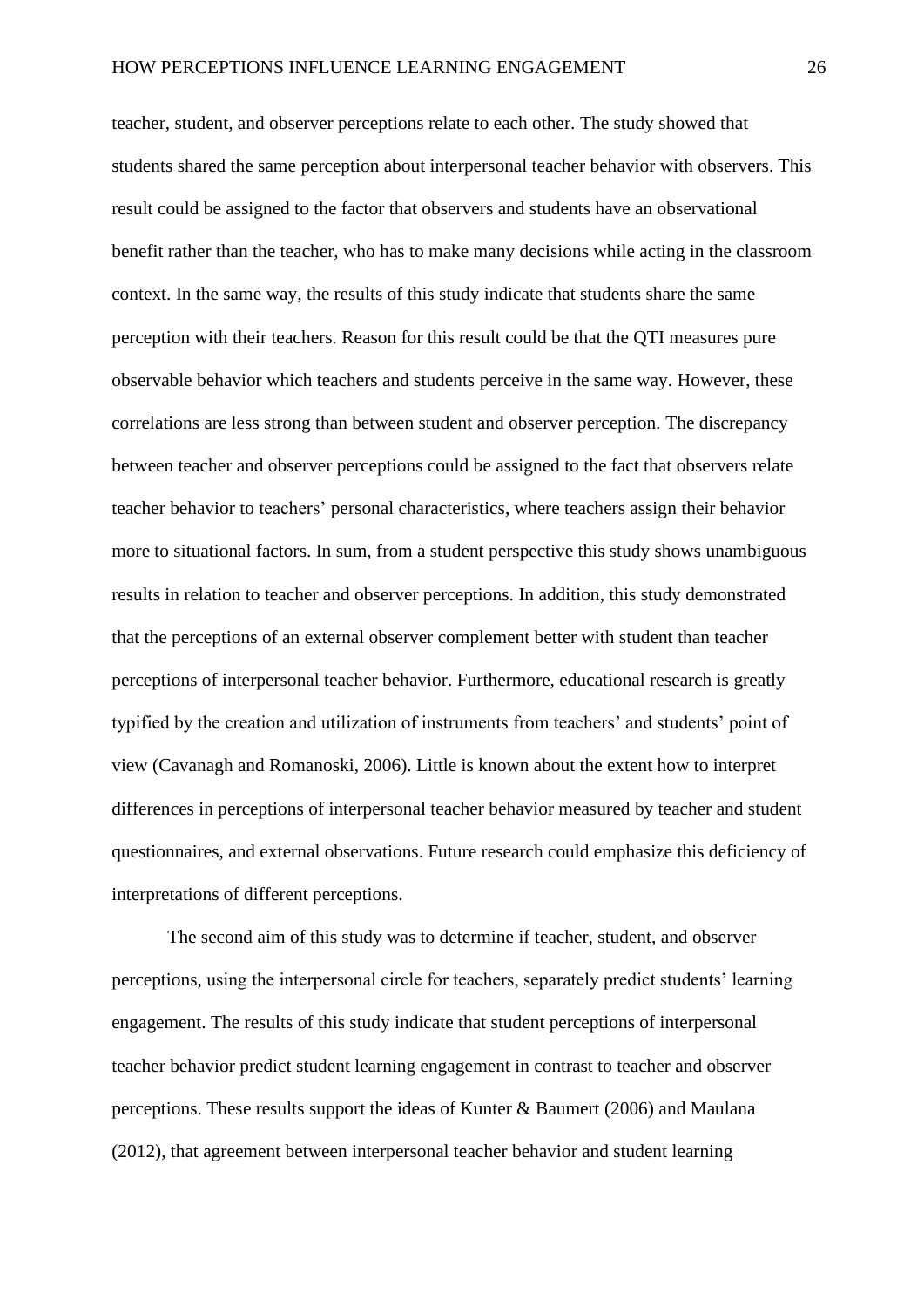engagement is stronger when behavior and engagement are measured from the same perspective. Finally, for improving student learning engagement some recommendations are suggested based on the findings of this study. From a teachers' perspective it is very important to invest in developing their interpersonal teacher behavior. When teachers are aware of showing more directing and helpful interpersonal behavior and less uncertain and dissatisfied behavior, students could perceive them as more directing or helpful. This is according to this study, a significant predictor of learning engagement. Also, learning about the effect of interpersonal teacher behavior could be an excellent addition to teacher education. Student-teachers should develop into teachers who are aware of their interpersonal behavior and how this behavior is perceived by their students. In essence, if teachers would like to foster students' learning engagement, they should invest in more directing and helpful interpersonal teacher behavior.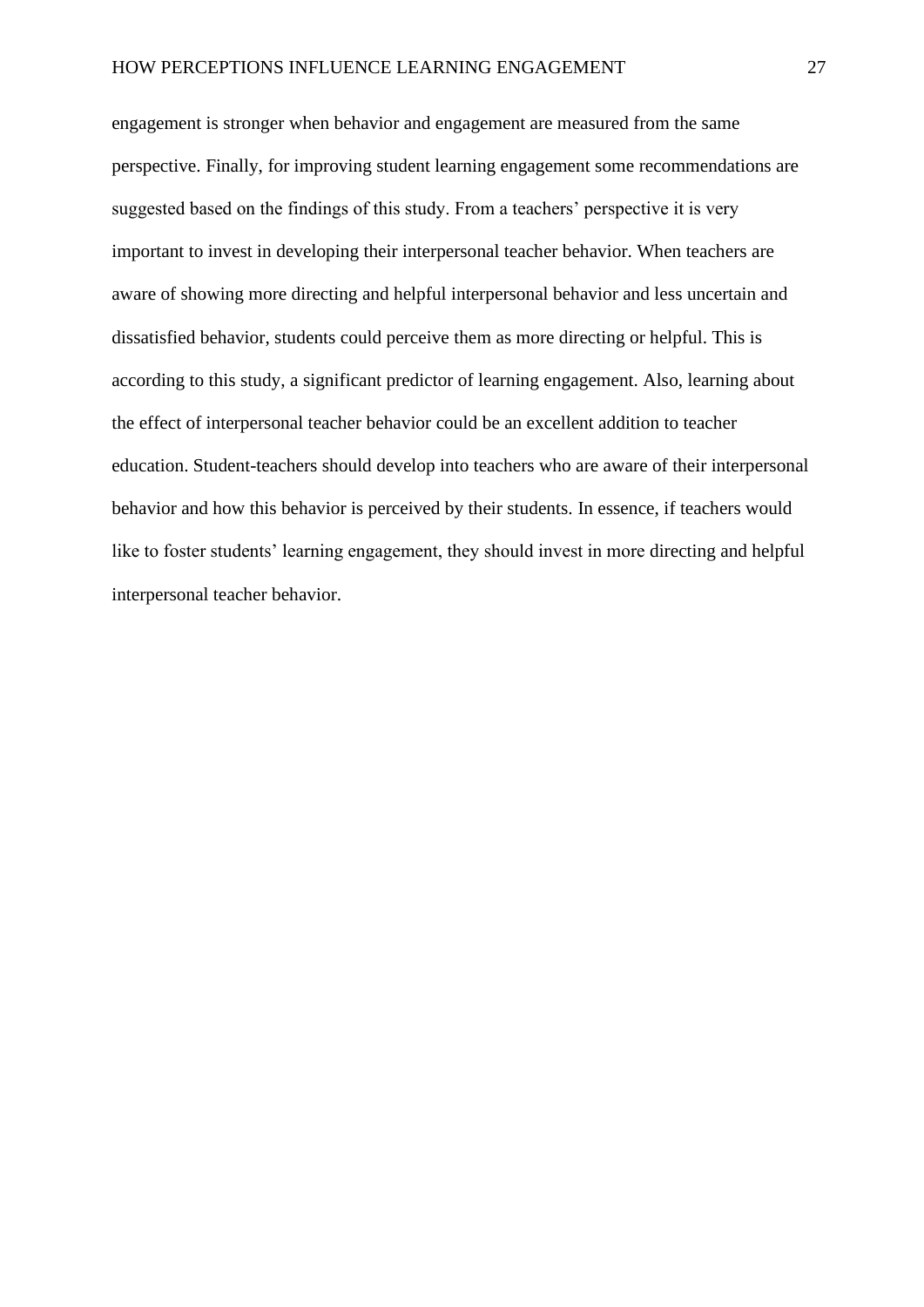#### **References**

- Allen, J., Gregory, A., Mikami, A., Lun, J., Hamre, B., & Pianta, R. (2013). Observations of effective teacher–student interactions in secondary school classrooms: Predicting student achievement with the classroom assessment scoring system-secondary. *School Psychology Review, 42(1),* 76-98. Doi: 10.1080/02796015.2013.12087492
- Bear, G. G. (2015). Preventive and classroom-based strategies. In E. T. Emmer & E. J. Sabornie (Eds.), *Handbook of Classroom Management*, *2,* 15–39. New York: Routledge. Doi: not available.
- Bem, D. J. (1972). Self-perception theory. In Advances in experimental social Psychology. *Academic Press, 6*, 1-62. Doi: https://doi.org/10.1016/S0065- 2601(08)60024-6
- Bergin, C., & Bergin, D. (2009). Attachment in the classroom. *Educational Psychology Review, 21,* 141-170. Doi: https://link.springer.com/article/10.1007/s10648-009-9104- 0
- Birch, S. H., & Ladd, G. W. (1997). The teacher-child relationship and children's early school adjustment. *Journal of School Psychology, 35,* 61-79. Doi: https://doi.org/10.1016/S0022-4405(96)00029-5
- Blumenfeld, P.C., & Meece, J.L. (1985). Life in classrooms revisited. *Theory into Practice, 24*, 50-56. Doi: https://doi.org/10.1080/00405848509543146
- Brok, den, P. J. (2001). Teaching and student outcomes: a study on teachers' thoughts and actions from an interpersonal and a learning activities perspective. *Utrecht: W. C. C.* Doi: not available.
- Brok, den, P. D., Bergen, T., & Brekelmans, M. (2006). Convergence and divergence between students' and teachers' perceptions of instructional behaviour in Dutch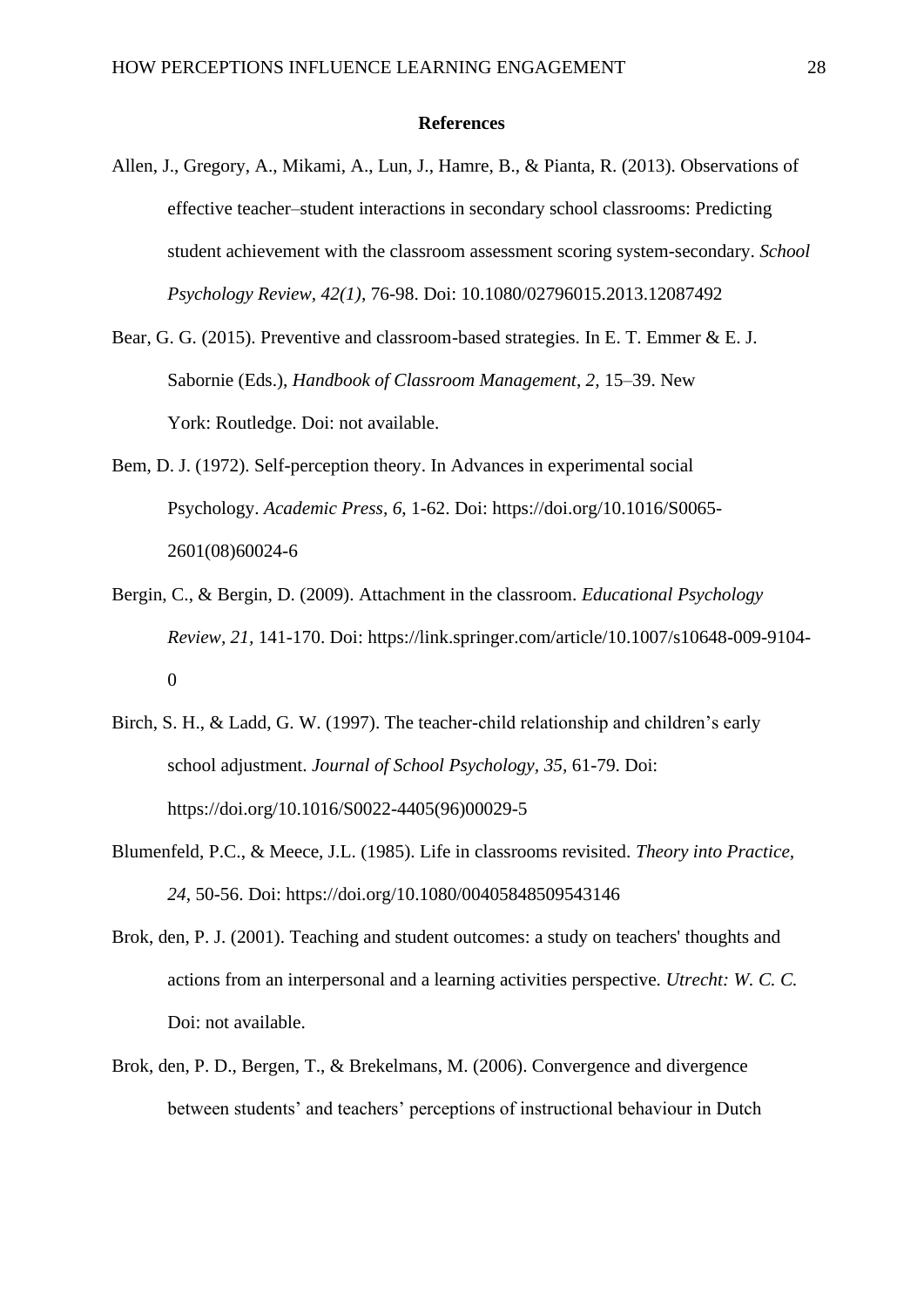secondary education. In D. L. Fisher & M. S. Khine (Eds.), *Contemporary Approaches to Research on Learning Environments: Worldviews,* 125–160. Singapore: World Scientifc. Doi: https://doi.org/10.1142/9789812774651\_0006

- Brok, P. den, Levy, J., Rodriguez, R., & Wubbels, Th. (2002). Perceptions of Asian-American and Hispanic-American teachers and their students on teacher interpersonal communication style. *Teaching and Teacher Education, 18,* 447-467. Doi: https://doi.org/10.1016/S0742-051X(02)00009-4
- Cavanagh, R. F., & Romanoski, J. T. (2006). Rating scale instruments and measurement. *Learning Environments Research, 9(3)*, 273-289. Doi: https://linkspringer-com.proxy.library.uu.nl/article/10.1007/s10984-006-9011-y
- Connell, J. P., Halpern-Felsher, B. L., Clifford, E., Crichlow, W., & Usinger, P. (1995). Hanging in there: Behavioral, psychological, and contextual factors affecting whether African American adolescents stay in high school. *Journal of Adolescent Research, 10*, 41– 63. Doi: https://doi.org/10.1177/0743554895101004
- Connell, J. P., & Wellborn, J. G. (1991). Competence, autonomy, and relatedness: A motivational analysis of self-system processes. In M. R. Gunnar & L. A. Sroufe (Eds.), *The Minnesota Symposia on Child Psychology, Self-processes and Development 23*, 43–77. Doi: https://psycnet.apa.org/record/1991-97029-002
- Cornelius-White, J. (2007). Learner-centered teacher-student relationships are effective: A meta-analysis*. Review of Educational Research, 77,* 113-143. Doi: https://doi.org/10.3102/003465430298563
- Crosnoe, R., Johnson, M. K., & Elder Jr, G. H. (2004). Intergenerational bonding in school: The behavioral and contextual correlates of student-teacher relationships. *Sociology of Education, 77(1)*, 60-81. Doi: https://doi.org/10.1177/003804070407700103

Davis, H. A. (2003). Conceptualizing the role and influence of student-teacher relationships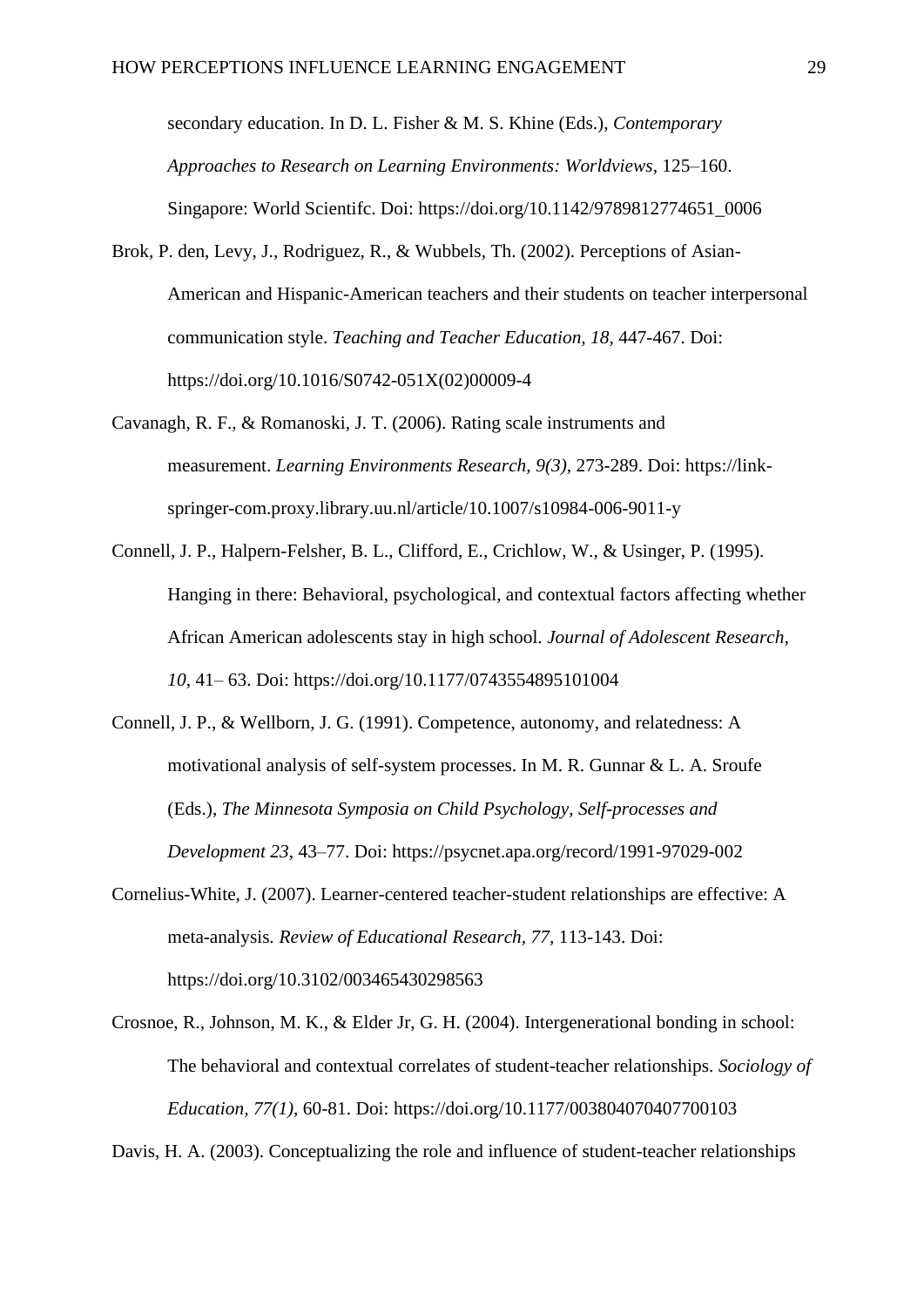on children's social and cognitive development. *Educational Psychologist, 38,* 207- 234. Doi: https://doi.org/10.1207/S15326985EP3804\_2

- Deci, E. L., & Ryan, R. M. (1985). Intrinsic motivation and self-determination in human behavior. *New York: Plenum Press*. Doi: not available.
- Doyle, W. (1979). Classroom effects. *Theory into Practice, 18,* 138-144. Doi: https://doi.org/10.1080/00405847909542823
- Doyle, W. (1986). Classroom organization and management. In M.C. Wittroek (Ed.), *Handbook of Research on Teaching 3,* 392-431. Doi: https://doi.org/10.1080/0022027860180402
- Driscoll, A., Peterson, K., Crow, H., & Larson, B. (1985). Student reports for primary teacher evaluation. *Educational Research Quarterly, 9(3)*, 43-50. Doi: https://psycnet.apa.org/record/1986-23104-001
- Fauth, B., Decristan, J., Rieser, S., Klieme, E., & Büttner, G. (2014). Student ratings of teaching quality in primary school: Dimensions and prediction of student outcomes*. Learning and Instruction, 29,* 1–9.

Doi: https://doi.org/10.1016/j.learninstruc.2013.07.001

- Fend, H. (2002). Mikro-und makrofaktoren eines angebot-nutzungsmodells von schulleistungen (Micro and macrofactors of an ofer-usage model of school achievement). *Zeitschrift für Pädagogische Psychologie, 15,* 141–149. Doi: not available.
- Fisher, D. L., & Rickards, T. (1999). Teacher-student interpersonal behavior as perceived by science teachers and their students. Paper presented at the second international Conference on Science*, Mathematics and Technology Education*, Taipei, Taiwan. Doi: not available.

Fraser, B.J. (1998). Science learning environments: Assessment, effects and determinants. In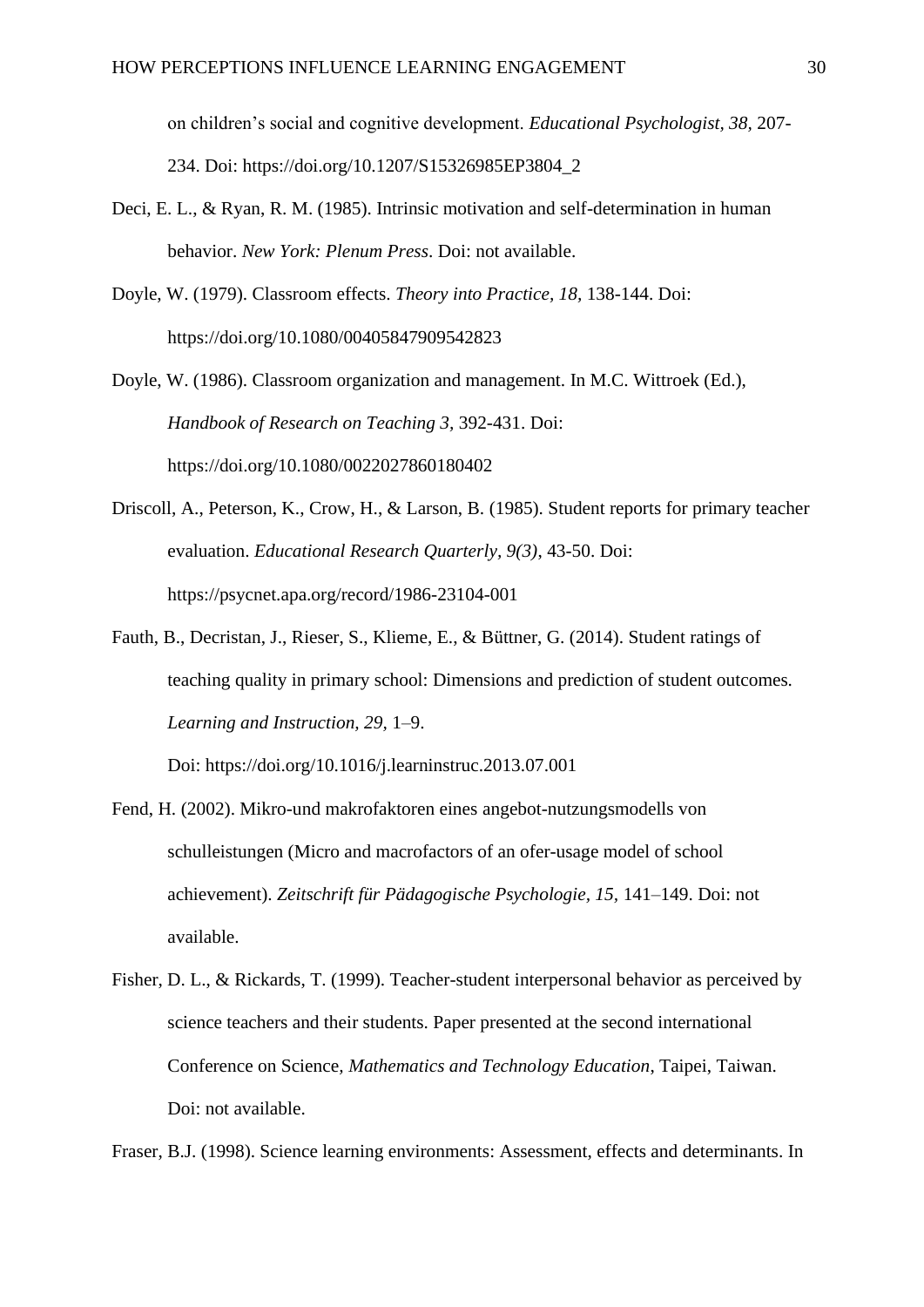B.J. Fraser & K.G. Tobin (Eds.), *International Handbook of Science Education 1,* 527-564. Doi: https://surveylearning.moodle.com/cles/papers/Handbook98.htm

- Helmke, A., & Lenske, G. (2013). Unterrichtsdiagnostik als voraussetzung für unterrichtsentwicklung (Diagnosis of classroom instruction from different perspectives as a prerequisite for improving teaching and learning). *Beiträge zur Lehrerbildung, 31(2),* 214–233. Doi: urn:nbn:de:0111-pedocs-138485
- Hook, C. M. and Rosenshine, B. (1979) Accuracy of teacher reports of their classroom behavior. *Review of Educational Research, 49(1),* 1–13. Doi: https://doi.org/10.3102/00346543049001001
- Jones, E. E., & Nisbett, R. E. (1971). The actor and the observer: Divergent perceptions of behavior. *Morristown*. Doi: not available.
- Kenny, D. A. (1994). Interpersonal perception: A social relations analysis. *Guilford Press*. Doi: https://books.google.nl/books?hl=nl&lr=&id=9hRS2entY-8C&oi=fnd&pg=PA2&dq=Kenny,+D.+A.+(1994).+Interpersonal+perception:+A+so cial+relations+analysis.+Guilford+Press.&ots=S3aNk5aTnz&sig=gcl9Ic2Mc3h\_zBX qtJ83yXBhOyc#v=onepage&q=Kenny%2C%20D.%20A.%20(1994).%20Interperson al%20perception%3A%20A%20social%20relations%20analysis.%20Guilford%20Pre ss.&f=false
- Kenny, D. A. (2004). Person: A general model of interpersonal perception. *Personality and Social Psychology Review, 8(3)*, 265-280. Doi: https://doi.org/10.1207/s15327957pspr0803\_3
- Khine, M. S., & Atputhasamy, L. (2005). Self-perceived and students' perceptions of teacher interaction in the classrooms*. In Conference on Redesigning Pedagogy: Research, Policy and Practice, Singapore*. Doi:

https://www.researchgate.net/profile/Myint\_Khine/publication/257761910\_Self-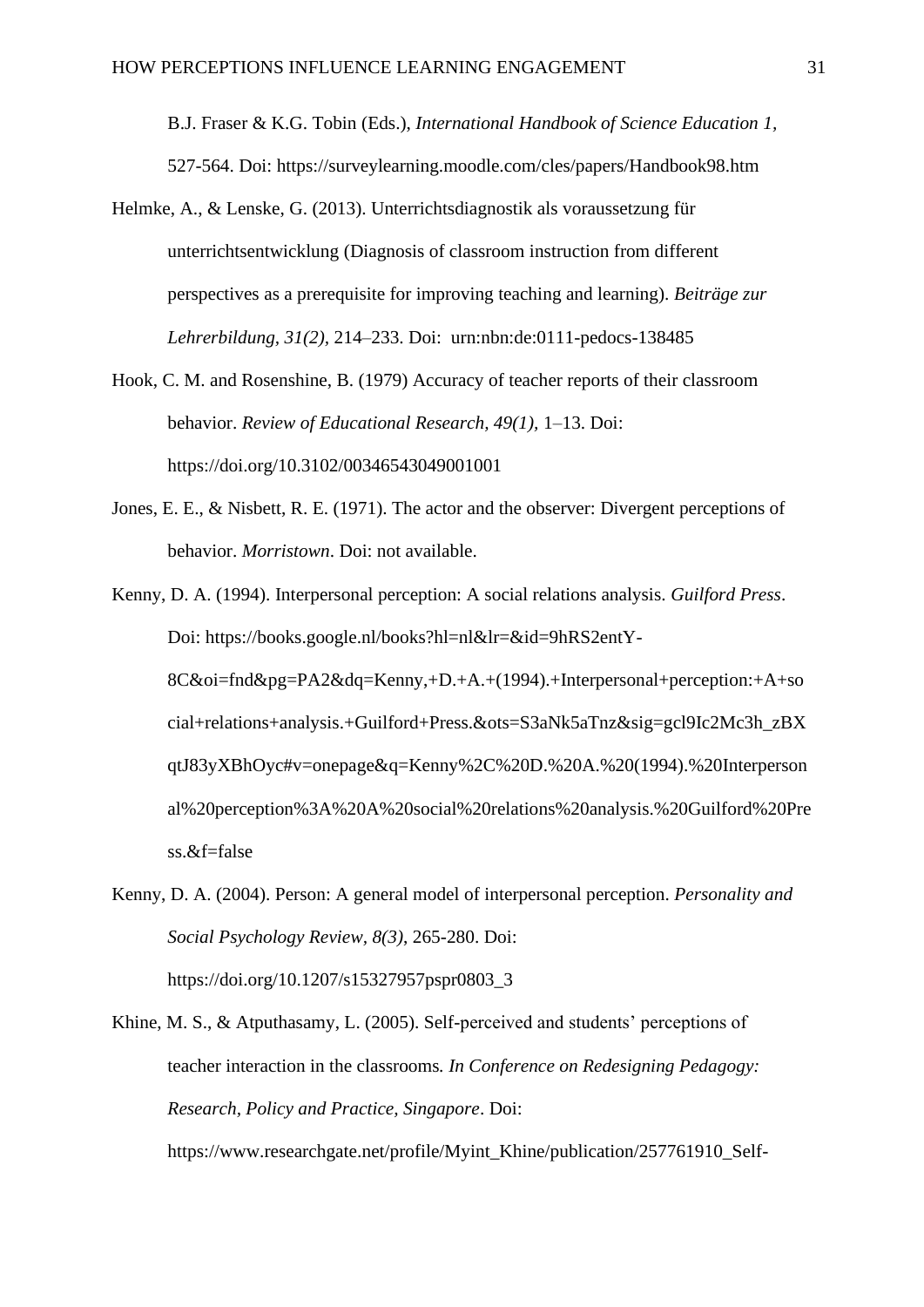perceived\_and\_students'\_perceptions\_of\_teacher\_interaction\_in\_the\_classrooms/links /0deec52a1204469573000000.pdf

Kunter, M., & Baumert, J. (2006). Who is the expert? Construct and criteria validity of student and teacher ratings of instruction. *Learning Environments Research, 9,* 231– 251. Doi: https://link.springer.com/article/10.1007/s10984-006-9015-7

Lawrenz, F., Huffman, D., & Robey, J. (2003). Relationships among student, teacher and observer perceptions of science classrooms and student achievement. *International Journal of Science Education, 25(3*), 409–420. Doi: https://doi.org/10.1080/09500690210145800

- Leary, T. (1957). The Interpersonal Theory of Personality. *The Ronald Press, New York*. Doi: https://doi.org/10.1080/08853126.1957.10380790
- Logan, C. R. (1996) The relationship between teacher perceptions and observations of motivational practices in the classroom. Paper presented at the annual meeting of the *Northeastern Educational Research Association*, Ellenville, NY Doi: https://eric.ed.gov/?id=ED394918
- Lüdtke, O., Robitzsch, A., Trautwein, U., & Kunter, M. (2009). Assessing the impact of learning environments: How to use student ratings of classroom or school characteristics in multilevel modeling. *Contemporary Educational Psychology, 34(2)*, 120-131. Doi: https://doi.org/10.1016/j.cedpsych.2008.12.001
- Mainhard, T. (2009). Time consistency in teacher-class relationships. *Unpublished Doctoral Dissertation*. Utrecht University, Utrecht, The Netherlands. Doi: not available.
- Mainhard, T. (2015). Liking a tough teacher: Interpersonal characteristics of teaching and students' achievement goals. *School Psychology International, 36(6)*, 559–574. Doi: https://doi.org/10.1177/0143034315608235

Mainhard, M. T., Oudman, S., Hornstra, L., Bosker, R. J., & Goetz, T. (2018). Student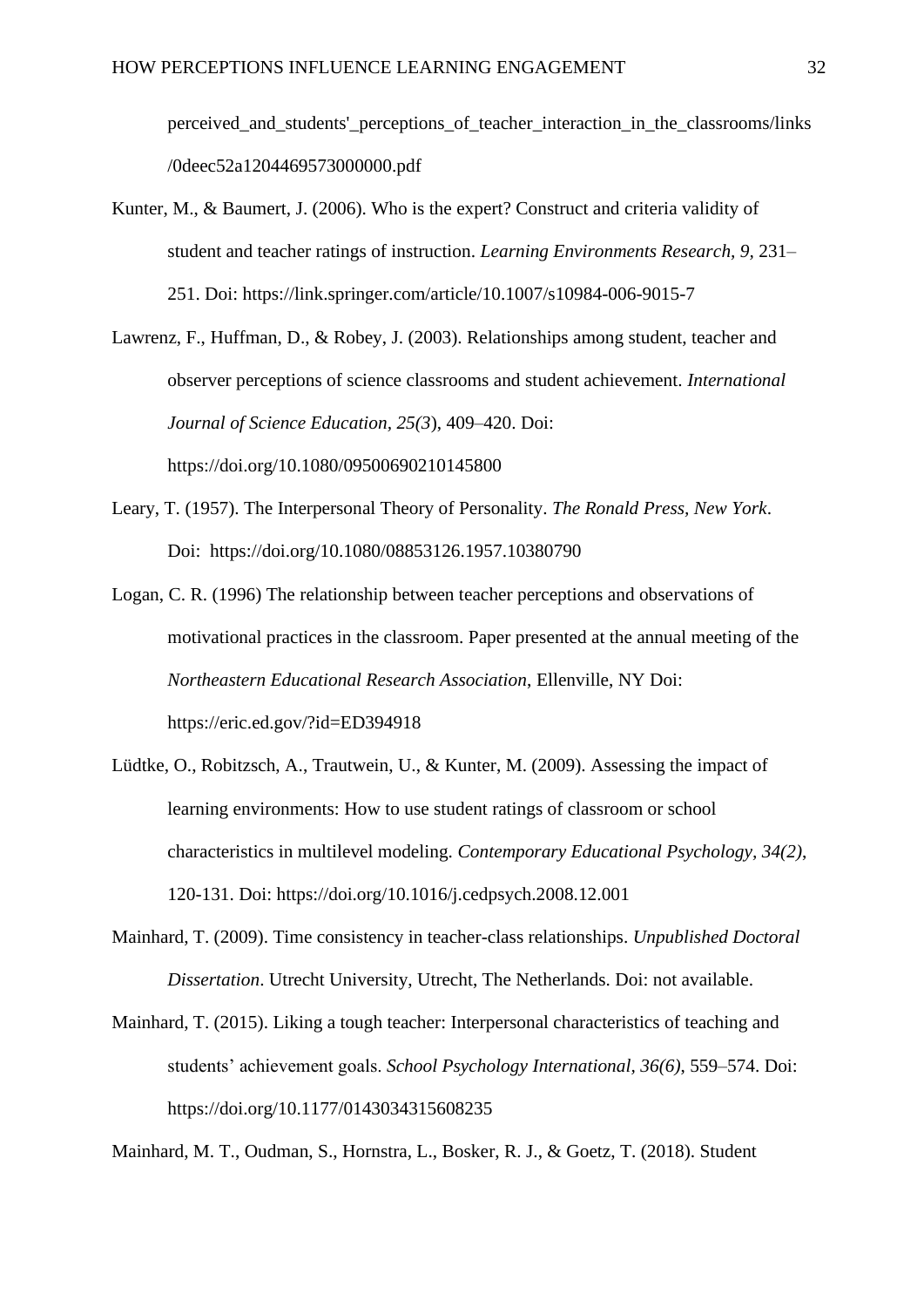emotions in class: The relative importance of teachers and their interpersonal relations with students. *Learning and Instruction, 53,* 109–119. Doi: https://doi.org/10.1016/j.learninstruc.2017.07.011

- Mainhard, M. T., Pennings, H. J. M., Wubbels, T., & Brekelmans, M. (2012). Mapping control and affiliation in teacher-student interaction with State Space Grids. *Teaching and Teacher Education, 28,* 1027–1037. Doi: https://doi.org/10.1016/j.tate.2012.04.008
- Mainhard, T., Wubbels, T., & Brekelmans, M. (2014). The role of the degree of acquaintance with teachers on students' interpersonal perceptions of their teacher. *Social Psychology of Education, 17(1)*, 127-140. Doi: https://link.springer.com/article/10.1007/s11218-013-9234-6

Maulana, R. (2012). Teacher-student relationships during the first year of secondary

- education. *Groningen: University of Groningen*. Doi: https://brill.com/view/book/edcoll/9789460919398/BP000014.xml
- Mayer, D. P. (1999). Measuring instructional practice: Can policymakers trust survey data?. *Educational Evaluation and Policy Analysis, 21(1),* 29-45. Doi: https://doi.org/10.3102/01623737021001029
- Meyer, D. K., & Turner, J. C. (2002). Discovering emotion in classroom research. *Educational Psychologist, 37,* 107–114. Doi: https://doi.org/10.1207/S15326985EP3702\_5
- Miller, Dale T.; Norman, Stephen A. (1975). "Actor-observer differences in perceptions of effective control". *Journal of Personality and Social Psychology. 31 (3)*: 503– 515. Doi: 10.1037/h0076485.

Pennings, H. J. M., Brekelmans, M., Wubbels, T., Van der Want, A. C., Claessens, L. C. A.,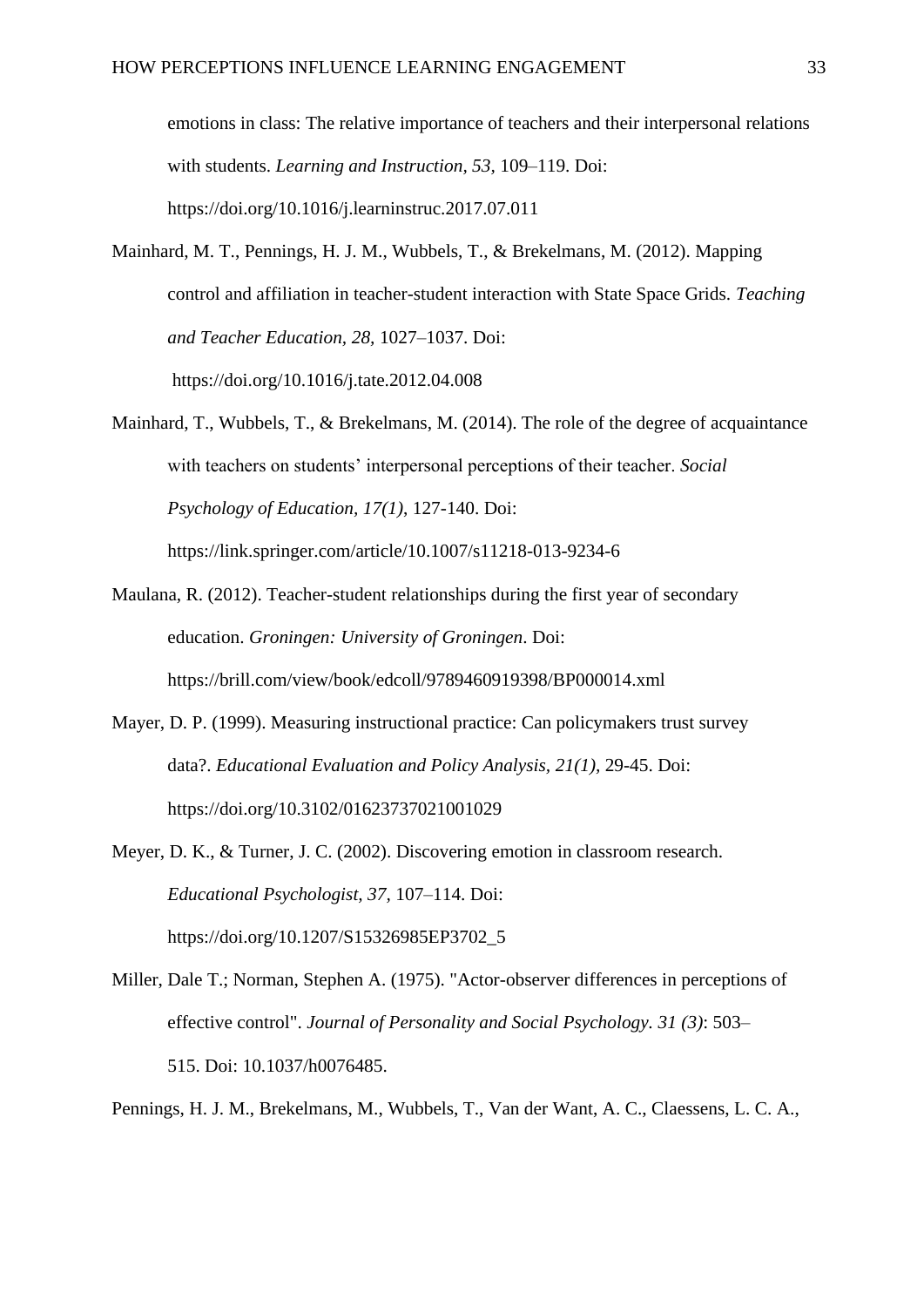& Van Tartwijk, J. (2014). A nonlinear dynamical systems approach to real-time teacher behaviour: Differences between teachers. Nonlinear Dynamics, *Psychology, and Life Sciences, 18(1)*, 23–45. Doi: not available

Peterson, K., & Stevens, D. (1988). Student reports for school-teacher evaluation. *Journal of Personnel Evaluation in Education, 2,* 19-31. Doi: https://www.researchgate.net/profile/Kenneth\_Peterson5/publication/226746347\_Stud ent\_reports\_for\_school\_teacher\_evaluation/links/55577f5208aeaaff3bf770a3/Studentreports-for-school-teacher-evaluation.pdf

- Podsakoff, P.M.; MacKenzie, S.B.; Lee, J.-Y.; Podsakoff, N.P. (2003). Common method biases in behavioral research: A critical review of the literature and recommended remedies. *Journal of Applied Psychology. 88 (5),* 879– 903. Doi:10.1037/0021-9010.88.5.879.
- Praetorius, A.-K., Lenske, G., & Helmke, A. (2012). Observer ratings of instructional quality: Do they fulfill what they promise? *Learning and Instruction, 6,* 387–400. Doi: https://doi.org/10.1016/j.learninstr uc.2012.03.002.
- Roorda, D. L., Koomen, H. M., Spilt, J. L., & Oort, F. J. (2011). The influence of affective teacher–student relationships on students' school engagement and achievement: A meta-analytic approach. *Review of Educational Research, 81(4),* 493-529. Doi: https://doi.org/10.3102/0034654311421793
- Scherzinger, M., & Wettstein, A. (2019). Classroom disruptions, the teacher–student relationship and classroom management from the perspective of teachers, students and external observers: a multimethod approach*. Learning Environments Research, 22(1)*, 101-116. Doi: https://doi.org/10.1007/s10984-018-9269-x
- Sherman, J. W., & Klein, S. B. (1994). Development and representation of personality impressions. *Journal of Personality and Social Psychology, 67(6)*, 972-983. Doi: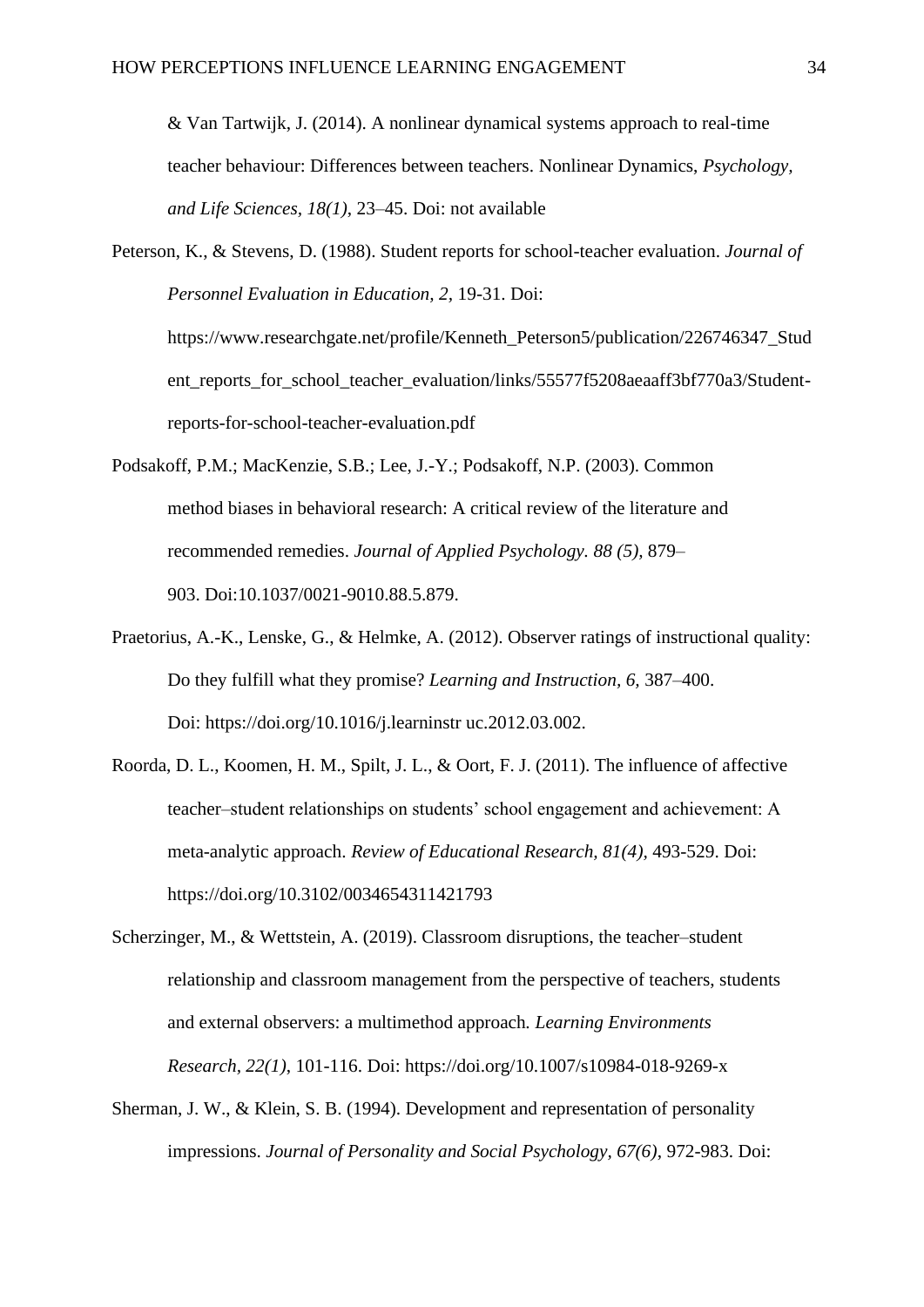https://doi.org/10.1037/0022-3514.67.6.972

- Shuell, T.J. (1996). Teaching and learning in a classroom context. In D.C. Berliner & R.C. Calfee (Eds.), *Handbook of Educational Psychology*, 726-764. Doi: https://psycnet.apa.org/record/1996-98614-021
- Shulman, L. (1986). Paradigms and research programs in the study of teaching: A contemporary perspective. In M.C. Wittroek (Ed.), *Handbook of Research on Teaching, 3,* 33-36. Doi: https://206.167.74.47/xmlui/handle/11515/8125
- Skinner, E., Furrer, C., Marchand, G., & Kindermann, T. (2008). Engagement and disaffection in the classroom: Part of a larger motivational dynamic?. *Journal of Educational Psychology, 100(4)*, 765. Doi: https://doi.org/10.1037/a0012840
- Skinner, E. A., Kindermann, T. A., & Furrer, C. J. (2009). A motivational perspective on engagement and disaffection: Conceptualization and assessment of children's behavioral and emotional participation in academic activities in the classroom. *Educational and Psychological Measurement, 69(3)*, 493-525. Doi: https://doi.org/10.1177/0013164408323233
- Spillane, J. P. and Zeuli, J. S. (1999) Reform and teaching: exploring patterns of practice in the context of national and state mathematics reforms. *Educational Evaluation and Policy Analysis, 21(1)*, 1–28. Doi: https://doi.org/10.3102/01623737021001001
- Sun, X., Mainhard, T. & Wubbels, T. Development and evaluation of a Chinese version of the Questionnaire on Teacher Interaction (QTI*). Learning Environ Res 21,* 1–17 (2018). doi: https://doi.org/10.1007/s10984-017-9243-z
- Taba, H., Tylor, R., & Smith, B.O. (1998). The predictive validity of student evaluations in the identification of meritorious teachers. *Research Report. Washington, DC: John Jones School District.* Doi: http://dx.doi.org/10.17507/tpls.0508.03

Van Tartwijk, J., Brekelmans, M., Wubbels, T., Fisher, D. L., & Fraser, B. J. (1998).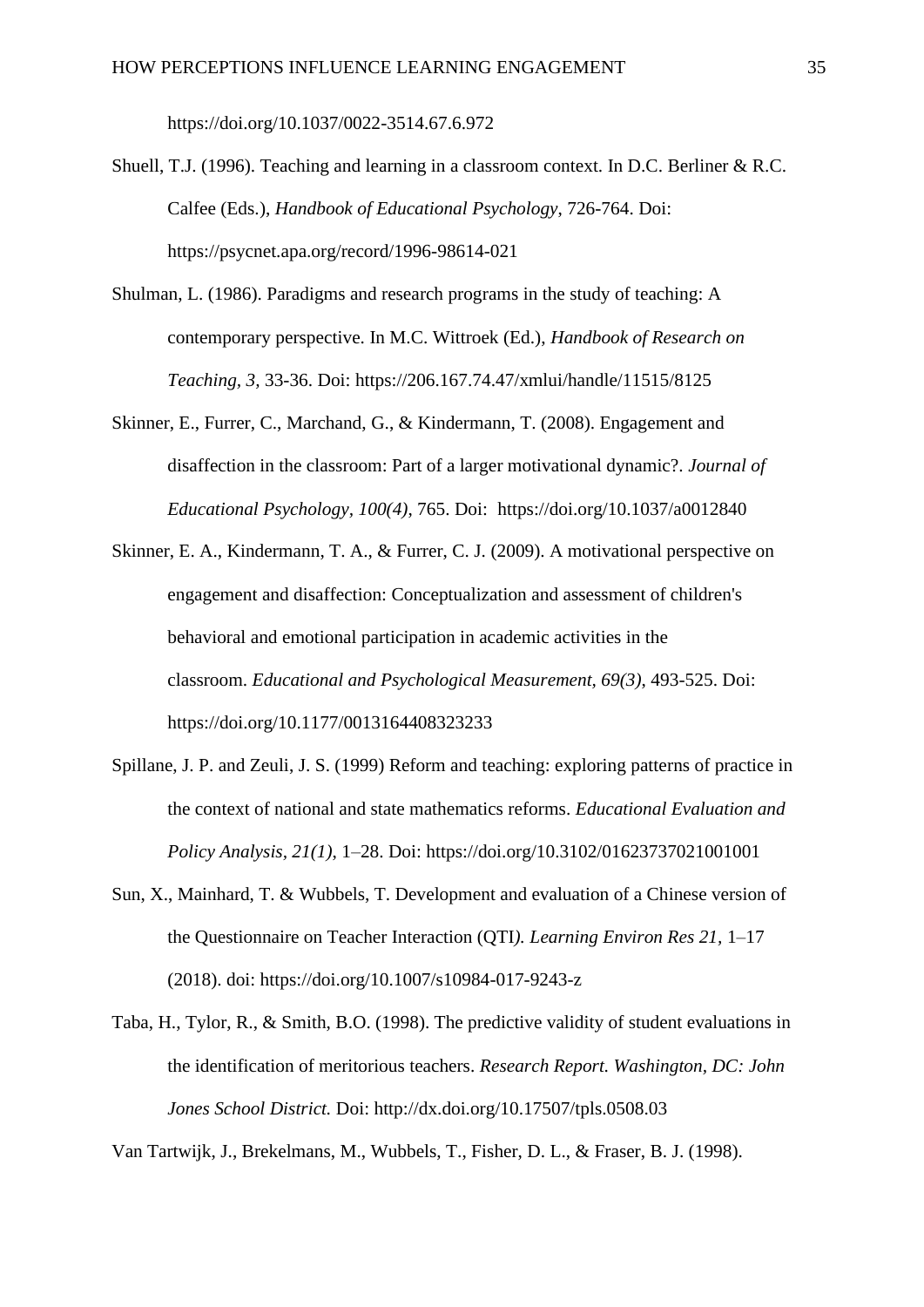Students' perceptions of teacher interpersonal style: The front of the classroom as the teacher's stage. *Teaching and Teacher Education, 14(6)*, 607-617. Doi: https://doi.org/10.1016/S0742-051X(98)00011-0

- Virtanen, T. E., Lerkkanen, M. K., Poikkeus, A. M., & Kuorelahti, M. (2015). The relationship between classroom quality and students' engagement in secondary school. *Educational Psychology, 35(8)*, 963-983. Doi: https://doi.org/10.1080/01443410.2013.822961
- Watson, David (1982). The actor and the observer: How are their perceptions of causality divergent?. *Psychological Bulletin. 92 (3)*, 682–700. Doi:10.1037/0033- 2909.92.3.682.
- Wellborn, J. G. (1991). Engaged and disaffected action: The conceptualization and measurement of motivation in the academic domain. *Unpublished Doctoral Dissertation, University of Rochester.* Doi: https://elibrary.ru/item.asp?id=5805885
- Wentzel, K. R. (1998). Social relationships and motivation in middle school: The role of parents, teachers, and peers*. Journal of Educational Psychology, 90(2),* 202–209. Doi: https://doi.org/10.1037/0022-0663.90.2.202
- Wentzel, K. R., Battle, A., Russell, S. L., & Looney, L. B. (2010). Social supports from teachers and peers as predictors of academic and social motivation. *Contemporary Educational Psychology, 35(3)*, 193-202. Doi: https://doi.org/10.1016/j.cedpsych.2010.03.002
- Woolfolk Hoy, A., & Weinstein, C. S. (2006). Student and teacher perspectives on classroom management. In C. M. Evertson & C. S. Weinstein (Eds.), *Handbook of Classroom Management: Research, practice, and contemporary issues, 181–219.* Mahwah, NJ: Lawrence Erlbaum Associates. Doi: https://psycnet.apa.org/record/2006-01816- 008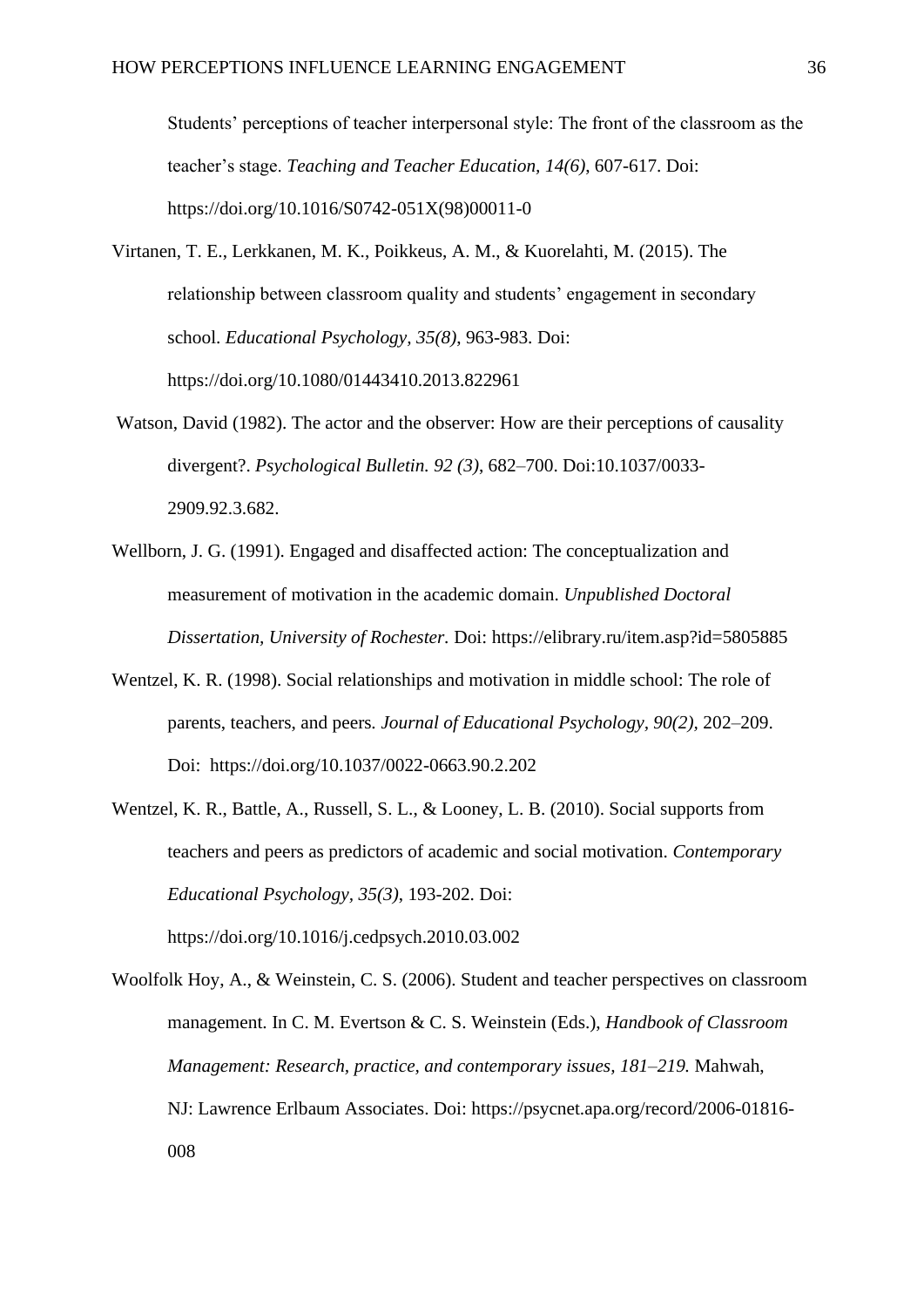- Worthen, B. R., Sanders, J. R., & Fitzpatrick, J. L. (1997). Program evaluation: An alternative approaches and practical guidelines. *White Plains: Longman*. Doi: not available.
- Wubbels, T., Brekelmans, M., & Hooymayers, H. P. (1992). Do teacher ideals distort the self-reports of their interpersonal behavior? *Teaching and Teacher Education, 8(1)*, 47-58. Doi: https://doi.org/10.1016/0742-051X(92)90039-6
- Wubbels, T., Brekelmans, M., den Brok, P., Levy, J., Mainhard, M. T., & Van Tartwijk, J. (2012). Let's make things better. Interpersonal relationships in education: *An overview of contemporary research*, *225–250*. Doi:

https://books.google.nl/books?hl=nl&lr=&id=aUJtHaW87bkC&oi=fnd&pg=PR3&dq =Wubbels,+T.,+Brekelmans,+M.,+Den+Brok,+P.,+Levy,+J.,+Mainhard,+M.+T.,+%2 6+Van+Tartwijk,++J.+(2012).+Let%E2%80%99s+make+things+better.+Interpersona l+relationships+in+education:+An++overview+of+contemporary+research+(pp.+225 %E2%80%93250).&ots=SREe3bNwGO&sig=ucOieE3e5r\_UaQGJqzfLIclPilU#v=on epage&q&f=false

Wubbels, T., den Brok, P., Veldman, I., & van Tartwijk, J. (2006). Teacher interpersonal competence for Dutch secondary multicultural classrooms. *Teachers and Teaching: Theory and Practice, 12(4),* 407-433. Doi:

https://doi.org/10.1080/13450600600644269

- Wubbels, T., Creton, H., & Hooymayers, H. (1985). Discipline problems of beginning teachers: Interpersonal teacher behavior mapped out. *Paper presented at the annual meeting of the American Educational Research Association*. Doi: https://eric.ed.gov/?id=ED260040
- Wubbels, T., Creton, H. A., Levy, J., & Hooymayers, H. P. (1993). The model for interpersonal teacher behavior. In T. Wubbels & J. Levy (Eds.), *Do you know what*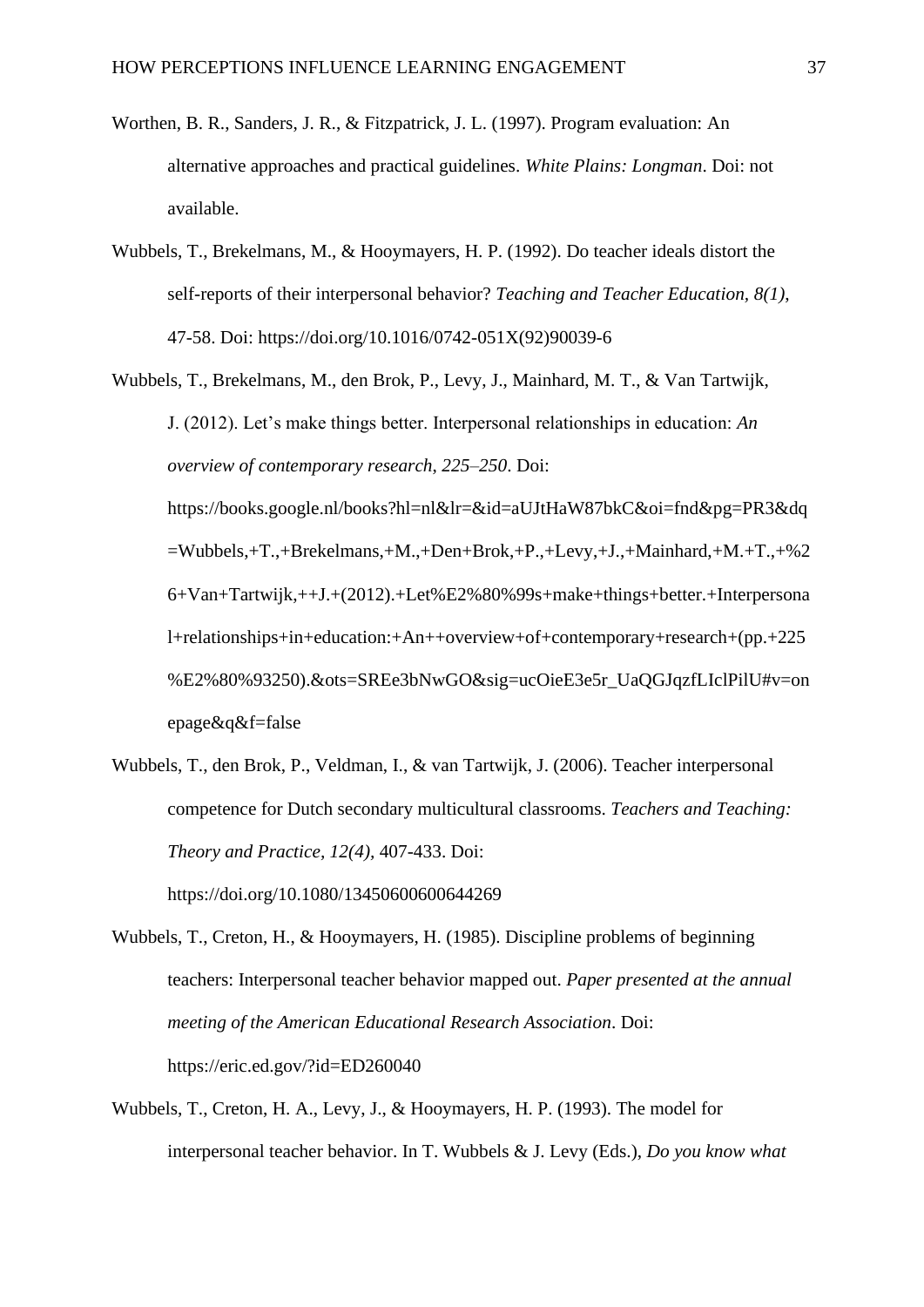*you look like? Interpersonal Relations in Education*,13–28. London, England: The Falmer Press. Doi: https://books.google.nl/books?hl=nl&lr=&id=Jn3SEoZZfYgC&oi=fnd&pg=PA13&d

q=Wubbels,+Cr%C3%A9ton,+Levy,+and+Hooymayers+(1993)&ots=pRLWWad7M 4&sig=7z0h5eXZVA3-HzB0vADO-

wskxdc#v=onepage&q=Wubbels%2C%20Cr%C3%A9ton%2C%20Levy%2C%20an d%20Hooymayers%20(1993)&f=false

Wubbels, T., & Levy, J. (Ed.). (1993). Do you know what you look like? Interpersonal relations in education. *London: The Falmer Press.* Doi: https://content.taylorfrancis.com/books/download?dac=C2004-0-06369- 2&isbn=9781135721091&format=googlePreviewPdf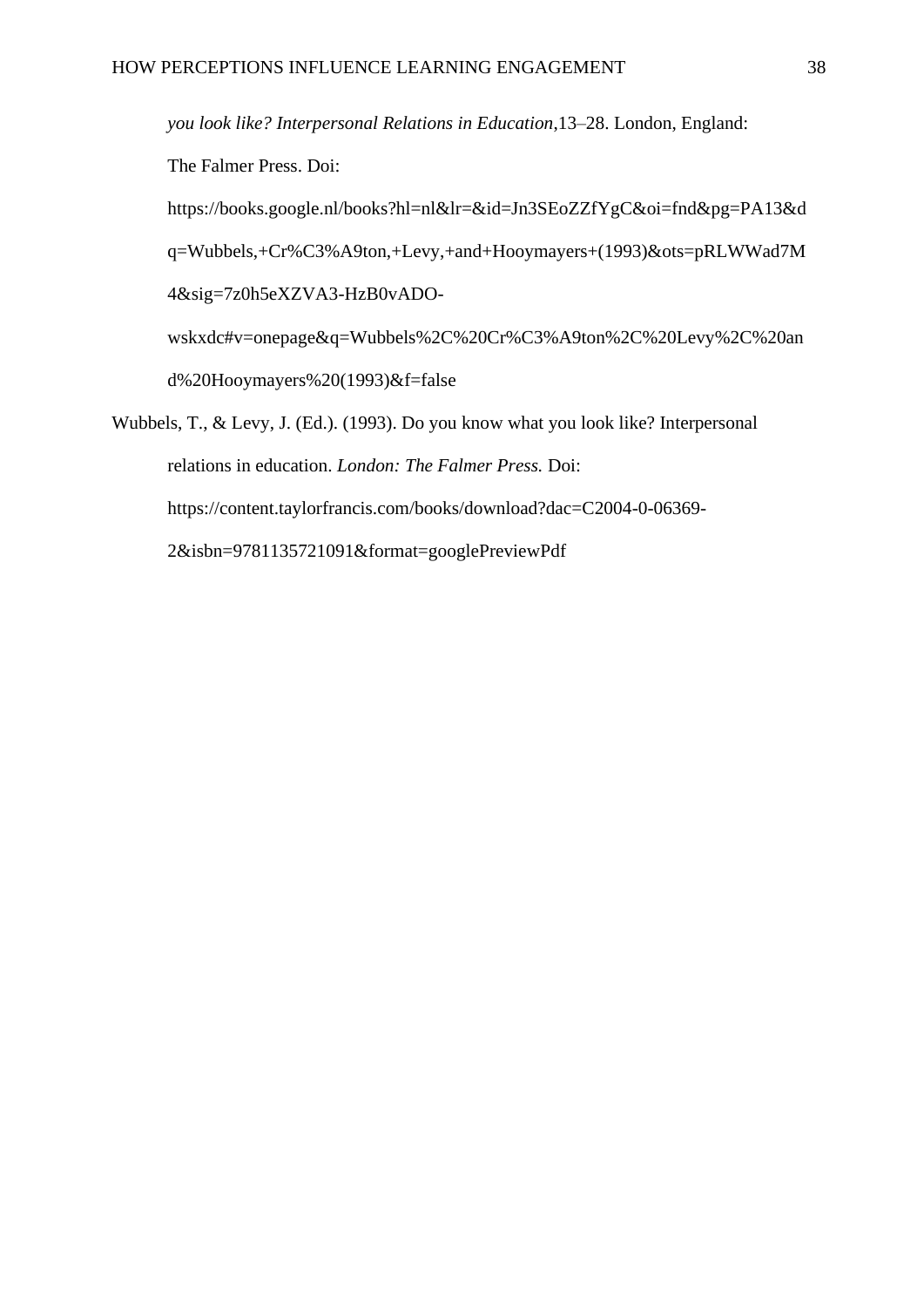## **Appendices**

## **A. Questionnaire of Teacher Interaction – Teacher Perception**

What do you think of yourself as a teacher? This teacher …

| Item               | Stelling                                                | Score |
|--------------------|---------------------------------------------------------|-------|
| ZVIL <sub>1</sub>  | threatens with punishment.                              |       |
| ZVIL <sub>2</sub>  | has a sense of humor.                                   |       |
| ZVIL <sub>3</sub>  | has authority.                                          |       |
| ZVIL <sub>4</sub>  | occurs hesitantly.                                      |       |
| ZVIL <sub>5</sub>  | lets students go ahead.                                 |       |
| ZVIL <sub>6</sub>  | is unsatisfied.                                         |       |
| ZVIL <sub>7</sub>  | makes an uncertain impression.                          |       |
| ZVIL <sub>8</sub>  | is easy on students.                                    |       |
| ZVIL <sub>9</sub>  | acts weak.                                              |       |
| ZVIL 10            | has empathy for his/her students.                       |       |
| ZVIL <sub>11</sub> | is out of his/her mood.                                 |       |
| ZVIL <sub>12</sub> | determines if students can say something.               |       |
| ZVIL <sub>13</sub> | makes a gloomy impression.                              |       |
| ZVIL <sub>14</sub> | is heated.                                              |       |
| ZVIL <sub>15</sub> | is someone you can trust.                               |       |
| ZVIL <sub>16</sub> | gives students their way.                               |       |
| ZVIL <sub>17</sub> | has a strict classroom management.                      |       |
| ZVIL <sub>18</sub> | can get angry.                                          |       |
| <b>ZVIL 19</b>     | acts confident.                                         |       |
| <b>ZVIL 20</b>     | allows a lot.                                           |       |
| ZVIL <sub>21</sub> | has a nice classroom atmosphere.                        |       |
| <b>ZVIL 22</b>     | is patient.                                             |       |
| ZVIL <sub>23</sub> | is a good leader.                                       |       |
| ZVIL <sub>24</sub> | With this teacher it has to be silent in the classroom. |       |

Subscales:

Directing: ZVIL 3, ZVIL 19 and ZVIL 23 Helpful: ZVIL 2, ZVIL 15 and ZVIL 21 Understanding: ZVIL 8, ZVIL 10 and ZVIL 22 Compliant: ZVIL 5, ZVIL 16 and ZVIL 20 Uncertain: ZVIL 4, ZVIL 7 and ZVIL 9 Dissatisfied: ZVIL 6, ZVIL 11 and ZVIL 13 Confrontational: ZVIL 1, ZVIL 14 and ZVIL 18 Compelling: ZVIL 12, ZVIL 17 and ZVIL 24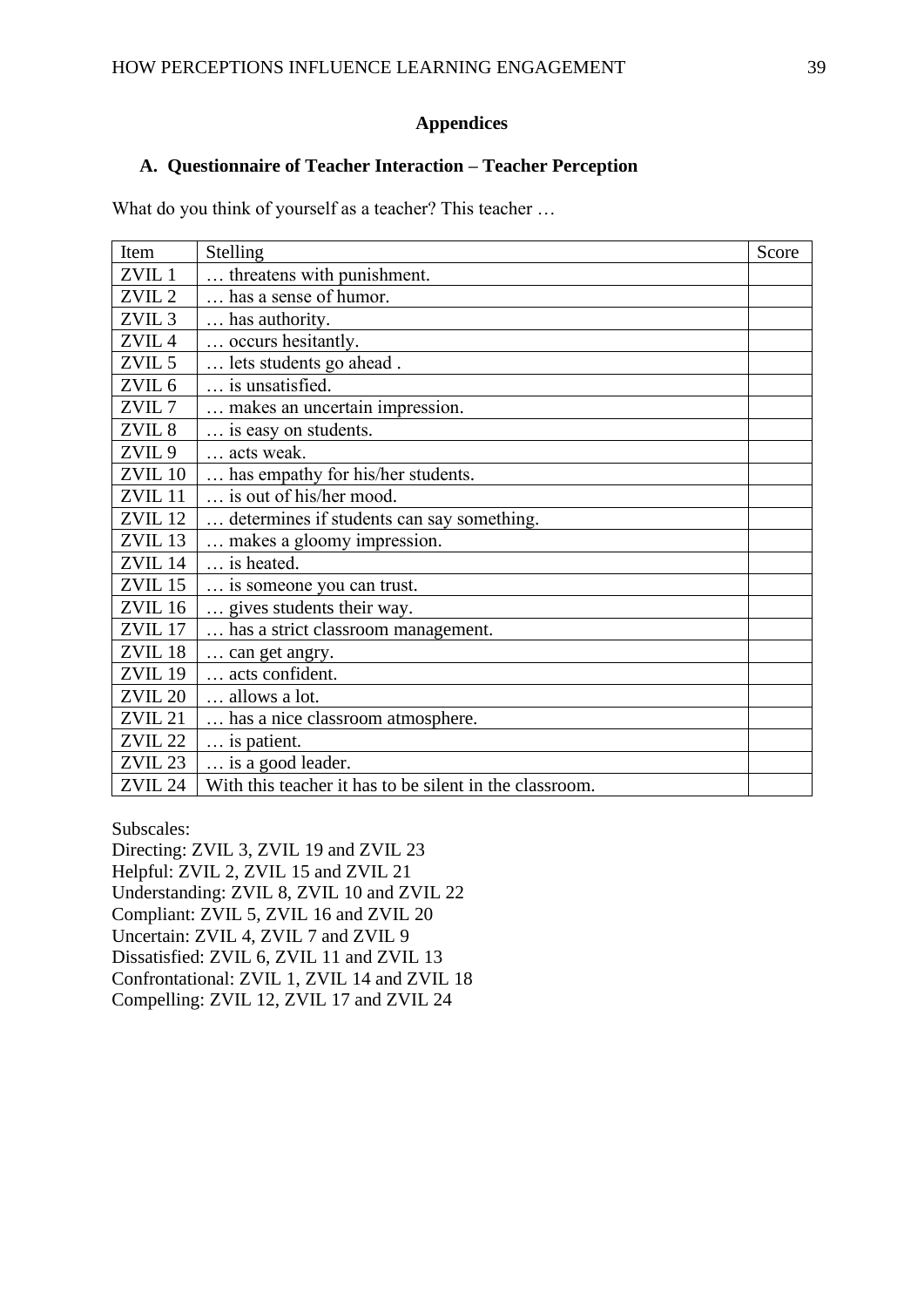## **B. Questionnaire of Teacher Interaction – Student Perception**

What do you think of this teacher? This teacher ...

| Item               | Stelling                                                | Score |
|--------------------|---------------------------------------------------------|-------|
| SVIL <sub>1</sub>  | threatens with punishment.                              |       |
| SVIL <sub>2</sub>  | has a sense of humor.                                   |       |
| SVIL <sub>3</sub>  | has authority.                                          |       |
| SVIL <sub>4</sub>  | occurs hesitantly.                                      |       |
| SVIL <sub>5</sub>  | lets students go ahead.                                 |       |
| SVIL <sub>6</sub>  | is unsatisfied.                                         |       |
| SVIL <sub>7</sub>  | makes an uncertain impression.                          |       |
| SVIL <sub>8</sub>  | is easy on students.                                    |       |
| SVIL <sub>9</sub>  | acts weak.                                              |       |
| <b>SVIL 10</b>     | has empathy for his/her students.                       |       |
| SVIL <sub>11</sub> | is out of his/her mood.                                 |       |
| <b>SVIL 12</b>     | determines if students can say something.               |       |
| SVIL <sub>13</sub> | makes a gloomy impression.                              |       |
| SVIL <sub>14</sub> | is heated.                                              |       |
| <b>SVIL 15</b>     | is someone you can trust.                               |       |
| <b>SVIL 16</b>     | gives students their way.                               |       |
| <b>SVIL 17</b>     | has a strict classroom management.                      |       |
| SVIL <sub>18</sub> | can get angry.                                          |       |
| <b>SVIL 19</b>     | acts confident.                                         |       |
| <b>SVIL 20</b>     | allows a lot.                                           |       |
| SVIL <sub>21</sub> | has a nice classroom atmosphere.                        |       |
| <b>SVIL 22</b>     | is patient.                                             |       |
| <b>SVIL 23</b>     | is a good leader.                                       |       |
| <b>SVIL 24</b>     | With this teacher it has to be silent in the classroom. |       |

Subscales:

Directing: SVIL 3, SVIL 19 and SVIL 23

Helpful: SVIL 2, SVIL 15 and SVIL 21

Understanding: SVIL 8, SVIL 10 and SVIL 22

Compliant: SVIL 5, SVIL 16 and SVIL 20

Uncertain: SVIL 4, SVIL 7 and SVIL 9

Dissatisfied: SVIL 6, SVIL 11 and SVIL 13

Confrontational: SVIL 1, SVIL 14 and SVIL 18

Compelling: SVIL 12, SVIL 17 and SVIL 24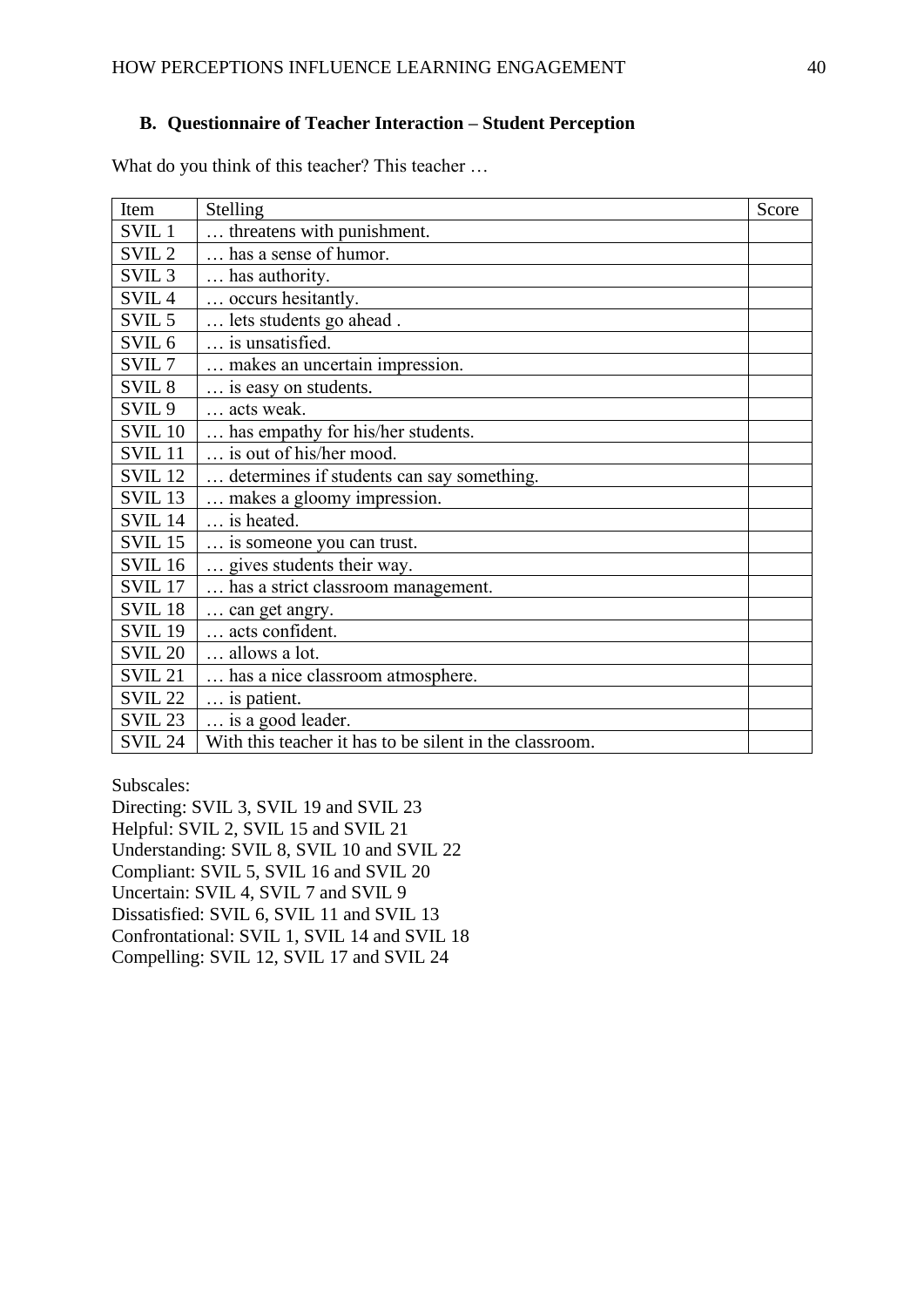# **C. Questionnaire of Teacher Interaction – Observer Perception**

[https://survey.uu.nl/jfe/form/SV\\_cCIO03c9zTk4lNP](https://survey.uu.nl/jfe/form/SV_cCIO03c9zTk4lNP)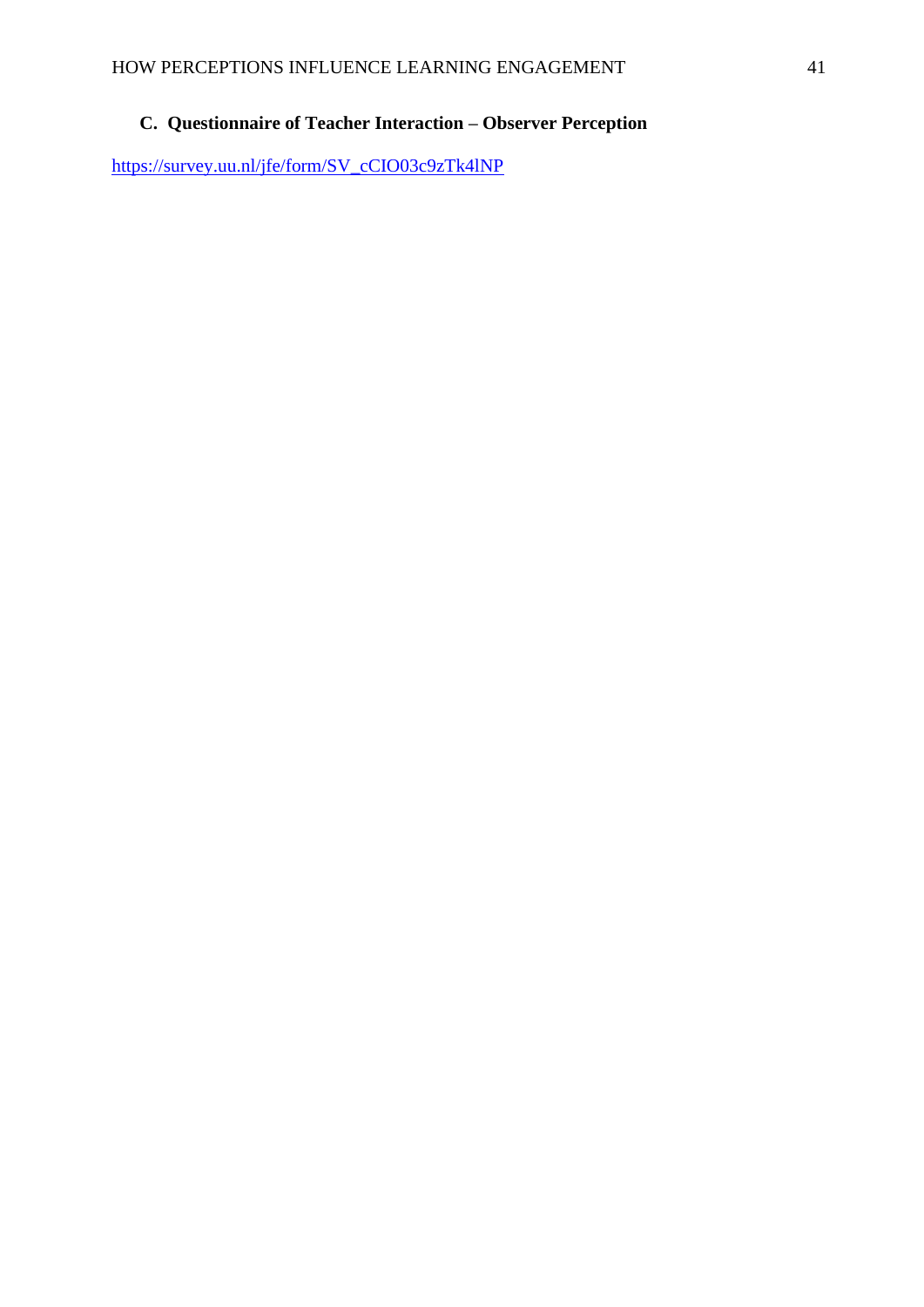## **D. Engagement Versus Disaffection with Learning Questionnaire**

The next questions ask how you experienced the past lesson. During this lesson ...

| Item    | <b>Stelling</b>                                              | Score |
|---------|--------------------------------------------------------------|-------|
| SEng 1  | I listened very carefully                                    |       |
| SEng 2  | I worked as hard as I could                                  |       |
| SEng 3  | I think about other things                                   |       |
| SEng 4  | I did just enough to get by                                  |       |
| SEng 5  | I did not try very hard                                      |       |
| SEng 6  | I acted like I'm working                                     |       |
| SEng 7  | my thoughts drifted away                                     |       |
| SEng 8  | I tried hard to do well                                      |       |
| SEng 9  | I paid attention.                                            |       |
| SEng 10 | I actively participated in the lesson (for example by asking |       |
|         | questions and giving answers)                                |       |

Subscales:

Behavioral Engagement: SEng1, SEng2, SEng8, SEng9, SEng10 Behavioral Disaffection: SEng3, SEng4, SEng5, SEng6, SEng7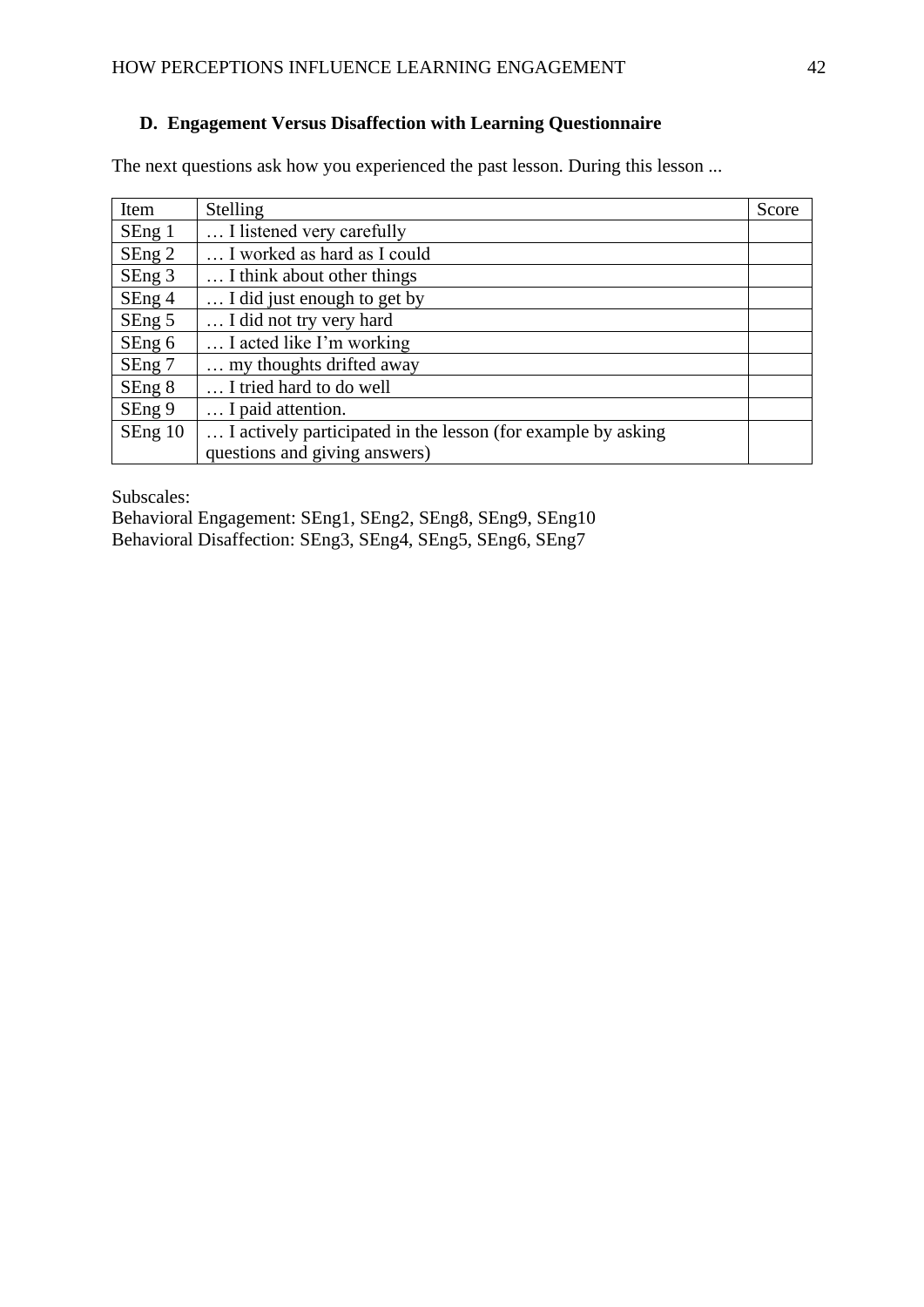## **E. FETC-Form**

## **Section 1: Basic Study Information**

1. Name student:

## Robbert van Uum

2. Name(s) of the supervisor(s):

## Monika Donker

3. Title of the thesis (plan):

How Teacher, Student, and Observer Perception Influence Learning Engagement

4. Does the study concern a multi-center project, e.g. a collaboration with other organizations, universities, a GGZ mental health care institution, or a university medical center?

No.

5. Where will the study (data collection) be conducted? If this is abroad, please note that you have to be sure of the local ethical codes of conducts and permissions.

In this study, the data is already collected by Monika Donker. The only data that will be collected is the observers'-perception. The observers are master students from the UU. The observers will watch videos of teachers in a classroom context. After watching the videos, the observers will fill in a perception-questionnaire.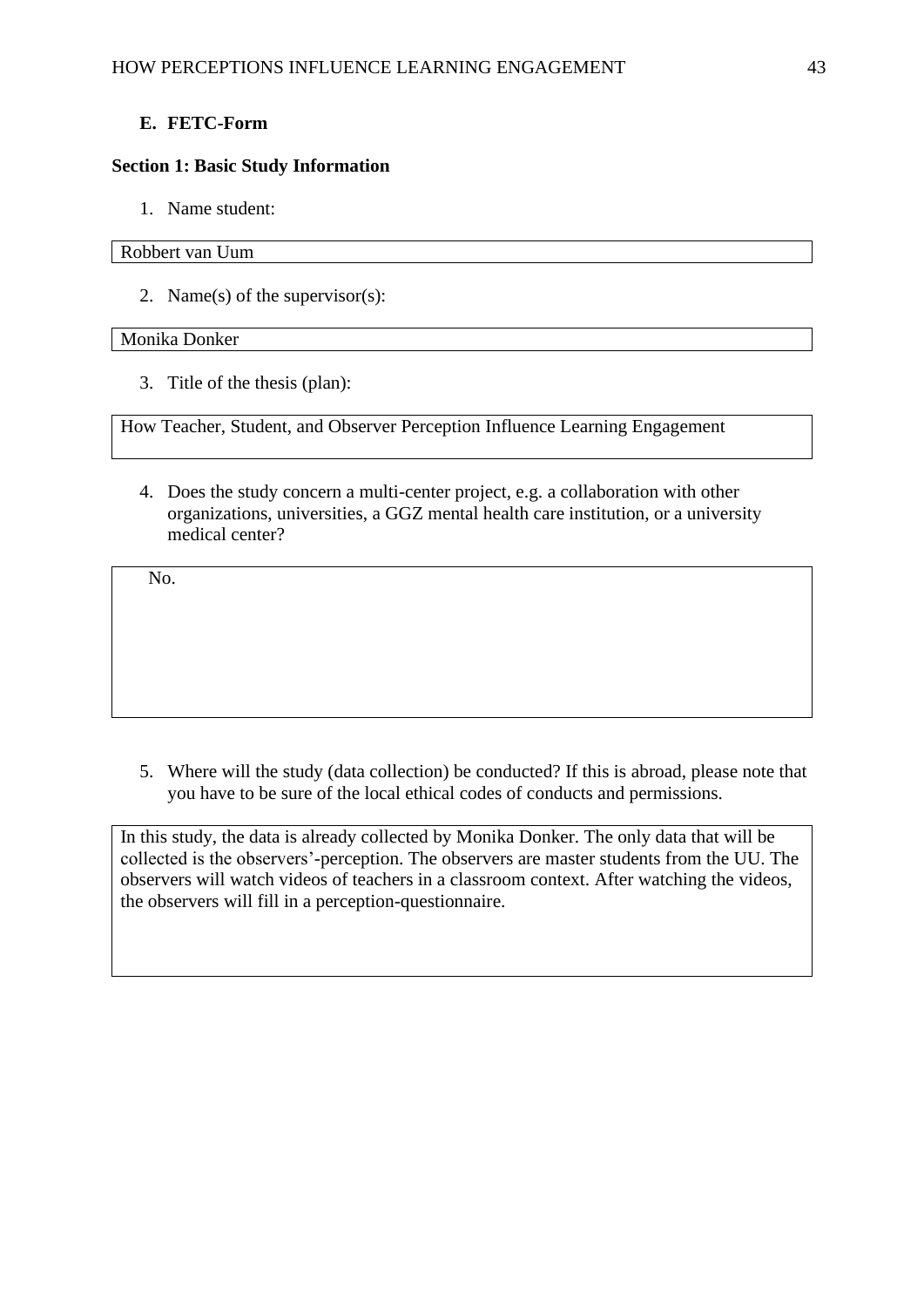## **Section 2: Study Details I**

6. Will you collect data?

Yes and No. Existing data is available, and this will be supplemented with data that I will collect (the observers' perception).  $Yes \rightarrow$  Continue to question 11  $\mathrm{No} \rightarrow \mathrm{Continue}$  to question 7

7. Where is the data stored?

The data is stored on YODA.

8. Is the data publicly available?

No.

9. Can participants be identified by the student? (e.g., does the data contain (indirectly retrievable) personal information, video, or audio data?)

Yes. The Ethics Committee of the Faculty of Social and Behavioral Sciences of Utrecht University (FETC16-074) accepted the design of this study (The same data collected by Monika Donker will be used in this study). All the teachers and student participating in this study administered their written active informed consent. Questionnaire data of students that did not agree to participate in this study was not used in the analyses.

10. If the data is pseudonymized, who has the key to permit re-identification?

Monika Donker.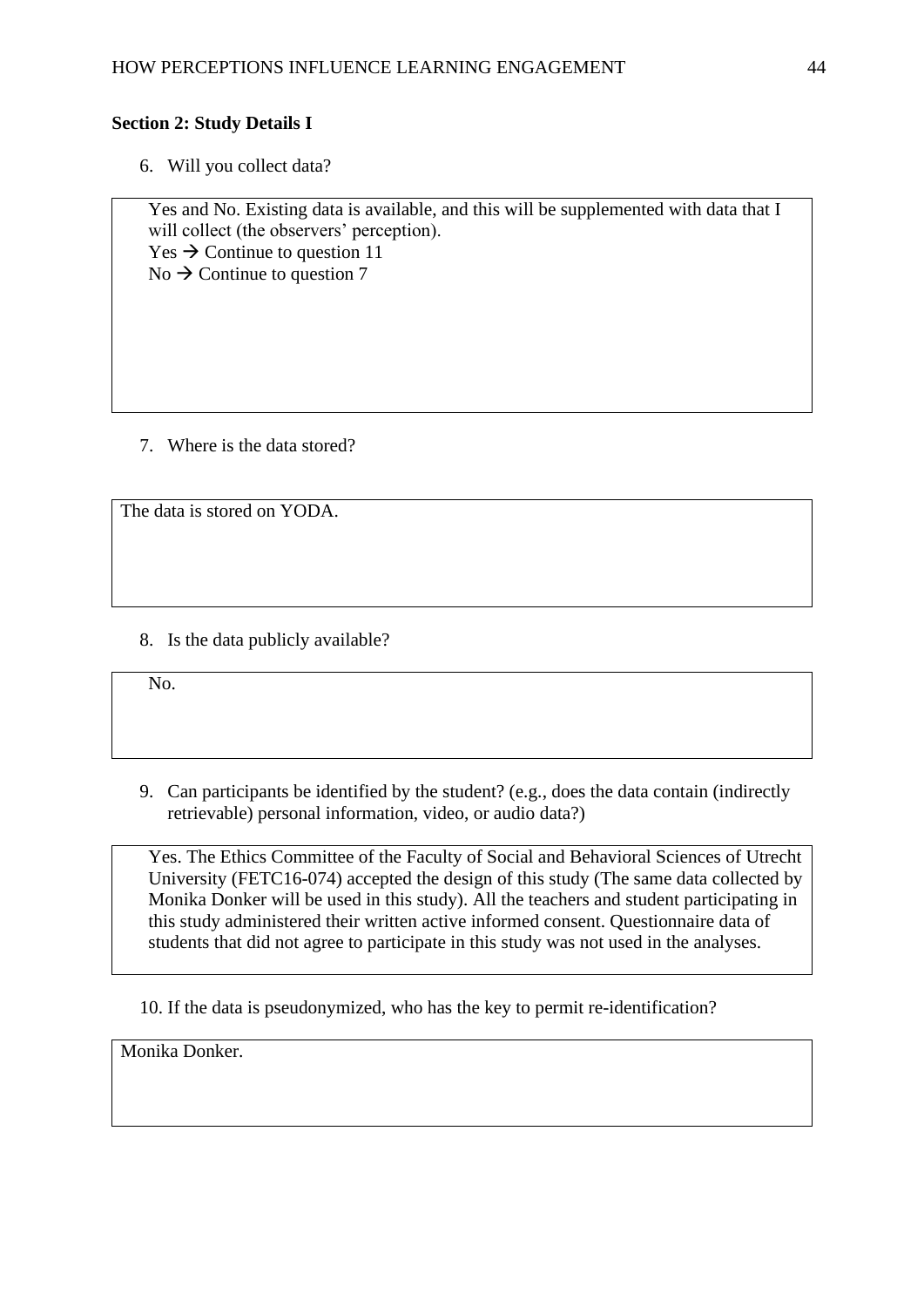## **Section 3: Participants**

11. What age group is included in your study?

Teachers (adults) and students in secondary school (12 to 18 years old).

- 12. Will be participants that are recruited be  $> 16$  years? Yes 13. Will participants be mentally competent (wilsbekwam in Dutch)? Yes 14. Does the participant population contain vulnerable persons? (e.g., incapacitated, children, mentally challenged, traumatized, No pregnant)
- 15. If you answered 'Yes' to any of the three questions above: Please provide reasons to justify why this particular group of participants is included in your study.

The thesis is about perception of secondary school students and secondary school teachers. 80 videos of teachers and students in the classroom context will be analyzed by observers.

16. What possible risk could participating hold for your participants?

No possible risks. All data is only available for the observers via YODA. The study is about interpersonal teacher behavior, so the behavior of teachers will be emphasized, and the students are only used to indicate their perception about the behavior.

17. What measures are implemented to minimize risks (or burden) for the participants?

All measures have already been done. The participants all filled in an informed consent form.

18. What time investment and effort will be requested from participants?

None. The data is already available via the videos on YODA.

19. Will be participants be reimbursed for their efforts? If yes, how? (financial reimbursement, travelling expenses, otherwise). What is the amount? Will this compensation depend on certain conditions, such as the completion of the study?

No.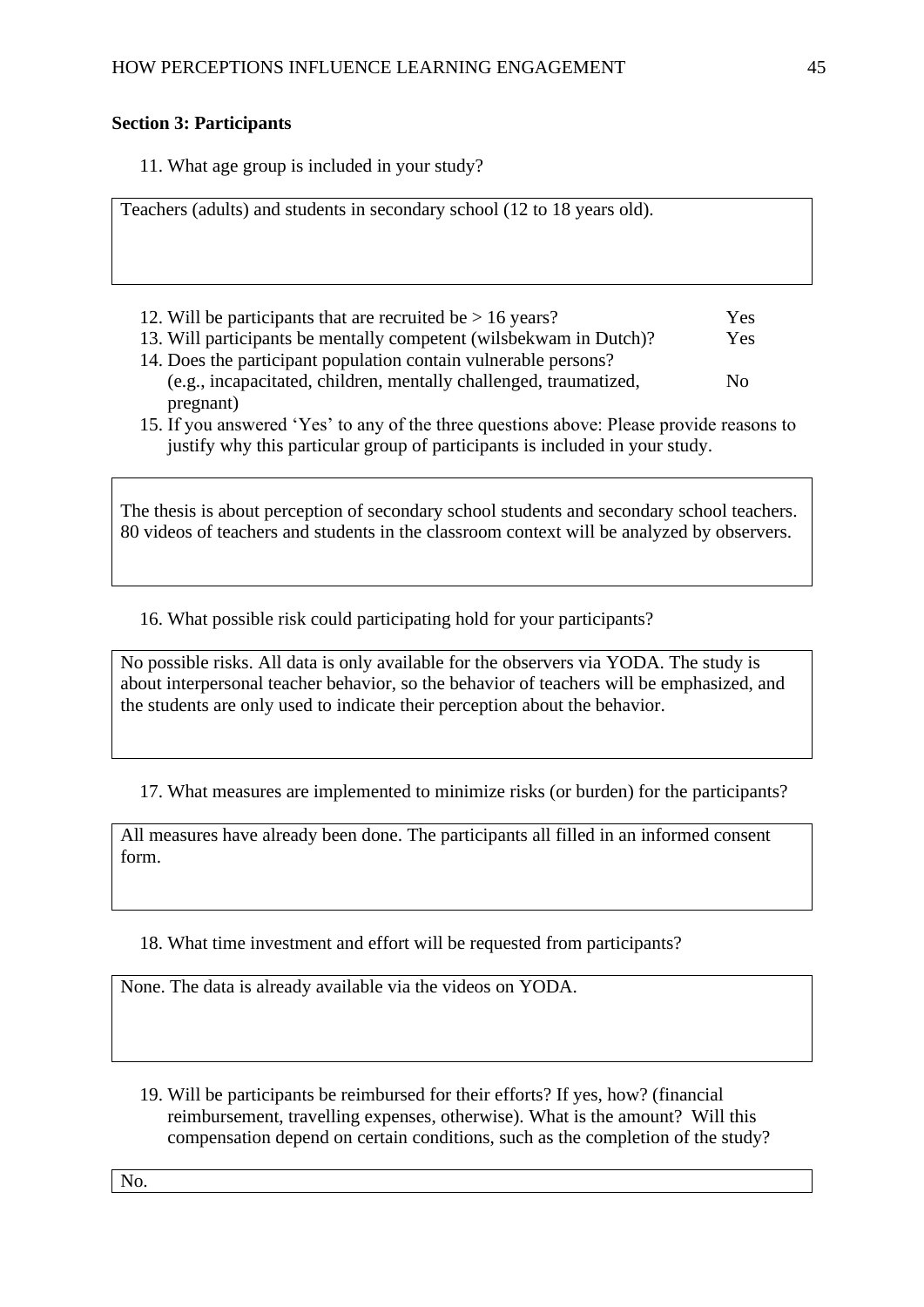20. How does the burden on the participants compare to the study's potential scientific or practical contribution?

In this observational study, only real existing behavior is analyzed. The participants don't carry any burden.

21. What is the number of participants? Provide a power analysis and/or motivation for the number of participants. The current convention is a power of 0.80. If the study deviates from this convention, the FERB would like you to justify why this is necessary. (Note, you want to include enough participants to be able to answer your research questions adequately, but you do not want to include too many participants and

80 teachers and 1762 students.

unnecessarily burden participants.)

22. How will the participants be recruited? Explain and attach the information letter to this document.

The participants have already been recruited. Only video data will be analyzed.

23. How much time will prospective participants have to decide as to whether they will indeed participate in the study?

The participants have already been recruited. Only video data will be analyzed.

24. Please explain the consent procedures. Note, active consent of participants (or their parents) is in principle mandatory. Enclose the consent letters as attachments. You can use the consent forms on Blackboard.

Information about procedures, participation-risks, explanations about how to acquire the research results, voluntary participation, and researchers' contact information, and the purpose of the study were all provided in informed consent forms.

25. Are the participants fully free to participate and terminate their participation whenever they want and without stating their grounds for doing so? Explain.

Questionnaire data of students that did not agree to participate in this study was not used in the analyses.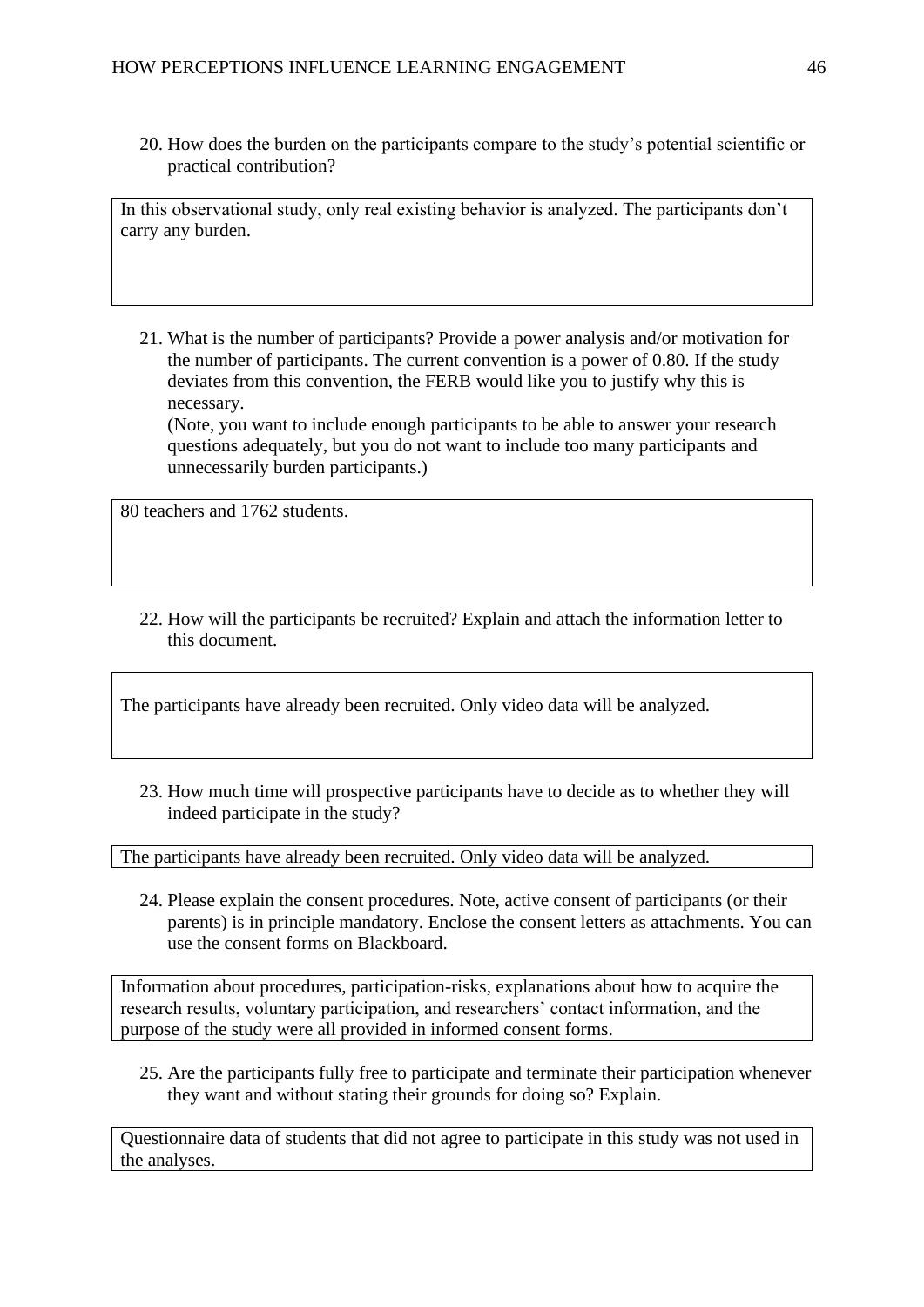26. Will the participants be in a dependent relationship with the researcher?

 $\overline{N_0}$ 

27. Is there an independent contact person or a general email address of a complaint officer whom the participant can contact?

Yes. I don't know the mail-address. The data of the study of Monika Donker will be analyzed. Questionnaire data of students that did not agree to participate in this study was not used in the analyses.

28. Is there an independent contact person or a general email address of a complaint officer whom the participant can contact in case of complaints?

Yes. I don't know the mail-address. The data of the study of Monika Donker will be analyzed. Questionnaire data of students that did not agree to participate in this study was not used in the analyses.